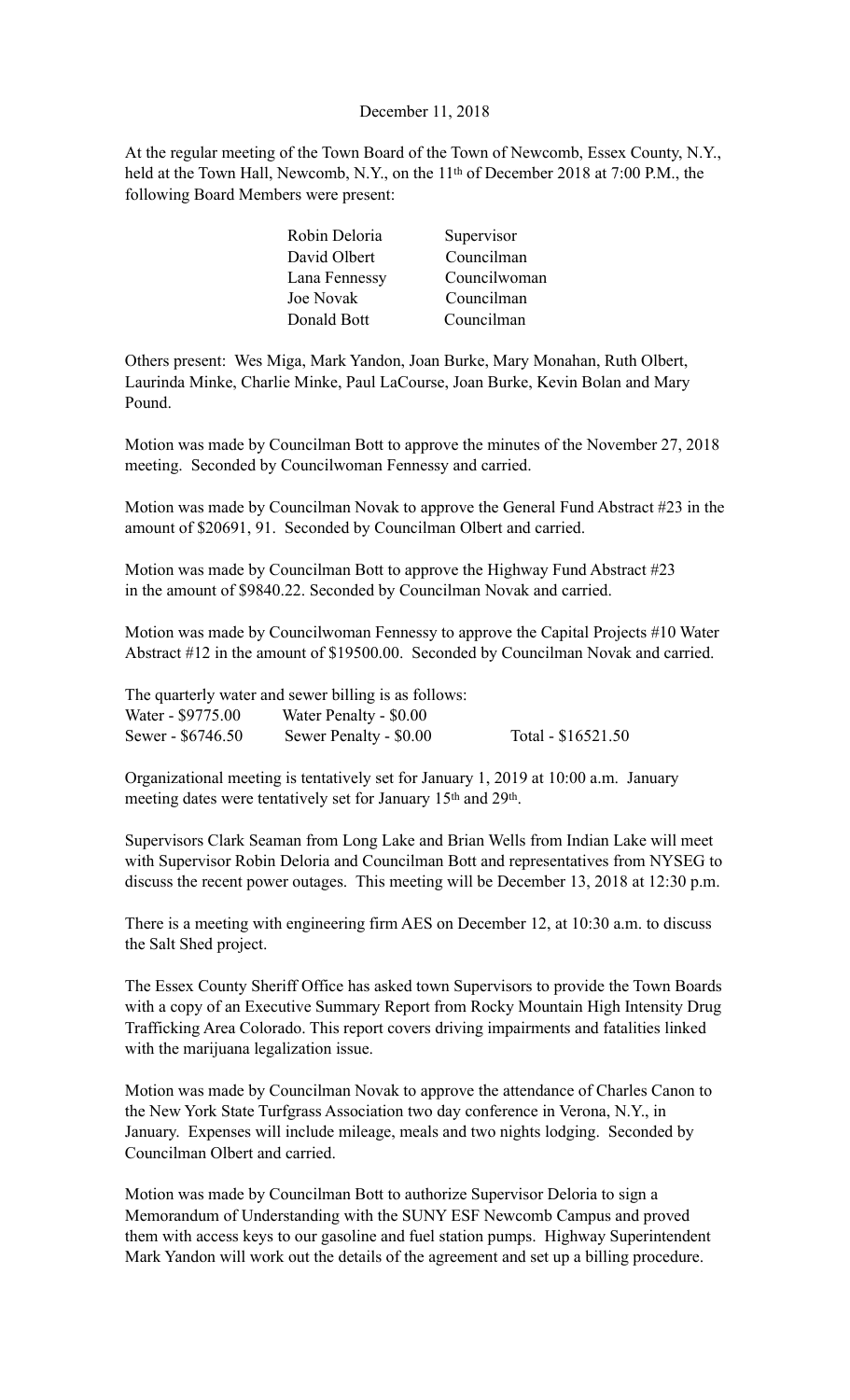The Events Committee is currently exploring the establishment of a "Discover Newcomb App." A handout was provided to the Board.

The Town received a letter from Dylan Walrath, the DEC Contracts Coordinator, regarding the Main Street Improvement Program and a Phase II extension. The Town Board passed a Resolution awarding an extension of the grant funding to an existing recipient of Phase II. Motion was made by Councilman Novak to approve this Resolution. Seconded by Councilman Olbert and approved by roll call vote: Supervisor Deloria – Aye, Councilman Bott – Aye, Councilwoman Fennessy – Aye, Councilman Novak – Aye, and Councilman Olbert – Aye.

Joan Burke reported on the Historical Building projects. The basement has had new lighting, paint and shelving.

Paul Mitchell has completed work for the season on crushing the excess material.

Motion was made by Councilwoman Fennessy for a Resolution in support of Newcomb Central School to encourage Minerva to postpone the vote on the merger of Minerva and Johnsburg sports program. Seconded by Councilman Olbert and carried.

Motion was made by Councilman Bott to adjourn the regular meeting and move to Executive Session. Seconded by Councilman Novak and carried at 8:20 pm.

-

Respectfully submitted\_\_\_\_\_\_\_\_\_\_\_\_\_\_\_\_\_\_\_\_\_\_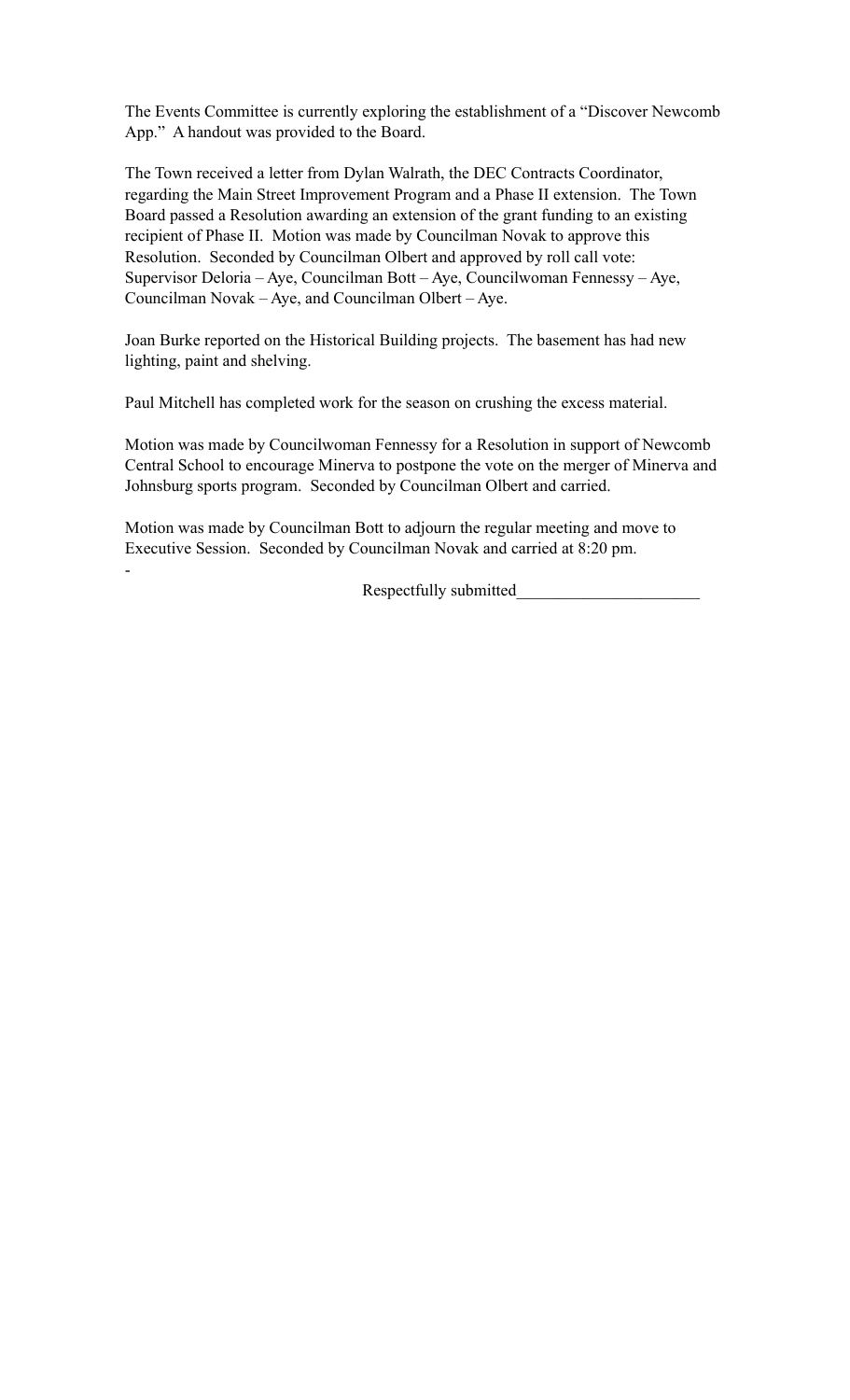#### November 27, 2018

At the regular meeting of the Town Board of the Town of Newcomb, Essex County, N.Y., held at the Town Hall, Newcomb, N.Y., on the 21st of November 2017 at 7:00 P.M., the following Board Members were present:

| Robin Deloria | Supervisor   |
|---------------|--------------|
| David Olbert  | Councilman   |
| Joe Novak     | Councilman   |
| Donald Bott   | Councilman   |
| Lana Fennessy | Councilwoman |

Others present: Wes Miga, Joan Burke, Ruth Olbert, Laurinda Minke, Charlie Minke, Paul LaCourse, Kevin Bolan and Mary Pound.

Motion was made by Councilman Bott to approve the minutes of the November 13, 2018 meeting. Seconded by Councilwoman Fennessy and carried.

Motion was made by Councilwoman Fennessy to approve the General Fund Abstract #22 in the amount of \$147622.52. Seconded by Councilman Olbert and carried.

Motion was made by Councilman Novak to approve the Highway Fund Abstract #22 in the amount of \$77490.19. Seconded by Councilman Bott and carried.

Motion was made by Councilman Novak to approve the Water Fund Abstract #11 in the amount of \$1013.38. Seconded by Councilman Bott and carried.

Motion was made by Councilman Olbert to approve the Sewer Fund Abstract #11 in the amount of \$1464.50. Seconded by Councilman Novak and carried.

Motion was made by Councilman Novak to approve the Capital Projects #3 Buildings Abstract #8 in the amount of \$8354.00. Seconded by Councilman Bott and carried.

Motion was made by Councilwoman Fennessy to authorize an amendment to the 2018-2019 NYS Snow and Ice Agreement. The total revised estimate is \$239,389.89. Seconded by Councilman Bott and approved by roll call vote: Supervisor Deloria – Aye, Councilman Bott – Aye, Councilwoman Fennessy – Aye, Councilman Novak – Aye, and Councilman Olbert – Aye.

Motion was made by Councilman Bott to approve the Resolution to establish the Standard Work Day for the Elected and Appointed Officials. Seconded by Councilman Novak and carried.

Motion was made by Councilman Novak to authorize the prepayment of the 2019 fireworks that would allow for an additional 10% added to the displays. Seconded by Councilwoman Fennessy and carried.

Supervisor Deloria has written a letter to the NYS Public Service Commission regarding the service that the Town of Newcomb has been receiving from NYSEG. NYSEG has agreed to a meeting regarding the continued failure of the new generator but no date has been set.

The Town's current copier is about seven years old and Supervisor Deloria has been researching the purchase or leasing of a new Konica Minolta copier. Supervisor Deloria feels that a lease agreement would be better for the town with a monthly payment of \$447.18. This would include all maintenance and unlimited color and black and white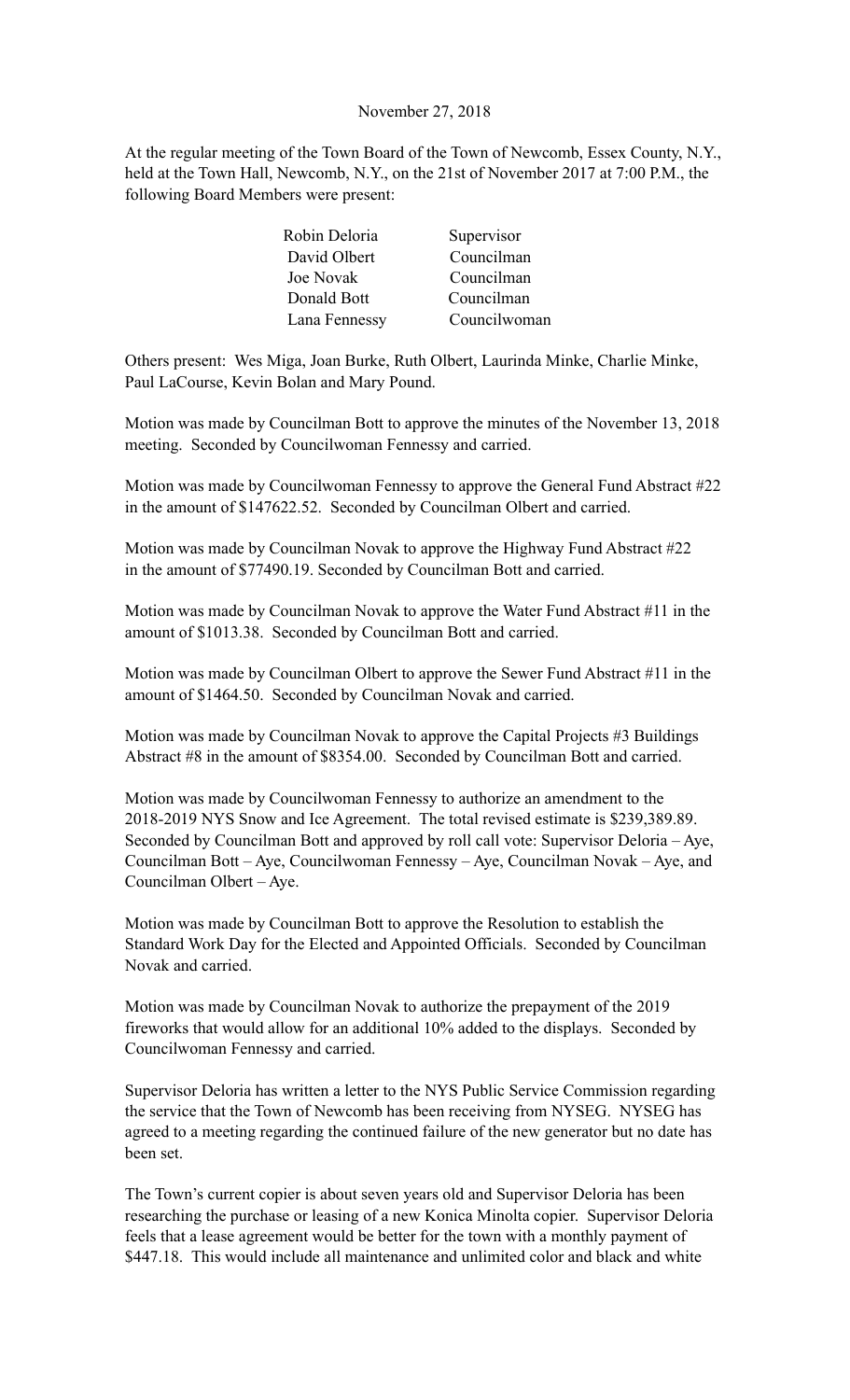copies. Motion was made by Councilman Bott to authorize the lease agreement. Seconded by Councilman Novak and carried.

The Events Committee is exploring establishing a "Discover Newcomb app" by Bar Z Adventures. This app simultaneously creates a web page and is updated immediately when changes are made. This app will be compatible with a touch screen Kiosk being considered for the Overlook. The last meeting was cancelled due to power outage so a new meeting will be scheduled.

Sue Mills was hired for the vacant position at the Historical Building. She is scheduled to start this week.

The Holiday Craft Fair went very well. They were able to raised \$728.00 for Operation Santa.

Gore Electric and DEC Chuck Vandrei inspected the electrical at the Santanoni Gate Lodge. The electrical system is very old and outdated. Gore Electric has given a proposal of \$18000.00 to revamp the system.

The Department of Health has recommended that in the spring, the Town pull the pipe out at the Goodnow spring. The spring tested negative for coliform this week but the town still recommends that the water be boiled. This can change on a daily basis and the town does not want any liability.

Motion was made by Councilman Bott to adjourn. Seconded by Councilman Novak and carried at 8:04 pm.

Respectfully submitted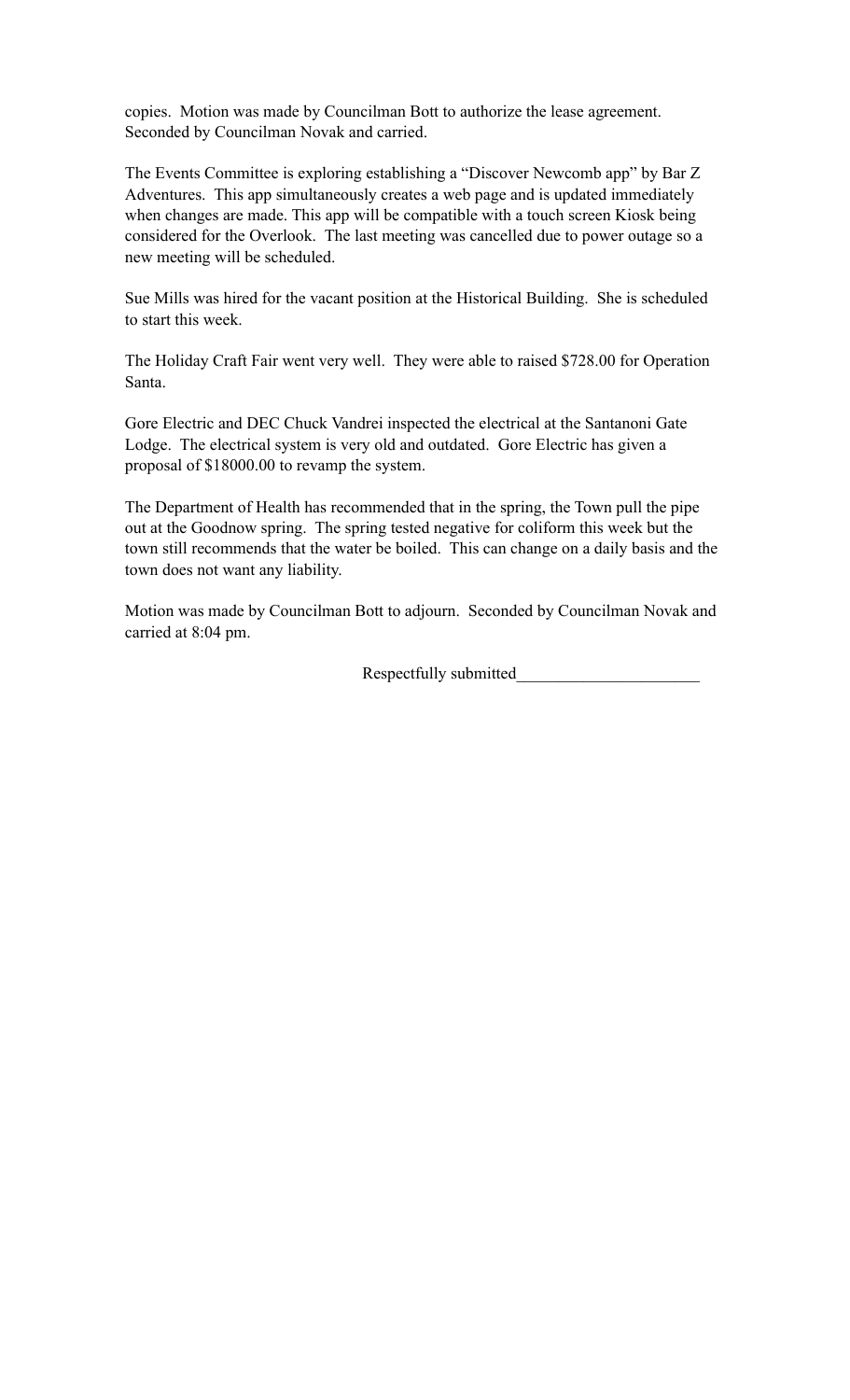#### November 13, 2018

At the regular meeting of the Town Board of the Town of Newcomb, Essex County, N.Y., held at the Town Hall, Newcomb, N.Y., on the 13th of November 2018 at 7:00 P.M., the following Board Members were present:

| Robin Deloria | Supervisor   |
|---------------|--------------|
| Lana Fennessy | Councilwoman |
| Joe Novak     | Councilman   |
| David Olbert  | Councilman   |
| Donald Bott   | Councilman   |

Others present: Monica Young, Joan Burke, Mark Yandon, Laurinda Minke, Charlie Minke, Maggie Alitz, Wes Miga, Kevin Bolan, Paul LaCourse, Mary Monaghan, Paul Hai and Mary Pound.

Supervisor Deloria called the meeting to order at 7:00 P.M. Motion was made by Councilman Bott to approve the minutes of the October 23, 2018 meeting. Seconded by Councilwoman Fennessy and carried.

Motion was made by Councilman Novak to approve the General Fund Abstract #21 in the amount of \$21628.99. Seconded by Councilman Olbert and carried.

Motion was made by Councilwoman Fennessy to approve the Highway Fund Abstract #21 in the amount of \$10897.21. Seconded by Councilman Bott and carried.

Motion was made by Councilman Novak to approve the Capital Projects #10 Water Abstract #7 in the amount of \$86907.39. Seconded by Councilman Bott and carried.

December meeting dates were tentatively set for Tuesday December 11th and Thursday the 27<sup>th</sup>.

The 2019 Budget is currently \$49586.00 below the tax levy cap. The NYS Tax Levy Limit for 2019 is \$4,152,050. Motion was made by Councilman Novak to approve the 2019 Budget. Seconded by Councilman Olbert and carried.

The Adirondack Association of Towns and Villages meeting is December 2-3rd at the Holiday Inn Turf in Lake George. Those who wish to attend should fill out the registration form and return before the November 26th deadline. Room registrations should be made by those attending.

Tree work at the Huntington Cemetery was done by some of the Highway and General Fund workers. There is still work that needs to be done.

The Adirondack Sports Summer Expo in Saratoga will be March 16-17. Councilman Olbert has agreed to organize workers for this event. The registration fee needs to be sent in soon to receive the discount.

The Cornell University Solar Development and Zoning conference is November 15. Motion was made by Councilman Novak to approve the attendance of Paul Hai. Seconded by Councilman Bott and carried. Paul will use a town car if one is available.

The Town Comprehensive Plan needs to be updated. Planning Board Chairman Paul Hai would like to get input from community on some of the changes. A notice will go out in the next town newsletter with information on how to send information or volunteer for this project.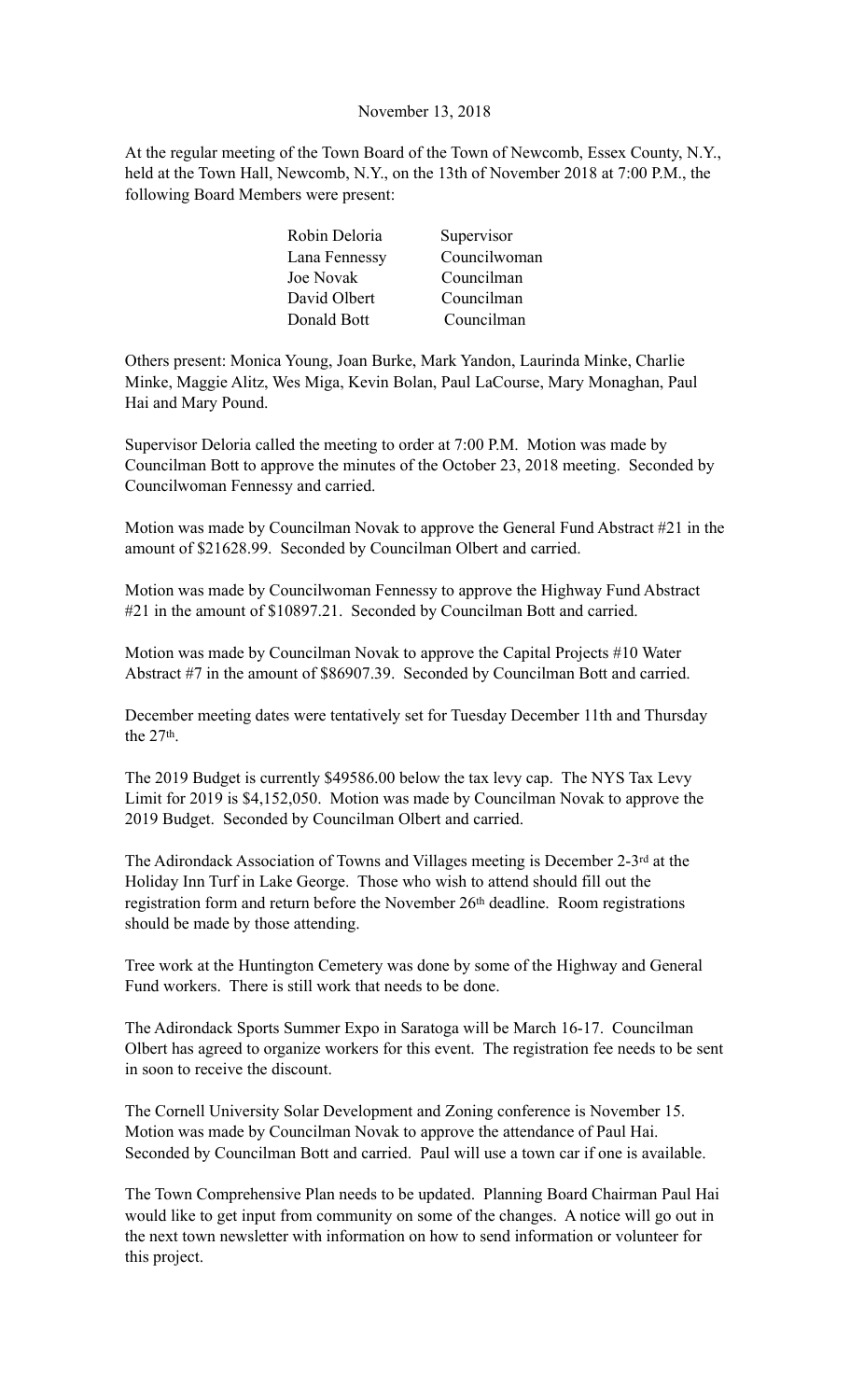There was discussion on the recent NYSEG outage and the Town emergency plan.

There was also discussion on the Winebrook property that has been sold to house storage facilities.

Motion was made by Councilman Bott to adjourn. Seconded by Councilman Novak and carried at 8:15 pm.

Respectfully submitted\_\_\_\_\_\_\_\_\_\_\_\_\_\_\_\_\_\_\_\_\_\_\_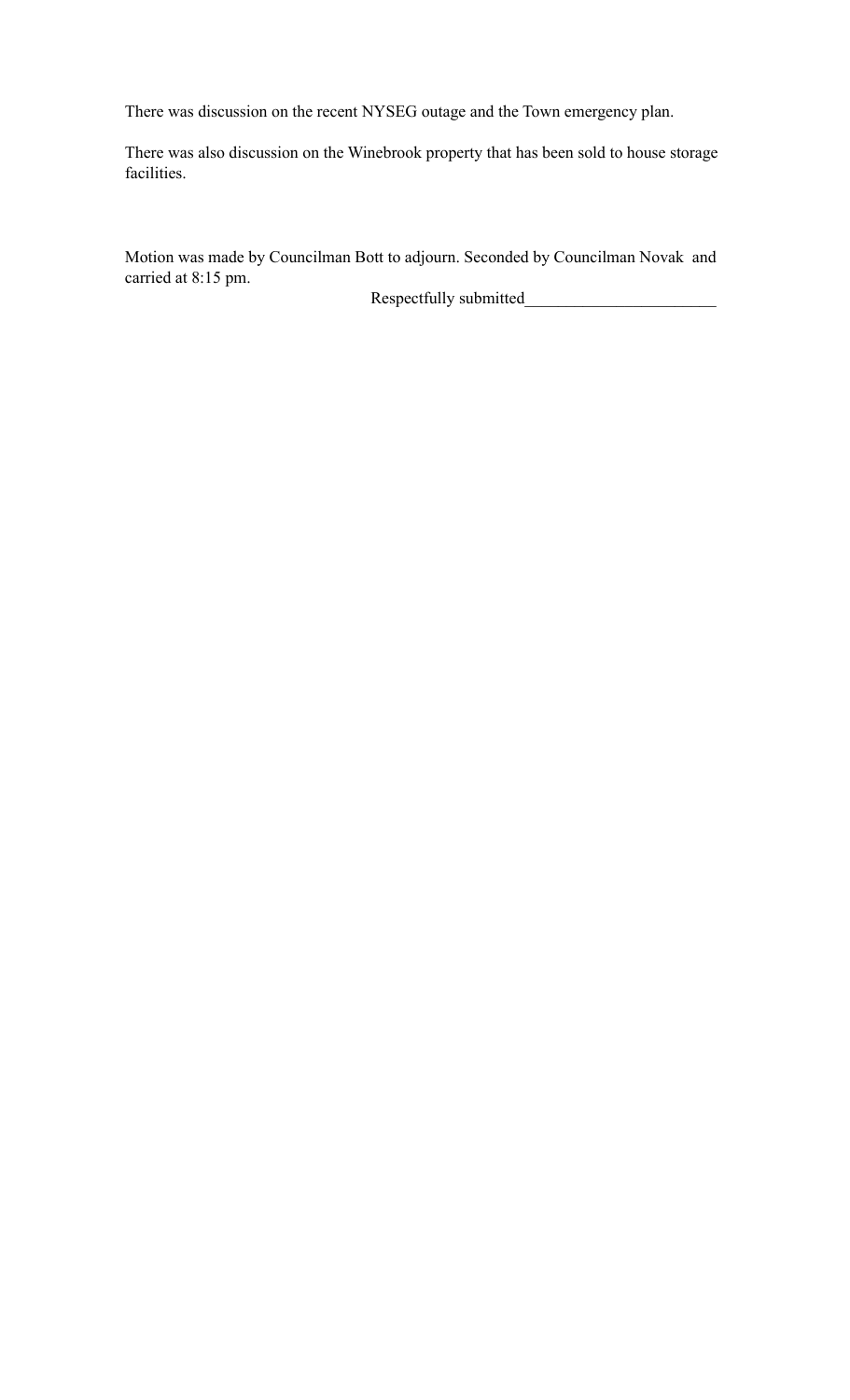#### October 23, 2018

At the Public Hearing for the 2019 Preliminary Town Budget and regular meeting of the Town Board of the Town of Newcomb, Essex County, N.Y., held at the Town Hall, Newcomb, N.Y., on the 23<sup>th</sup> of October 2018 at 6:30 P.M., the following Board Members were present:

| Supervisor                                                                 |
|----------------------------------------------------------------------------|
| Councilman                                                                 |
| Councilwoman                                                               |
| Councilman                                                                 |
| Councilman                                                                 |
| Robin Deloria<br>Joe Novak<br>Lana Fennessy<br>Donald Bott<br>David Olbert |

Others present: Mark Yandon, Joan Burke, Sonya Finch, Duane Finch, Laurinda Minke, Monica Young, Charlie Bodnar, Paul Hai, Drew Cullen, Maggie Alitz, Ruth Olbert, Kevin Bolan, Denise Bolan, Judy DePasquale and Mary Pound.

Supervisor Deloria opened the Public Hearing on the 2019 Town Budget. He went over some of the details of what was increased and decreased. The overall increase was about 1% and we were able to stay under the tax cap. There were some questions by the public. Supervisor Deloria closed the Public Hearing on the 2019 Town Budget at 7:25 p.m.

Supervisor Deloria opened the regular meeting of the Town Board at 7:26 p.m. Motion was made by Councilman Bott to approve the minutes of the October 9, 2018 meeting. Seconded by Councilwoman Fennessy and carried.

Motion was made by Councilman Novak to approve the General Fund Abstract #20 in the amount of \$86613.15. Seconded by Councilman Olbert and carried.

Motion was made by Councilman Novak to approve the Highway Fund Abstract #20 in the amount of \$83452.23. Seconded by Councilman Olbert and carried.

Motion was made by Councilwoman Fennessy to approve the Water Abstract #10 in the amount of \$1641.84. Seconded by Councilman Bott and carried.

Motion was made by Councilman Bott to approve the Sewer Abstract #10 in the amount of \$822.43. Seconded by Councilman Novak and carried.

Motion was made by Councilman Bott to approve the Capital Projects #3 Buildings Abstract #7 in the amount of \$3739.75. Seconded by Councilwoman Fennessy and carried.

Motion was made by Councilwoman Fennessy to approve the Capital Projects #5 Abstract #20 in the amount of \$2815.00. Seconded by Councilman Olbert and carried.

Motion was made by Councilman Novak to approve the Capital Projects #10 Water Abstract #10 in the amount of \$1900.00. Seconded by Councilman Bott and carried.

Motion was made by Councilman Olbert to approve the 2019 Preliminary Town Budget. Seconded by Councilman Novak and carried.

November Meetings were tentatively set for November 13th and27th.

The water test on the Goodnow Spring came back positive for coliform. The Town posted a notice to boil the water before use.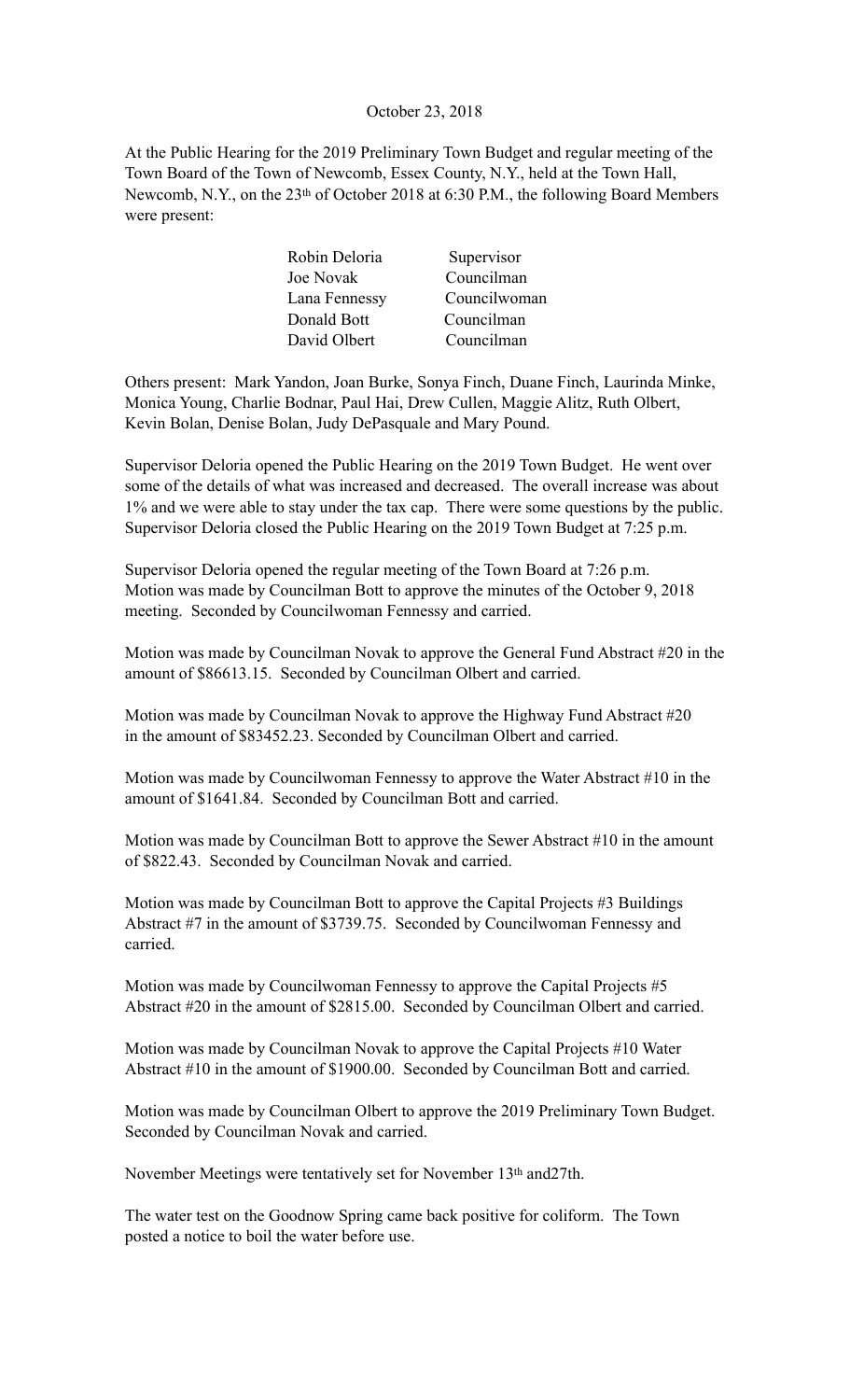The National Park Service awarded a \$370,000.00 grant to assist with the Santanoni Main Lodge roof replacement and foundation repair work. The grant requires a 50% match of funds. The Town of Newcomb has budgeted \$60,000. to assist with the project, along with DEC and AARCH.

The Adirondack Park Agency is seeking topics for the upcoming 2019 Local Government conference in April 2019.

The STB has approved the DEC application for an abeyance. Omnitrax and DEC are working on an agreement of the storage of cars on the track.

Supervisor Deloria and Dave Hughes from school will be attending the annual meeting of the Cornell Cooperative Extension on Wednesday October 24, 2018 in Westport.

Councilman Olbert will be attending the 2018 Northern Forest Regional Symposium

Motion was made by Councilman Bott to adjourn. Seconded by Councilman Novak and carried at 8:00 pm.

Respectfully submitted\_\_\_\_\_\_\_\_\_\_\_\_\_\_\_\_\_\_\_\_\_\_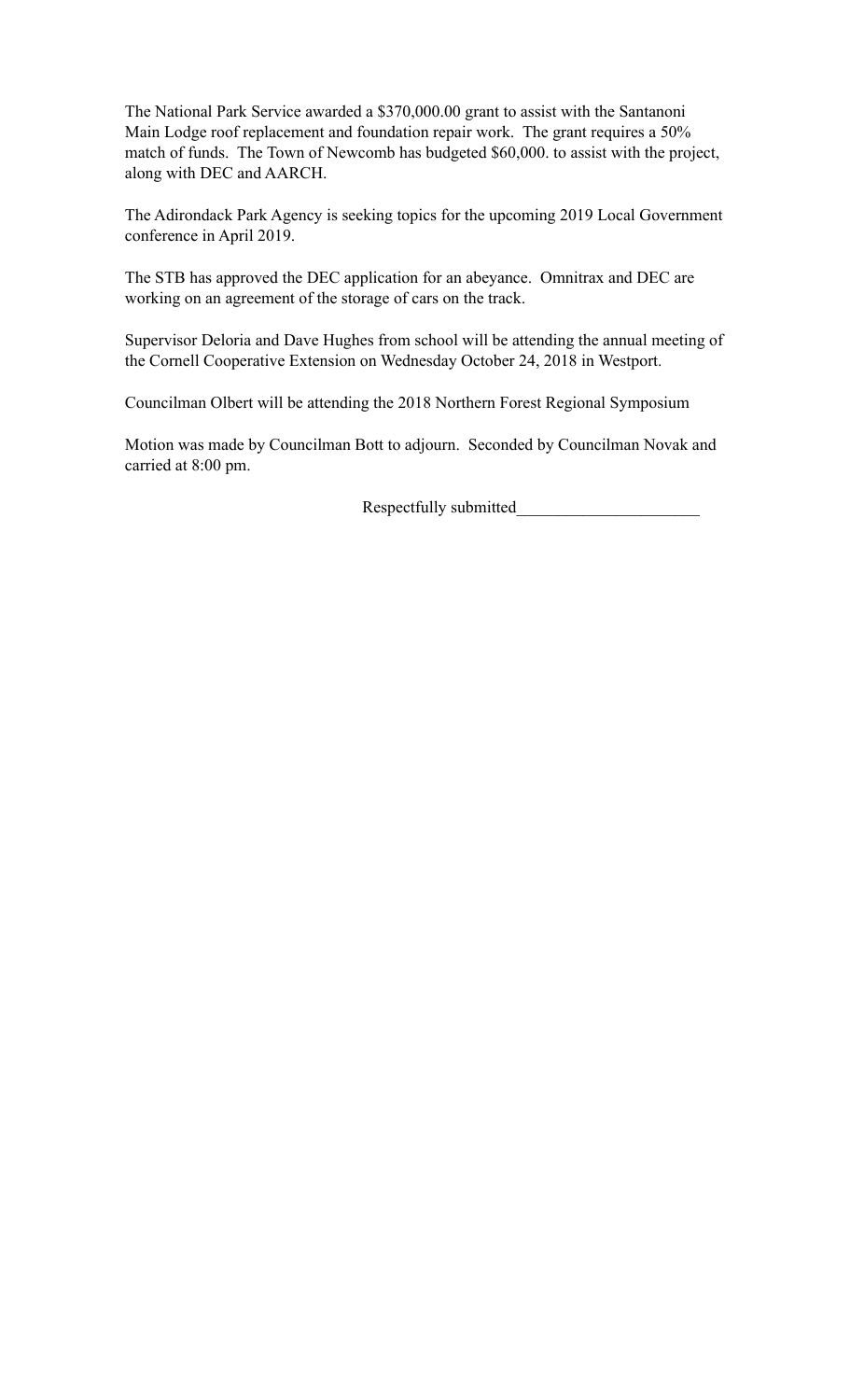### October 9, 2018

At the Budget Workshop for the 2019 Budget of the Town Board of the Town of Newcomb, Essex County, N.Y., held at the Town Hall, Newcomb, N.Y., on the 9th of October 2018 at 6:00 P.M., the following Board Members were present:

| Robin Deloria | Supervisor   |
|---------------|--------------|
| Lana Fennessy | Councilwoman |
| David Olbert  | Councilman   |
| Donald Bott   | Councilman   |
| Joe Novak     | Councilman   |

Others present: Joan Burke, Robert Lilly and Mary Pound.

Supervisor Deloria opened the Budget Workshop at 6:00 P.M. Supervisor Deloria showed a power point presentation on the budget process.

Motion was made by Councilman Novak to adjourn the Budget Workshop at 6:59 pm. Seconded by Councilman Bott and carried.

The regular meeting of the Town Board began at 7:00 pm. Others present: Ruth Olbert, Laurinda Minke, Mary Monaghan, Mitch Moses, Anita Brundage, Barbara Kearns, Judy DePasquale, Denise Bolan, Kevin Bolan, Paul Hai and Charles Bodnar.

Motion was made by Councilman Bott to approve the minutes of the September 25, 2018 meeting. Seconded by Councilwoman Fennessy and carried.

Motion was made by Councilman Novak to approve the General Fund Abstract #19 in the amount of \$20831.46. Seconded by Councilman Bott and carried.

Motion was made by Councilwoman Fennessy to approve the Highway Fund Abstract #19 in the amount of \$10556.72. Seconded by Councilman Novak and carried.

Motion was made by Councilman Novak to approve the Capital Projects #5 Abstract #19 in the amount of \$2873.65. Seconded by Councilwoman Fennessy and carried.

The Public Hearing for the 2019 Preliminary Budget is set for October 23, 2018 at 6:30 p.m.

Code Enforcement Officer, George Damasevitz provided the Board with a permit status report.

Judy DePasquale, representing the TR Committee, provided the Board with a report of the events of the TR Weekend. Overall, the weekend was a huge success. The activities were all well attended and many of the meals and food were sold out. Paul Hai created a survey and they were distributed to the Santanoni wagon riders. The purpose of the survey was to ascertain how visitors learned about what Newcomb has to offer. Results will be analyzed but a quick analysis revealed a lot of positive comments and participants came from far and wide.

Tony and Kelly Audino have asked to use the Senior Center to hold the Family Pizza nights this winter. Kristen Sayers, of the New York State Health Department has approved this proposal under certain conditions. Motion was made by Councilman Novak to approve the use of the Senior Center for Family Pizza Night per the conditions set by NYSDOH. Seconded by Councilman Olbert and carried.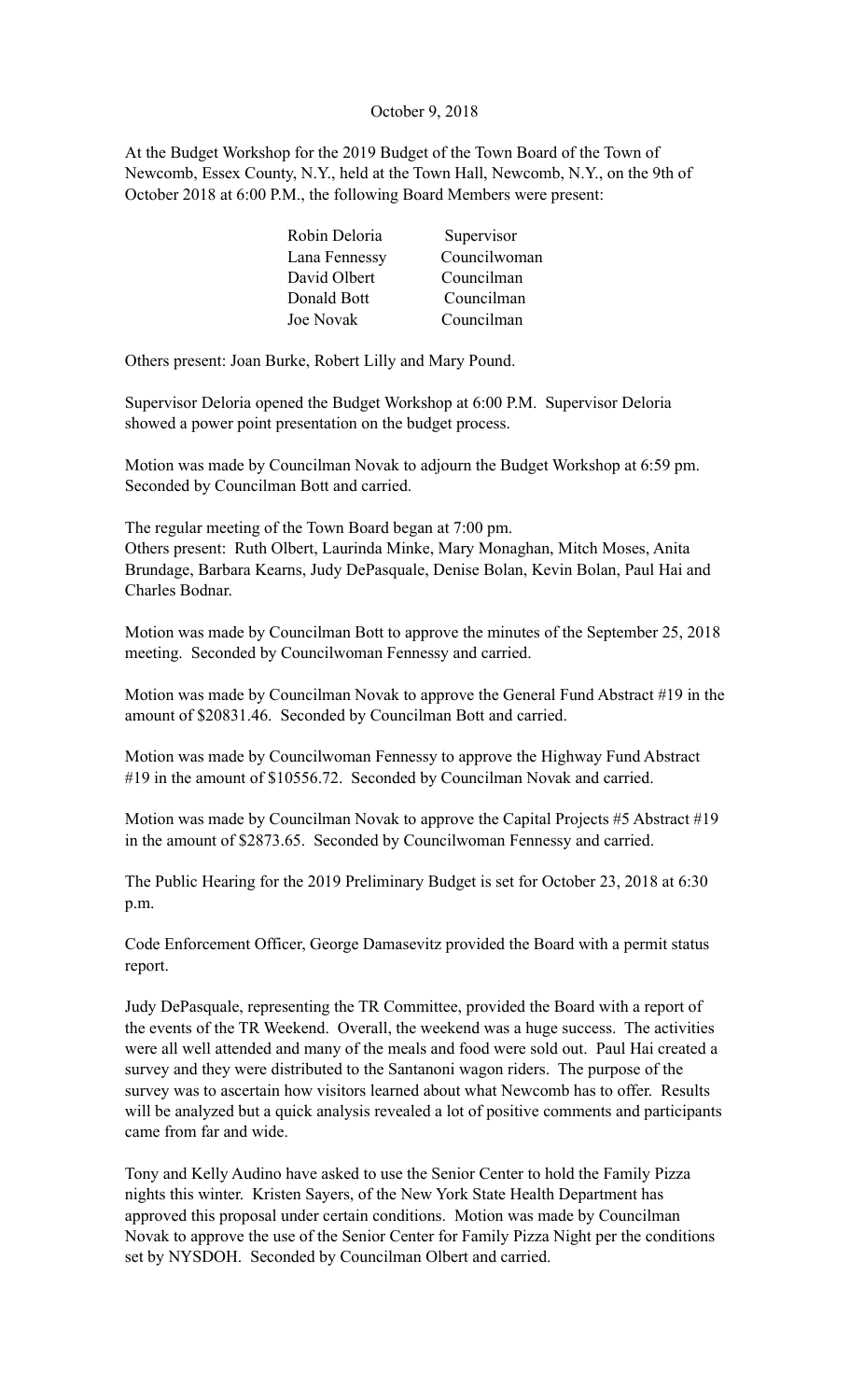Councilman Olbert and Councilwoman Fennessy have attended the special projects committee meetings and will complete their report and present it to the Town Board.

Motion was made by Councilman Novak to adjourn. Seconded by Councilman Bott and carried at 7:55 p.m.

Respectfully submitted\_\_\_\_\_\_\_\_\_\_\_\_\_\_\_\_\_\_\_\_\_\_\_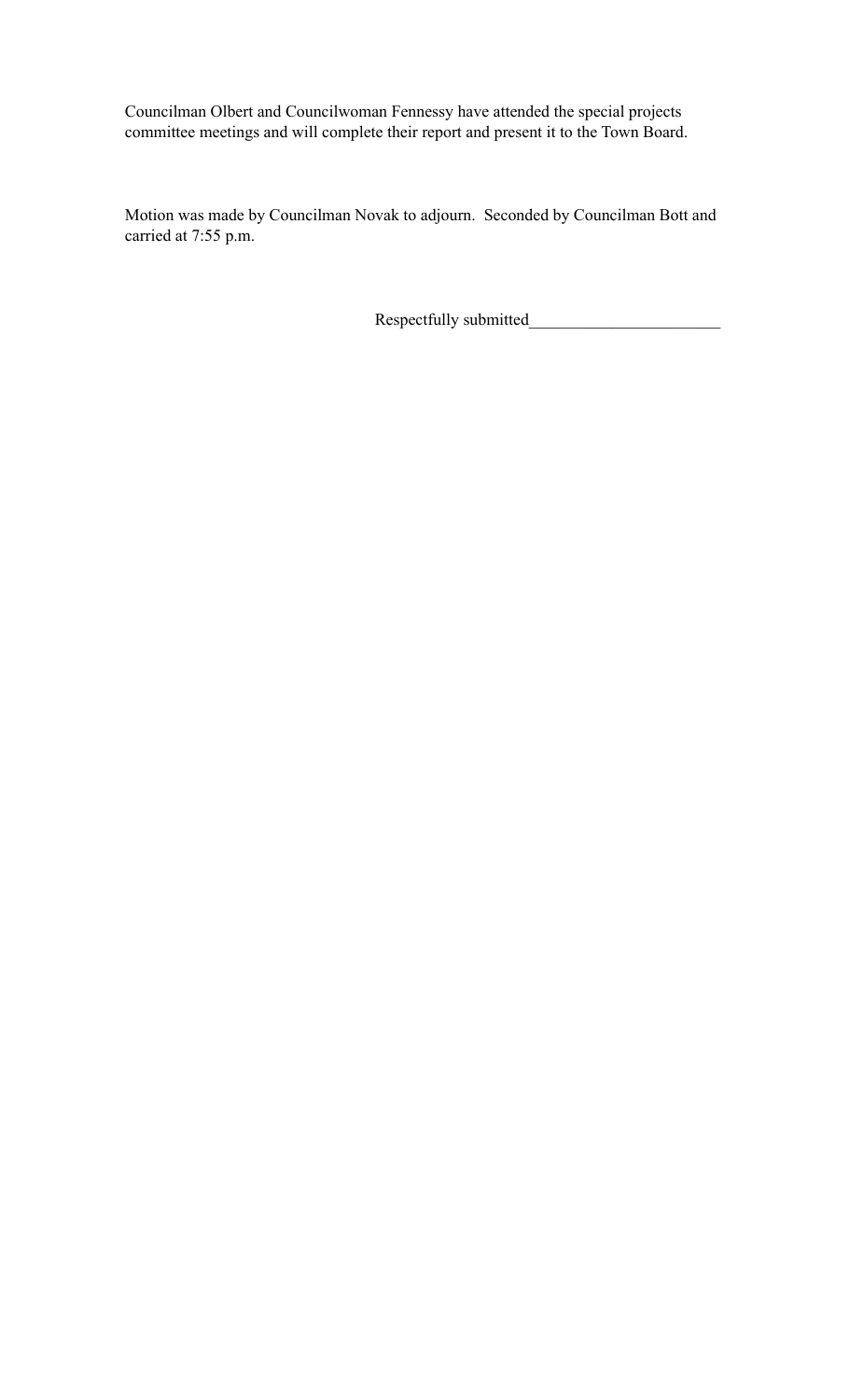# September 25, 2018

At the regular meeting of the Town Board of the Town of Newcomb, Essex County, N.Y., held at the Town Hall, Newcomb, N.Y., on the 25<sup>th</sup> of September 2018 at 7:00 P.M., the following Board Members were present:

| Robin Deloria | Supervisor |
|---------------|------------|
| David Olbert  | Councilman |
| Joe Novak     | Councilman |
| Donald Bott   | Councilman |
| Lana Fennessy | Councilman |

Others present: Mark Yandon, Wes Miga, Joan Burke, Mary Monahan, Ruth Olbert, Laurinda Minke, Kevin Bolan, Denise Bolan, Anita Brundage, Mitch Moses and Mary Pound.

Supervisor Deloria called the meeting to order at 7:00 pm. Motion was made by Councilman Bott to approve the minutes of the September 11, 2018 meeting. Seconded by Councilwoman Fennessy and carried.

Motion was made by Councilman Novak to approve the General Fund Abstract #18 in the amount of \$45237.25. Seconded by Councilman Olbert and carried.

Motion was made by Councilman Olbert to approve the Highway Fund Abstract #18 in the amount of \$18743.49. Seconded by Councilman Novak and carried.

Motion was made by Councilwoman Fennessy to approve the Capital Projects #5 Abstract #18 in the amount of \$2335.00. Seconded by Councilman Novak and carried.

Motion was made by Councilman Bott to approve the Capital Projects #10 Water Abstract #9 in the amount of \$324182.48. Seconded by Councilman Olbert and carried.

Motion was made by Councilman Bott to approve the Water Abstract #9 in the amount of \$1442.90. Seconded by Councilman Novak and carried.

Motion was made by Councilman Novak to approve the Sewer Abstract #9 in the amount of \$1314.50. Seconded by Councilwoman Fennessy and carried.

There will be a budget workshop at 6pm on October 9, followed by the regular Town Board meeting at 7pm. The Public Hearing for the 2019 Budget is set for October 23, 2018, at 6:30 pm followed by the regular Town Board meeting at 7 pm. The tentative budget was presented to Town Clerk, Mary Pound.

AT &T must obtain a permit from the APA for placement of their equipment on the water tower. Motion was made by Councilman Novak for a Resolution for an exemption from the local zoning laws. Seconded by Councilman Bott and carried.

New York State has mandated that all towns must adopt a Sexual Harassment Policy by October 1, 2018. Essex County has prepared one for each of the 18 towns. Motion was made by Councilman Bott to approve the Sexual Harassment Policy. Seconded by Councilwoman Fennessy and carried.

Motion was made by Councilwoman Fennessy to approve the 2019 North Country Life Flight contract at a cost of \$1000.00. Seconded by Councilman Novak and carried.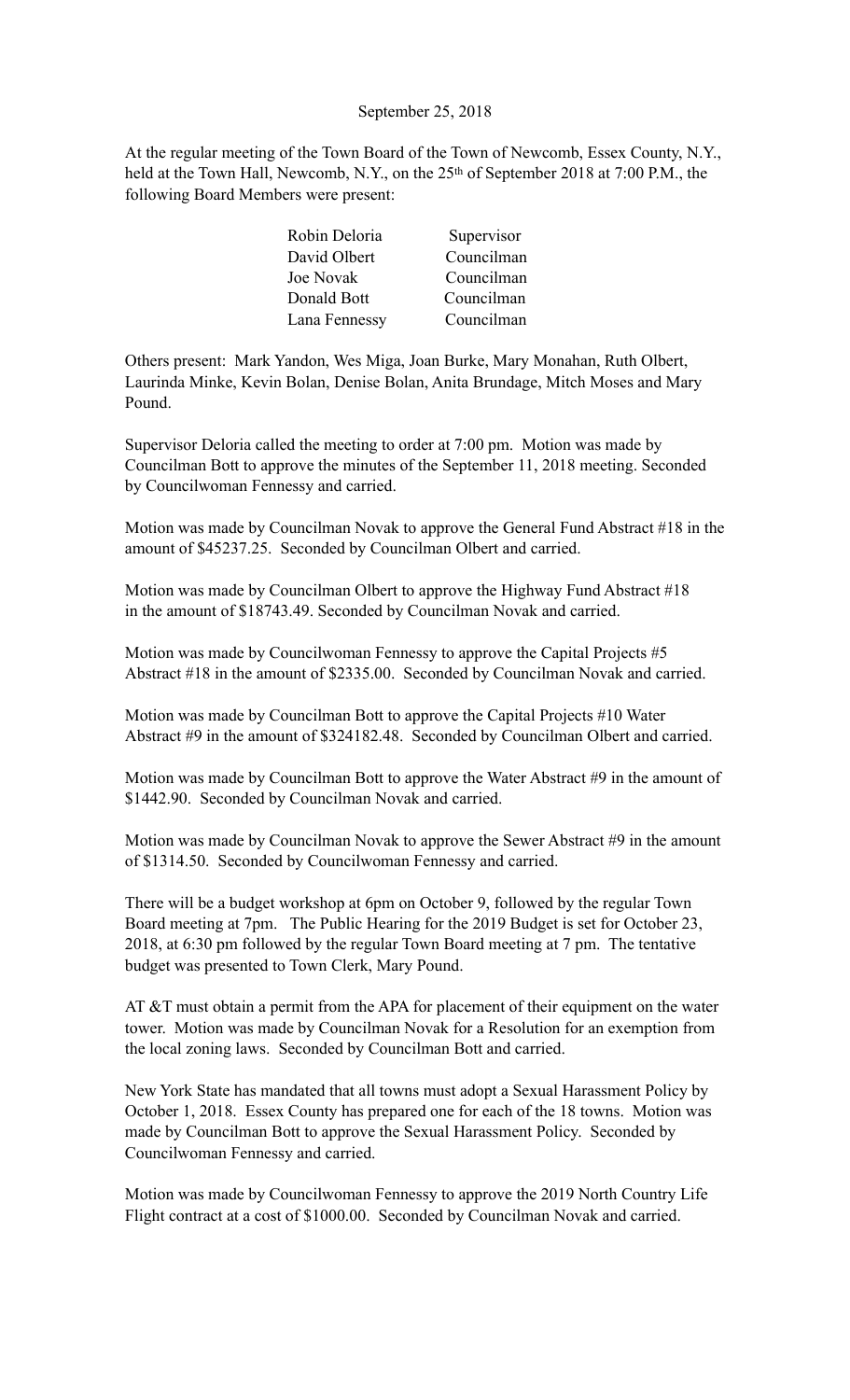Laurinda Minke has stated that they have not yet provided the Town with an offer for the Bissell property. They would like to get some clarification on the taxes for the property before they submit an offer.

A job description and job posting for a part time job at the Historical Building will be posted in the next town newsletter.

The Board received a handout with a general job description to be revised to include Senior Citizen Program coordination. Motion was made by Councilman Olbert to approve Tammy Walsh to head the Events Committee with an annual stipend of \$8403.20. Seconded by Councilman Novak and carried. The Senior meal site will be changing to a noon meal starting on October 1, 2018.

Joe LaPointe made a suggestion to change the name of Pine Tree Lane to Anderson Lane as it was in the past. The Town will need to talk with the current landowners about this.

Kevin Bolan questioned the Board on the testing frequency of the Goodnow spring water and town liability.

Ruth Olbert commended the TR Committee on a great job.

Motion was made by Councilman Bott to adjourn. Seconded by Councilman Novak and carried at 8:00 pm.

Respectfully submitted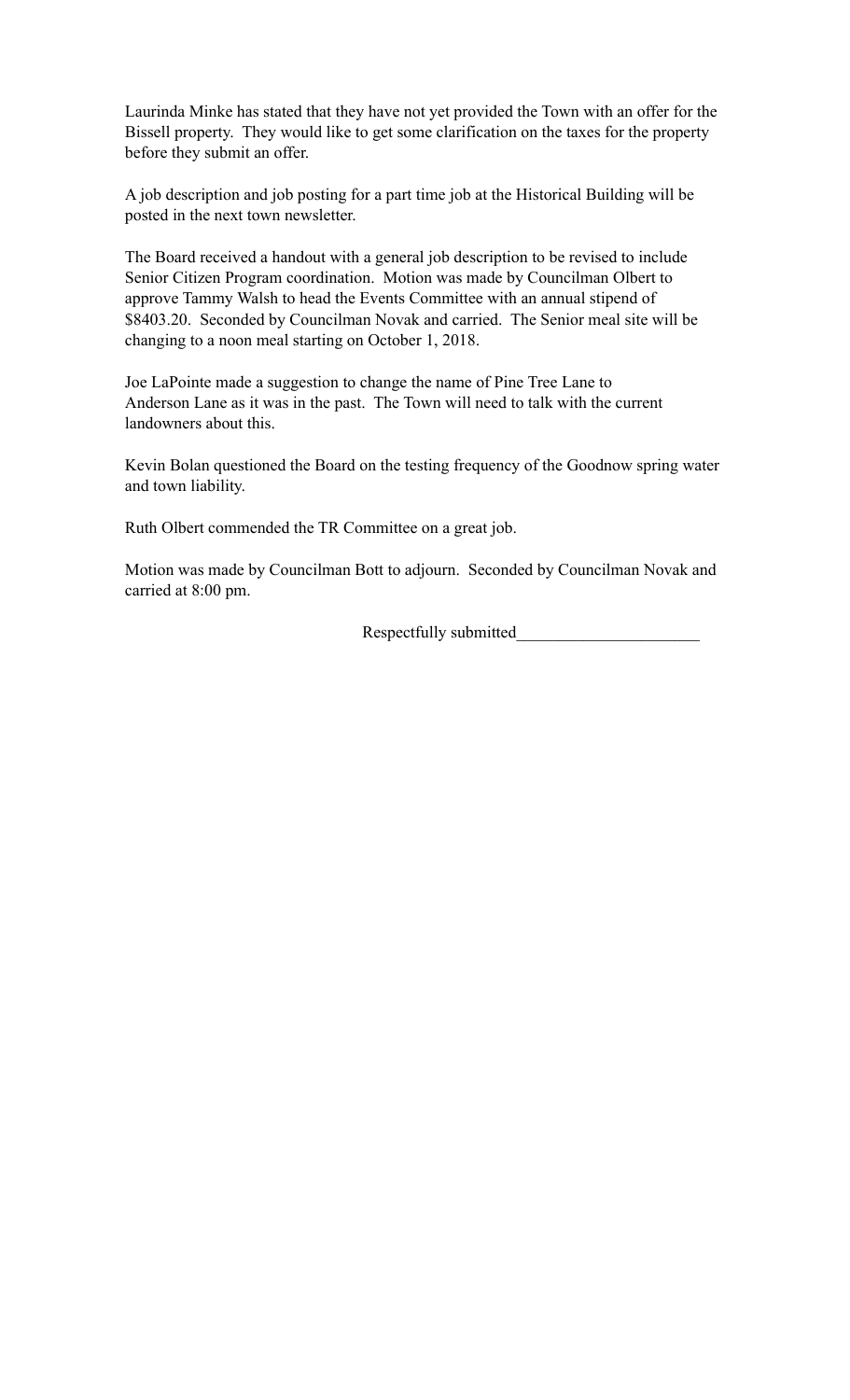# September 11, 2018

At the regular meeting of the Town Board of the Town of Newcomb, Essex County, N.Y., held at the Town Hall, Newcomb, N.Y., on the 11th of September 2018 at 7:00 P.M., the following Board Members were present:

| Robin Deloria | Supervisor   |
|---------------|--------------|
| David Olbert  | Councilman   |
| Donald Bott   | Councilman   |
| Joe Novak     | Councilman   |
| Lana Fennessy | Councilwoman |

Others present: Joan Burke, Mark Yandon, Mitch Moses, Wes Miga, Mary Monahan, Kevin Bolan, Ruth Olbert and Mary Pound.

Supervisor Deloria called the meeting to order at 7:00 pm. Motion was made by Councilman Bott to approve the minutes of the August 28, 2018 meeting. Seconded by Councilwoman Fennessy and carried.

Motion was made by Councilman Novak to approve the General Fund Abstract #17 in the amount of \$29126.45. Seconded by Councilman Olbert and carried.

Motion was made by Councilman Bott to approve the Highway Fund Abstract #17 in the amount of \$98817.39. Seconded by Councilwoman Fennessy and carried.

Motion was made by Councilman Olbert to approve the Capital Projects #5 Abstract #17 in the amount of \$1638.00. Seconded by Councilman Novak and carried.

October meetings were tentatively set for October 9th and 23rd.

New York State has filed the abandonment application for the Tahawus North Creek Rail Line with the STB. There is a conference call with DEC and the Town of Newcomb on September 20, 2018.

The triangle property where the new salt shed is being built is not currently zoned for "municipal public-semipublic" structures or commercial storage sheds. Motion was made by Councilman Novak for a Resolution authorizing a zoning exemption to allow for the building of the salt shed. Seconded by Councilman Olbert and carried.

The Town Attorney provided the board with information on the appointment of a Deputy Tax Collector.

Motion was made by Councilwoman Fennessy to authorize Supervisor Deloria to sign the agreement with the Adirondack Park Government Review Board to appropriate \$300.00 to support the board. Seconded by Councilman Bott and carried.

AT&T has hired a company to put together an agreement for the use the town water tower for an antenna. Motion was made by Councilwoman Fennessy to authorize Supervisor Deloria to sign the lease agreement. Seconded by Councilman Novak and carried.

The water samples on the Bissell property came back and testing showed that there were no contaminants in the water. An offer for the property is expected at the next board meeting.

The tentative budget should be presented at the next board meeting.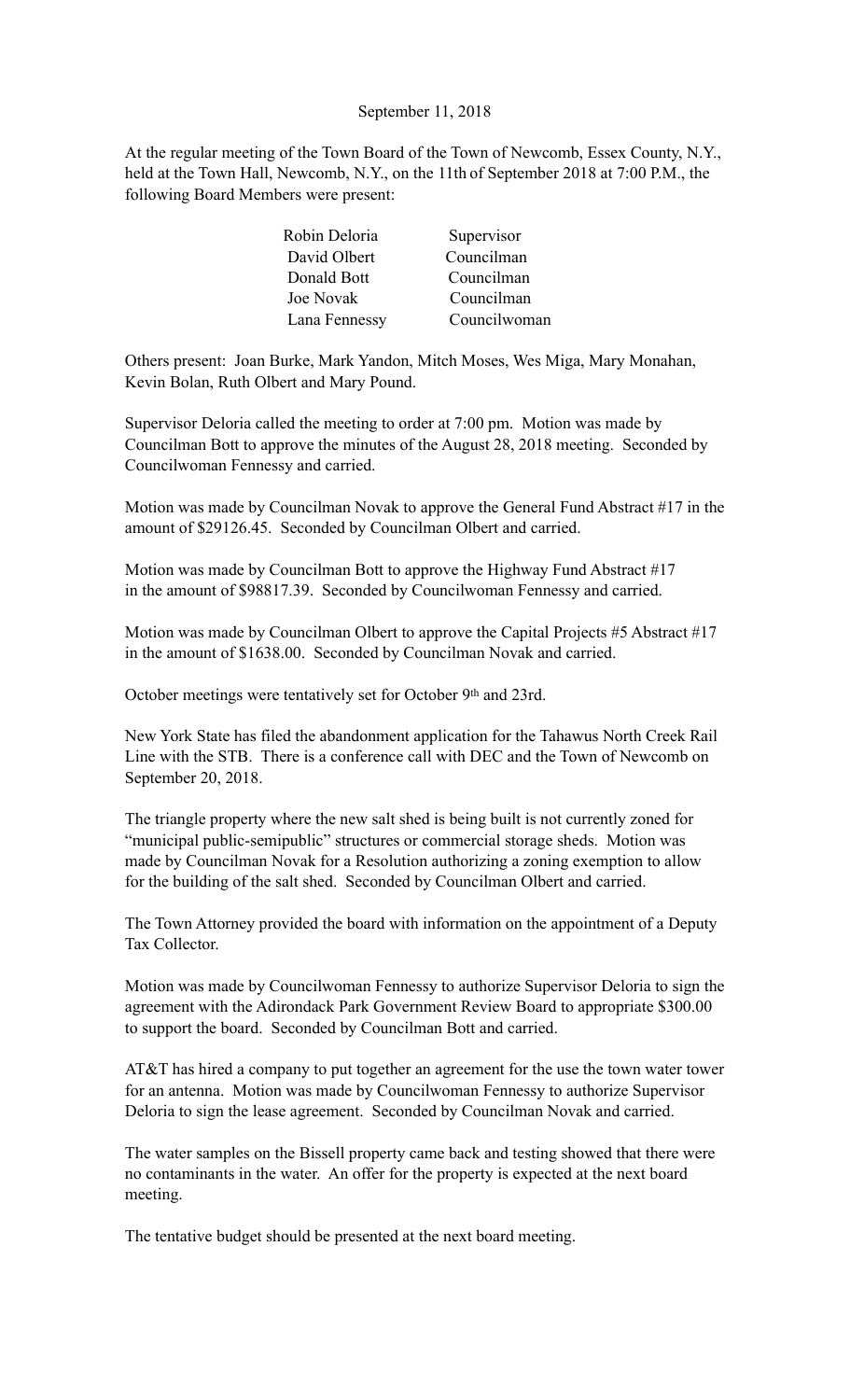The Town will be advertising for a part time Clerical assistant position at the Newcomb Historical Building due to the resignation of Amanda Lamphear. The advertisement will be in the October town newsletter. The position will be for 20 hours per week at \$14.00 per hour.

Planning Board Chairman, Paul Hai announced that the Planning Board has approved the application from Clay Arsenault for the storage sheds at the Winebrook property. A letter will be sent to Mr. Arsenault with this information with some stipulations from the board.

The Youth Commission had a meeting last week and they have some requests for the board. They asked for a gate at the end of the parking lot. They would also like to get information regarding the trees and roots to see if anything can be done to improve the health of the trees. The Town will contact the county soil and water department for help.

Motion was made by Councilman Bott to adjourn. Seconded by Councilman Novak and carried at 7:50 pm.

Respectfully submitted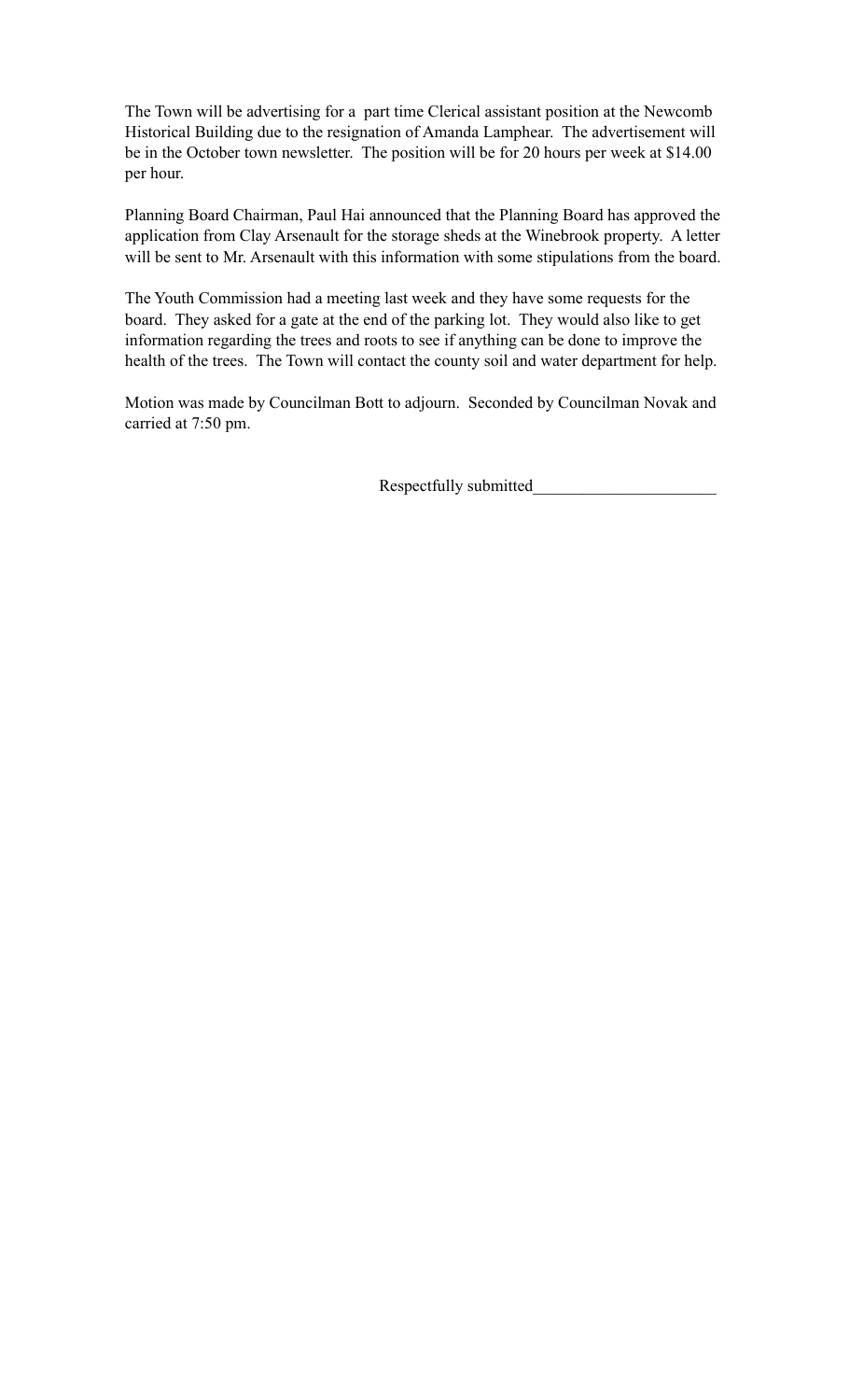# August 28, 2018

At the regular meeting of the Town Board of the Town of Newcomb, Essex County, N.Y., held at the Town Hall, Newcomb, N.Y., on the 28th of August 2018 at 7:00 P. M., the following Board Members were present:

| Supervisor   |
|--------------|
| Councilwoman |
| Councilman   |
| Councilman   |
| Councilman   |
|              |

Others present: Joan Burke, Ruth Olbert, Mitch Moses, Paul LaCourse, Wes Miga, Mary Monohan, Karen Darrah, Paul Hai and Mary Pound.

Motion was made by Councilman Novak to approve the minutes of the August 14, 2018 meeting. Seconded by Councilman Bott and carried.

Motion was made by Councilman Olbert to approve the General Fund Abstract #16 in the amount of \$39428.65. Seconded by Councilman Novak and carried.

Motion was made by Councilman Olbert to approve the Highway Fund Abstract #16 in the amount of \$16663.18. Seconded by Councilwoman Fennessy and carried.

Motion was made by Councilman Novak to approve the Water Fund Abstract #8 in the amount of \$1120.18. Seconded by Councilman Bott and carried.

Motion was made by Councilman Novak to approve the Sewer Fund Abstract #8 in the amount of \$8657.41. Seconded by Councilwoman Fennessy and carried.

Motion was made by Councilman Olbert to approve the Capitol Projects #10 Water Abstract #8 in the amount of \$1892.00. Seconded by Councilwoman Fennessy and carried.

Motion was made by Councilman Novak to approve the Capital Projects #5 Abstract #16 in the amount of \$23101.89. Seconded by Councilwoman Fennessy and carried.

The Essex County Board of Supervisors passed a Resolution opposing the adverse abandonment of the 30 mile section of the railroad between North Creek and the former Tahawus mine, proposed by the NYS Department of Environmental Conservation. Motion was made by Councilman Bott to pass a Resolution in support of the use of this railroad line. Seconded by Councilman Novak and carried.

Motion was made by Councilman Novak for a Resolution to declare surplus three vehicles and place them on Auctions International for sale. 2013 Ford F250 XL 4x4 with Plow 2013 Ford F250 XL 4x4 with Plow 2011 Chevy Silverado LT 3500HD with mechanic box Seconded by Councilman Olbert and carried.

Motion was made by Councilman Olbert to accept the appointment of Sue Mills as deputy Tax Collector by Tax Collector, Karen Darrah at a salary of \$3300.00 per year. Seconded by Councilman Novak and carried.

Supervisor Deloria has begun work on the 2019 tentative budget. He is hoping to have the tentative budget by the next board meeting.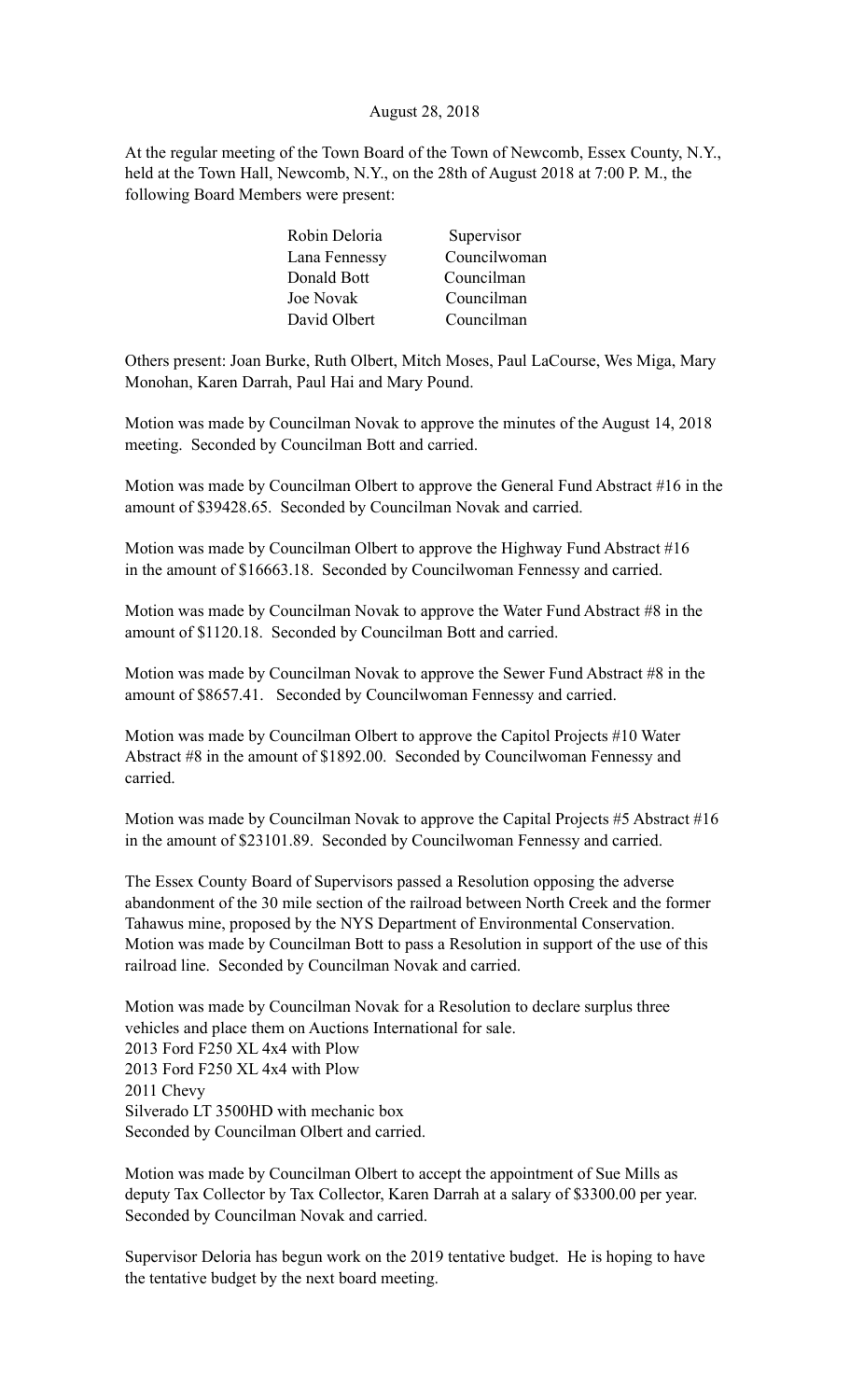The Local Waterfront Grant for the boat launch parking lot is set to expire May 31, 2019. We will have to look into the feasibility of finishing the project in that timeline.

Cycle Adirondack was very pleased with Newcomb's contribution to their cycle event and they send their thanks.

There was one bid for the pine logs. Jim Bunnell bid \$300. Motion was made by Councilman Bott to accept the bid. Seconded by Councilman Olbert and carried.

Motion was made by Councilman Bott to adjourn. Seconded by Councilman Novak and carried at 7:40 pm.

Respectfully submitted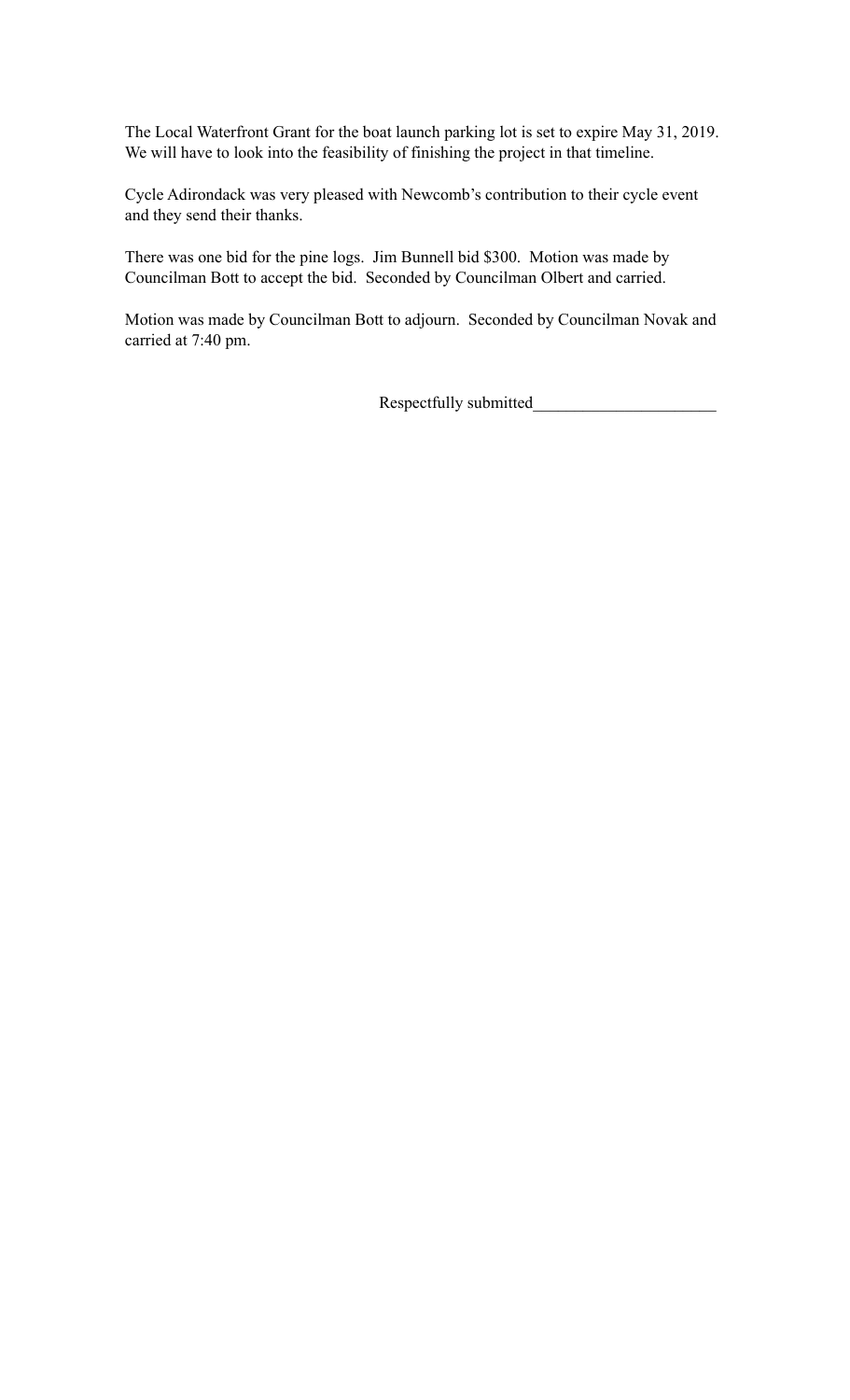# August 14, 32018

At the regular meeting of the Town Board of the Town of Newcomb, Essex County, N.Y., held at the Town Hall, Newcomb, N.Y., on the 8th of August 2017 at 7:00 P. M., the following Board Members were present:

| Robin Deloria | Supervisor   |
|---------------|--------------|
| Lana Fennessy | Councilwoman |
| Donald Bott   | Councilman   |
| David Olbert  | Councilman   |
| Joe Novak     | Councilman   |
|               |              |

Others present: Mark Yandon, Monica Young, Wes Miga, Ruth Olbert, Mary Monahan, Lorinda Minke, Mitch Moses, Paul Hai, Joan Burke, Judy DePasquale and Mary Pound.

Motion was made by Councilman Bott to approve the minutes of the July 31, 2018 meeting. Seconded by Councilwoman Fennessy and carried.

Motion was made by Councilman Olbert to approve the General Fund Abstract #15 in the amount of \$22884.20. Seconded by Councilman Bott and carried.

Motion was made by Councilman Olbert to approve the Highway Fund Abstract #15 in the amount of \$17290.93. Seconded by Councilman Novak and carried.

Motion was made by Councilwoman Fennessy to approve the Capital Projects #5 Abstract #15 in the amount of \$13085.15. Seconded by Councilman Novak and carried.

Motion was made by Councilman Novak to approve the Capital Projects #10 Water Abstract #7 in the amount of \$37065.49. Seconded by Councilwoman Fennessy and carried.

September meeting dates were tentatively set for September 11<sup>th</sup> and 25<sup>th</sup>.

The Board received a report from Jennifer Betsworth on her work at Santatnoni this summer. Councilman Olbert was in Santanoni for the canoe tours. He was also in the Gate House which is in need of some updates. Wes Miga will talk with DEC and try to get a comprehensive list of work that needs to be done.

The General Fund will need to lend the water district \$560,000.00 until long term financing can be secured. Motion was made by Councilman Bott for a Resolution to temporarily advance this amount to the water district to pay for repairs. Seconded by Councilman Novak and carried.

Motion was made by Councilman Bott to approve the Homestead and Non-homestead certificate of base percentages, current percentages and current and adjusted base proportions pursuant to Article 19, RPTL, for the levy of taxes on the 2018 Assessment Roll. Seconded by Councilman Novak and carried.

The Planning Board has approved the Frosty Farm's LLC on the Bissell property. A water test will be done on the well. No purchase offer has been received.

The TR Committee went over the plans for the TR Weekend. They have many activities planned and they provided the Board with a proposed budget. The theme this year will be "125th Santanoni Anniversary."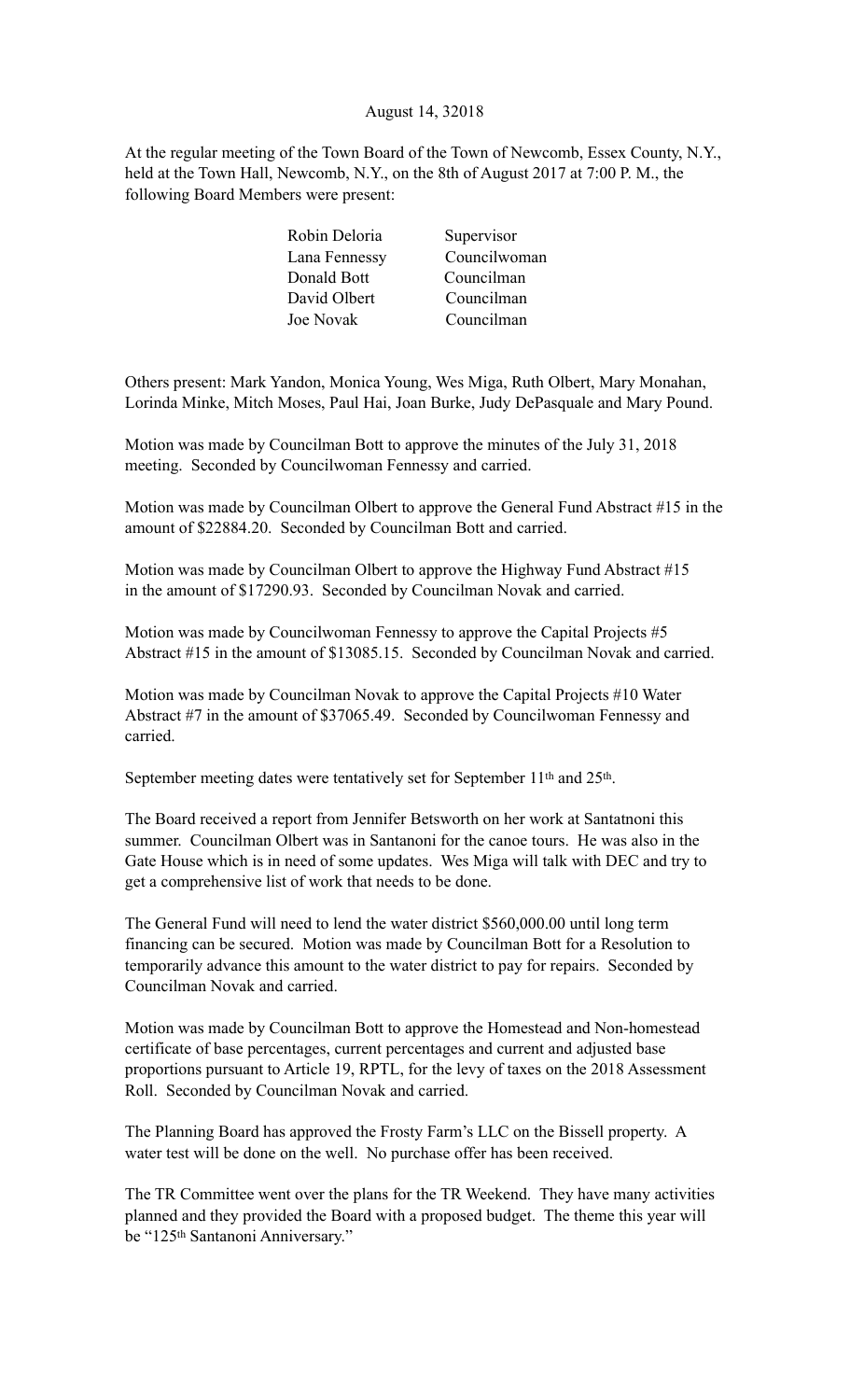New York State DEC is filing for Adverse Abandonment on the North Creek Saratoga Rail Road. Warren County, Paul Mitchell and Steve Potter will be preparing documents to submit to the Surface Transportation Board. The Town of Newcomb and Essex County will be offering a support statement for the future use of the rail line.

Motion was made by Councilman Bott to adjourn. Seconded by Councilman Novak and carried at 8:20 pm.

Respectfully submitted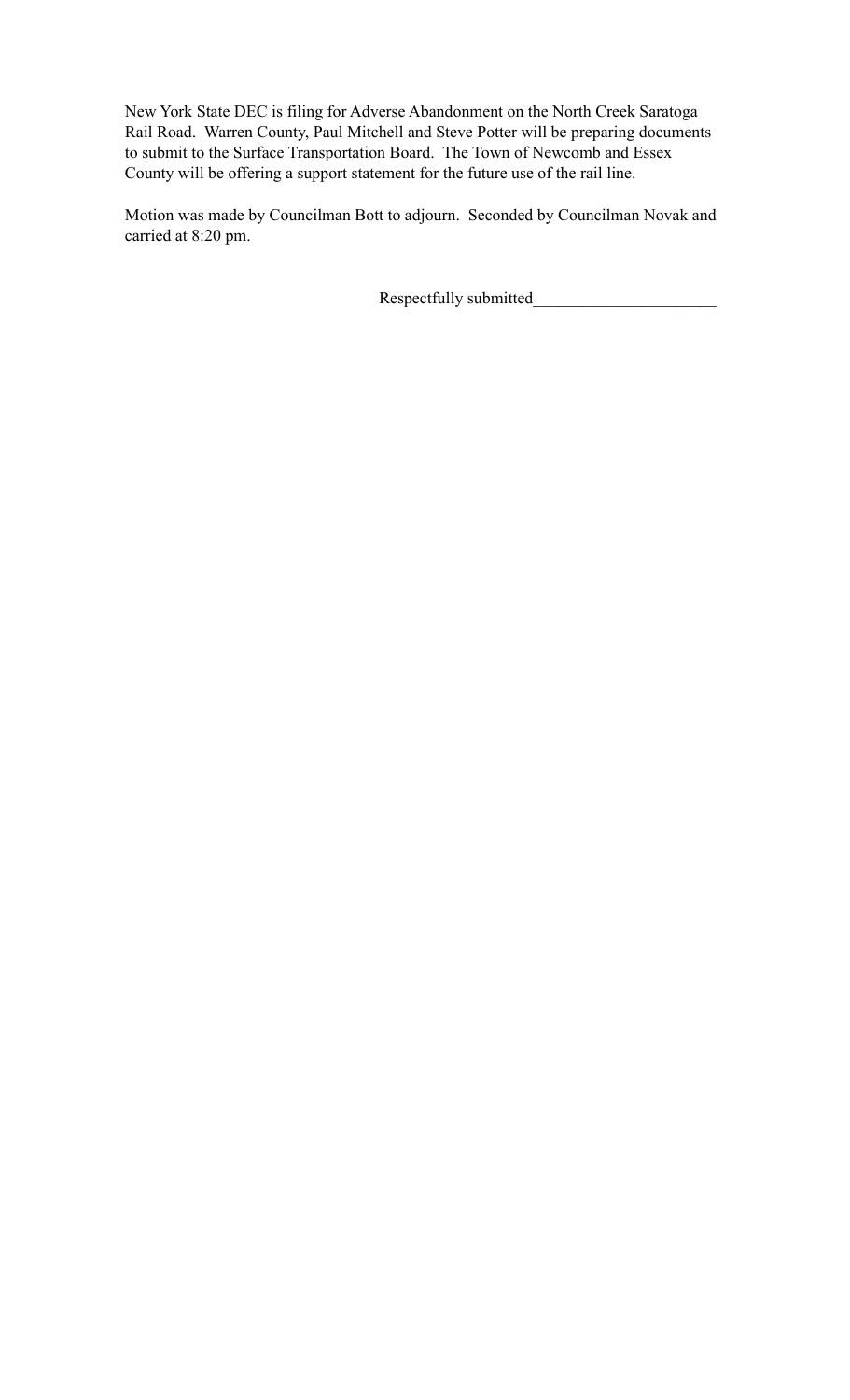# July 31, 2018

At the regular meeting of the Town Board of the Town of Newcomb, Essex County, N.Y., held at the Town Hall, Newcomb, N.Y., on the 31<sup>st</sup> of July 2018 at 7:00 P.M., the following Board Members were present:

| Supervisor   |
|--------------|
| Councilwoman |
| Councilman   |
| Councilman   |
| Councilman   |
|              |

Others present: Mark Yandon, Monica Young, Wes Miga, Sally Rockwood, Maggie Alitz, Mitch Moses, Kevin Bolan, Marcella Sharpe, Joan Burke, Joan Moore, Paul Hai, Rowen Hai, Duane Finch, Sonya Finch and Mary Pound.

Motion was made by Councilman Bott to approve the minutes of the July 17, 2018 meeting. Seconded by Councilwoman Fennessy and carried.

Motion was made by Councilman Novak to approve the General Fund Abstract #14 in the amount of \$19801.91. Seconded by Councilwoman Fennessy and carried.

Motion was made by Councilman Olbert to approve the Highway Fund Abstract #14 in the amount of \$28943.80. Seconded by Councilman Novak and carried.

Motion was made by Councilwoman Fennessy to approve the Capital Projects #5 Abstract #14 in the amount of \$6407.48. Seconded by Councilman Novak and carried.

Motion was made by Councilman Olbert to approve the Capital Projects #10 Water Abstract #7 in the amount of \$5722.00. Seconded by Councilman Bott and carried.

Motion was made by Councilman Bott to approve the Water Abstract #7 in the amount of \$2065.75. Seconded by Councilman Novak and carried.

Motion was made by Councilwoman Fennessy to approve the Sewer Abstract #7 in the amount of \$1169.39. Seconded by Councilman Novak and carried.

The Board received a letter from Douglas Bateson writing on behalf of the Lower Works Tahawus community regarding the NYS Broadband program. They are very unhappy that they were not included in the fiber optic implementation plan.

The Board received an employment request from Shanya Rifenburg.

August Board meetings were tentatively set for August 14th and 28th.

The Board was given an update on the Winebrook Water project. The water testing has been completed and passed. The water tower is back on line. There has been some issues with the generator auto start. AES is working on getting this fixed. The Town is working with the Dept. of Health and Environmental Facilities Corp. to apply for long term financing for the balance owed by the Town. In order to meet these financial obligations caused from the repairs to the water tower and water system, the rate for water will be increased \$36.00 per year. Motion was made by Councilman Novak to approve this increase. Seconded by Councilwoman Fennessy and carried.

Red Winslow has agreed to sign a conservation easement with the Town of Newcomb for a 25 foot strip of land on the eastern boundary of his property. A portion of this land strip will be used as a snowmobile trail and will also include access for hiking, biking and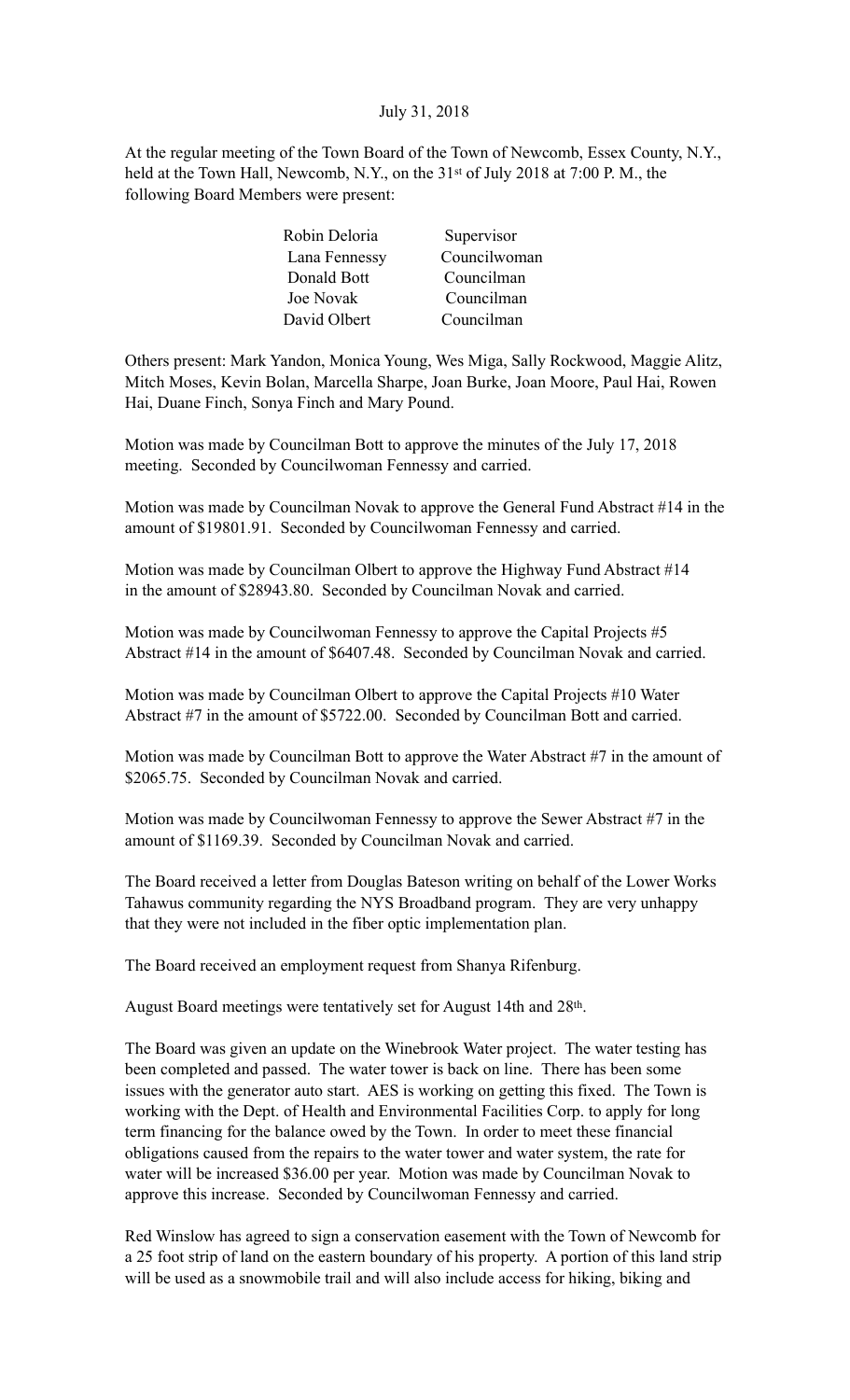equestrian trails. Motion was made by Councilman Olbert to accept the offer from Mr. Winslow. Seconded by Councilman Novak and carried.

Paul Mitchell owns a small piece of property at the overlook previously owned by NL. He is willing to discuss transfering ownership to the Town. Motion was made by Councilman Bott to have the Town Attorney prepare the necessary documents to complete this process. Seconded by Councilwoman Fennessy and carried.

The Board and Public had a discussion on the petition that is currently circulating regarding a grant for the Historical Museum.

There was comments from the public on the Summerfest and the lack of advertising.

It was suggested that the Town put in a bike rack at the overlook.

Motion was made by Councilman Novak to adjourn. Seconded by Councilman Bott and carried at 7:50 pm.

Respectfully submitted\_\_\_\_\_\_\_\_\_\_\_\_\_\_\_\_\_\_\_\_\_\_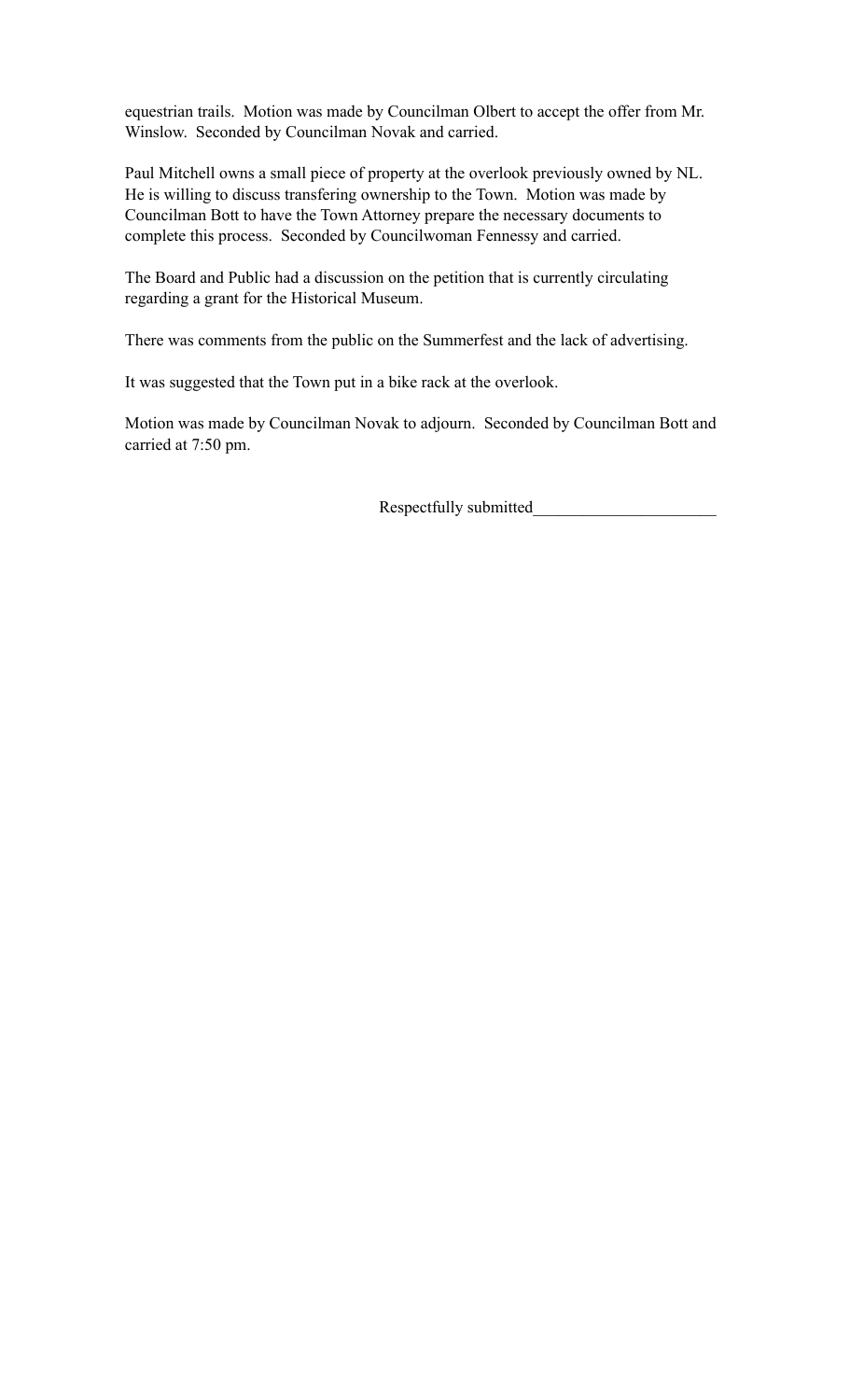# July 17, 2018

At the regular meeting of the Town Board of the Town of Newcomb, Essex County, N.Y., held at the Town Hall, Newcomb, N.Y., on the 17<sup>th</sup> of July 2018 at 7:00 P.M., the following Board Members were present:

| Robin Deloria | Supervisor   |
|---------------|--------------|
| Lana Fennessy | Councilwoman |
| Donald Bott   | Councilman   |
| Joe Novak     | Councilman   |
| David Olbert  | Councilman   |

Others present: Mark Yandon, Monica Young, Ruth Olbert, Joan Burke, Mitch Moses, James Montanye, Lowell Stringer, Paul LaCourse, Laurinda Minke, Maggie Alitz, Joanne Bush, Rose Bush, Suzanne Paul, Kevin Yandon, Bob Yandon, Charlotte Demars, Sally Rockwood and Mary Pound.

Meeting was called to order at 7:00 p.m. by Supervisor Deloria. Motion was made by Councilman Bott to approve the minutes of the June 19, 2018 meeting and the July 10, 2018 special meeting. Seconded by Councilwoman Fennessy and carried.

Motion was made by Councilman Novak to approve the General Fund Abstract #13 in the amount of \$98307.50. Seconded by Councilman Olbert and carried.

Motion was made by Councilman Bott to approve the Highway Fund Abstract #13 in the amount of \$59927.84. Seconded by Councilman Novak and carried.

Motion was made by Councilman Novak to approve the Capital Projects #3 Buildings Abstract #6 in the amount of 24478.00. Seconded by Councilman Olbert and carried.

Motion was made by Councilwoman Fennessy to approve the Capital Projects #5 Abstract #13 in the amount of \$8560.80. Seconded by Councilman Novak and carried.

Motion was made by Councilman Fennessy to approve the Capital Projects #10 Water Abstract #6 in the amount of \$189525.00. Seconded by Councilman Bott and carried.

Town Justice, Robert Ward provided the Board with the "Distribution Summary" of all Justice reports for the month of May.

The Board received a letter of appreciation from Carol Burke thanking the Town for the clearing at the overlook to restore the view there.

The General fund summer staff will be conducting a ground audit of our current street lights to help with the NYSEG LED street light improvement project.

The interior coating of the water tower has been completed and inspected. We began refilling the tower today. Water quality tests will be taken and once we receive approval from DOH we will be able to begin using the tower for water.

Motion was made by Councilman Bott for a Resolution to resolve that the additional work on the water tower to be a Type II action under SEQRA with no environmental affect. Seconded by Councilman Novak and carried.

There will be a public hearing on Monday July 23, regarding the self-storage units of Clay Arsenault on the property owned by Donna Draper. There is also a public hearing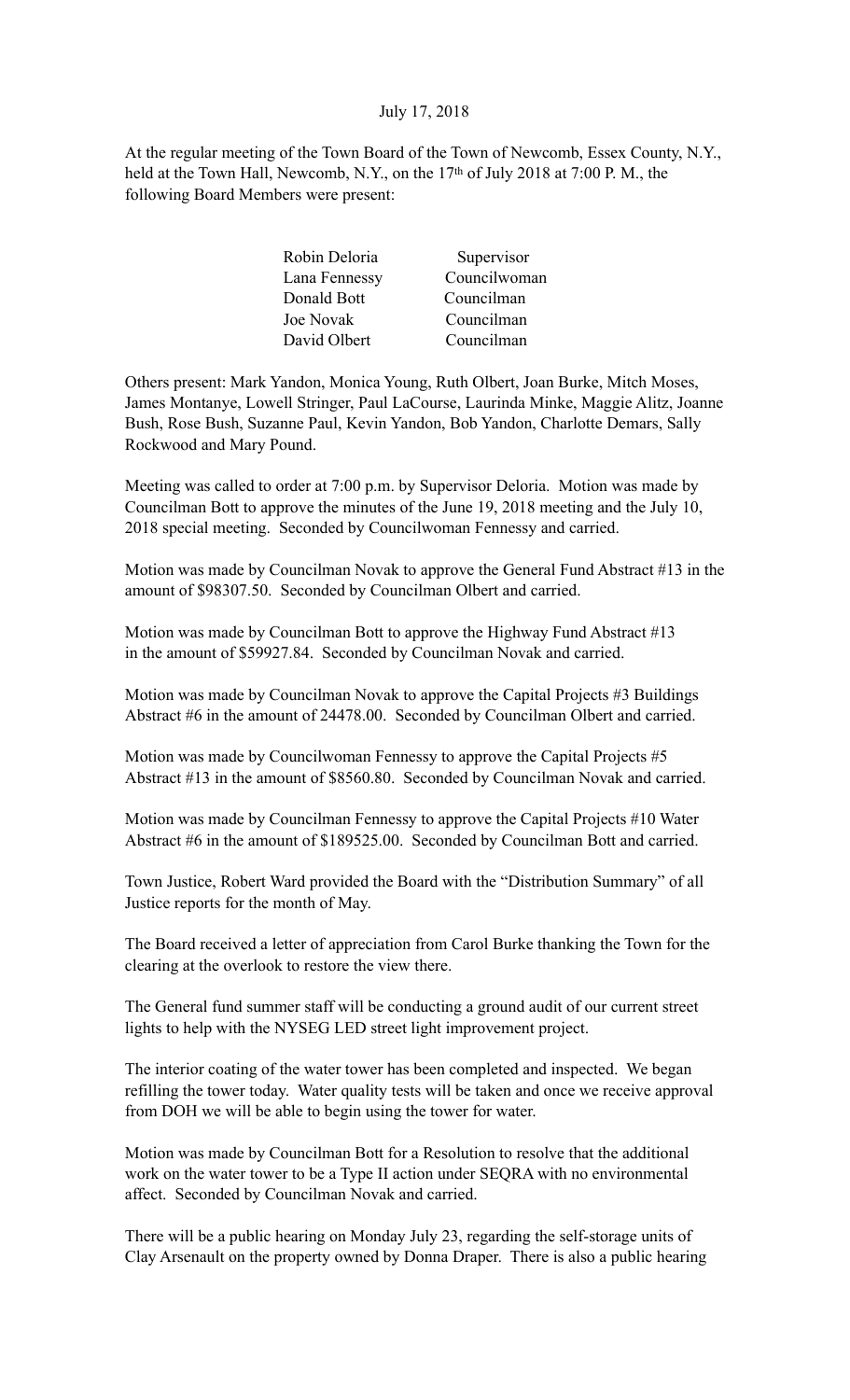on Thursday July 26, regarding the Minke Farm to be located on the Marvin Bissell property on Bissell Loop.

Motion was made by Councilman Olbert for a Resolution to declare surplus and authorize the sale of parts and materials from the old Hudson River water plant. Seconded by Councilman Bott and carried.

Motion was made by Councilman Novak to declare surplus and offer the logs cut by Highway for bid. Seconded by Councilwoman Fennessy and carried.

Motion was made by Councilwoman Fennessy to approve the annual senior citizen dinner cruise. The date has been set for Wednesday, September 5, from 4-7 pm. Seconded by Councilman Novak and carried.

Motion was made by Councilwoman Fennessy to approve the appointment of Monica Young to the Zoning Board of Appeals. Seconded by Councilman Novak and carried.

The Board received a report from Code Enforcement Officer, George Damasevitz.

Joan Burke and Laurinda Minke had a power point presentation on the Historical materials currently owned by the town. There is limited space to display these materials.

 Motion was made by Councilman Novak to adjourn. Seconded by Councilman Olbert and carried at 8:05 pm.

Respectfully Submitted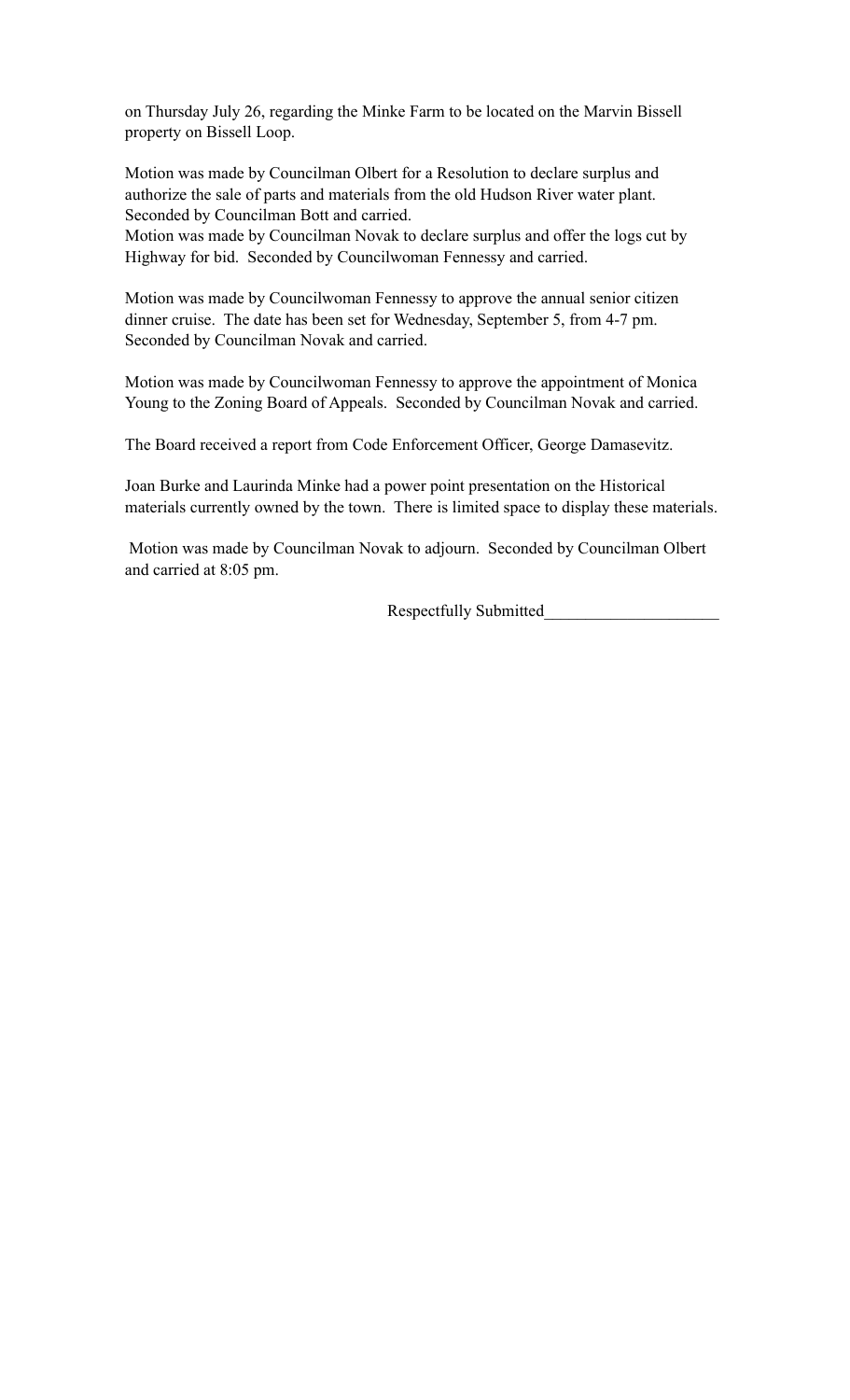### June 19, 2018

At the regular meeting of the Town Board of the Town of Newcomb, Essex County, N.Y., held at the Town Hall, Newcomb, N.Y., on the 19th of June 2018 at 7:00 P.M., the following Board Members were present:

| Robin Deloria | Supervisor   |
|---------------|--------------|
| Lana Fennessy | Councilwoman |
| Joe Novak     | Councilman   |
| David Olbert  | Councilman   |
| Donald Bott   | Councilman   |
|               |              |

Others present: Monica Young, Joan Burke, Ruth Olbert, Marsha Chase, Rose Bush, Sally Rockwood, Linda Stringer, Lowell Stringer, Stan LaLonde, Wester Miga, Sonya Finch, Duane Finch, Maggie Alitz, Paul Hai, Mark Yandon and Mary Pound.

Supervisor Deloria called the meeting to order at 7:00 P.M. Motion was made by Councilman Bott to approve the minutes of the June 5, 2018 meeting. Seconded by Councilman Novak and carried.

Motion was made by Councilman Olbert to approve the General Fund Abstract #12 in the amount of \$53440.83. Seconded by Councilwoman Fennessy and carried.

Motion was made by Councilman Olbert to approve the Highway Fund Abstract #12 in the amount of \$14810.33. Seconded by Councilman Novak and carried.

Motion was made by Councilman Novak to approve the Capital Projects #5 Abstract #12 in the amount of \$16519.73. Seconded by Councilman Bott and carried.

Motion was made by Councilman Bott to approve the Capital Projects #10 Water Abstract #4 in the amount of \$16166.94. Seconded by Councilwoman Fennessy and carried.

Motion was made by Councilman Bott to approve the Water Fund Abstract #6 in the amount of \$3336.21. Seconded by Councilman Novak and carried.

Motion was made by Councilwoman Fennessy to approve the Sewer Fund Abstract #6 in the amount of 739.24. Seconded by Councilman Olbert and carried.

July meeting dates were tentatively set for July 17th and 31st.

There will be a special meeting on July 10, 2018, at 1:00 pm to award the bid for the Pavilion construction.

Motion was made by Councilman Olbert to adjust the salary of Youth Program employee from \$3200. to \$3400. This error was made due to a missed step salary. Seconded by Councilman Novak and carried. Motion was made by Councilman Novak to hire an additional recreation assistant, Rachel Dubuc at a salary of \$2100.00 to help with the arts and craft program. Seconded by Councilwoman Fennessy and carried.

The new cook shack equipment for the beach has been installed. Mountain Petroleum will be here this week to do the necessary hook ups.

Motion was made by Councilman Bott for a Resolution to name the private road in the Stubing subdivision "Thunderbird Way." Seconded by Councilman Novak and carried.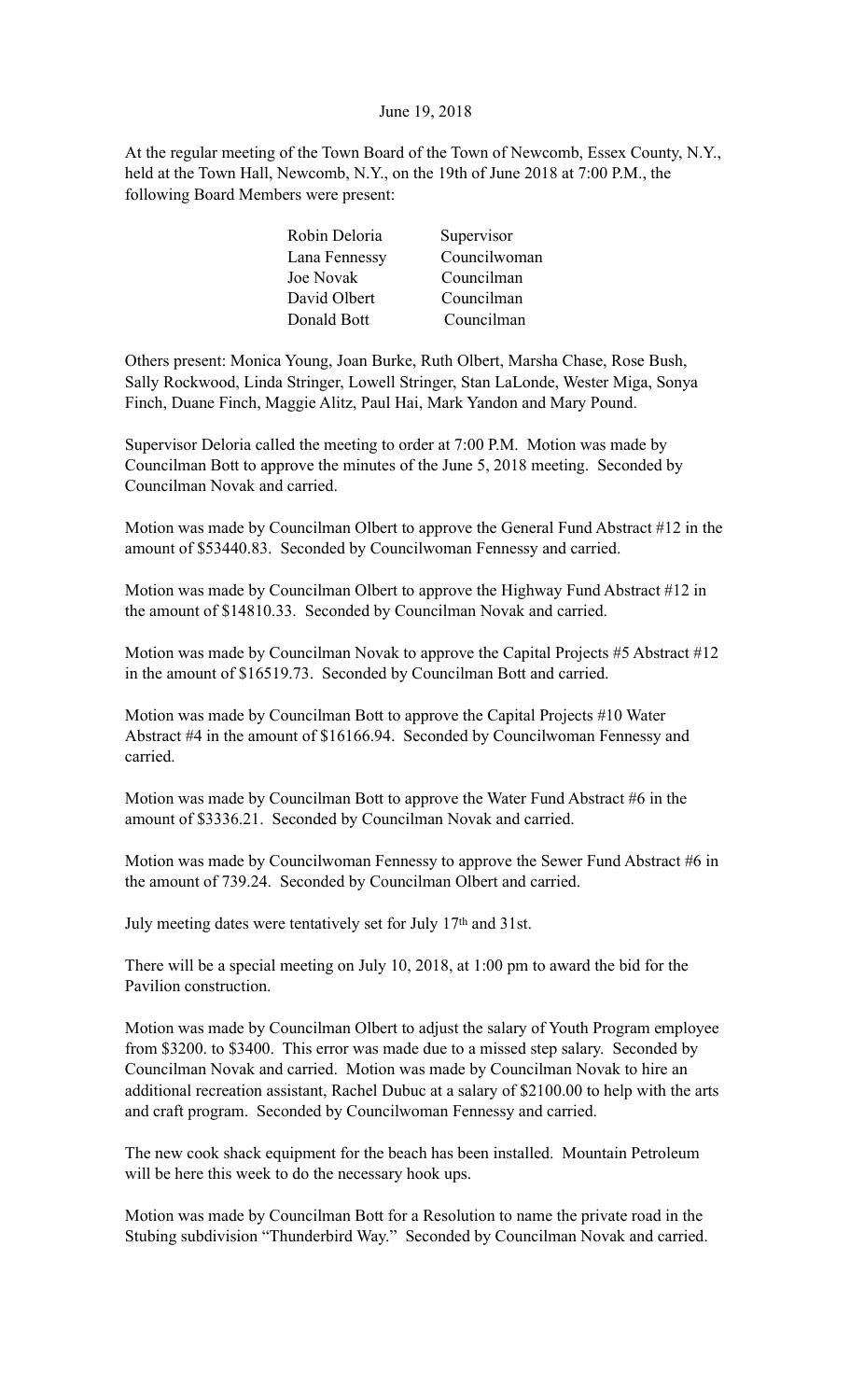At the encouragement of Councilman Bott, the Town has talked with NYSEG about converting the street lights to LED with the potential of saving near 50%. Motion was made by Councilwoman Fennessy to authorize Supervisor Deloria to sign a street light conversion agreement and the unexpired life cost of the cobra head street lights in the amount of \$2119.82. Seconded by Councilman Olbert and carried. No start date has been set at this time.

Motion was made by Councilwoman Fennessy for a Resolution to loan \$320,000.00 from General Fund to the Water District to pay for sandblasting and interior coating of the water tower. This repair was not part of the original project covered by the EFC loan. Seconded by Councilman Novak and carried.

The Code Officer received a written complaint regarding the old Wayside property. He will research this and get back to the board.

Motion was made by Councilman Olbert to approve the appointment of Paul Hai as chairman of the Planning Board. Seconded by Councilman Novak and carried.

Motion was made by Councilman Novak to approve the request from Newcomb Central School for \$500.00 to help with the summer movie nights. Seconded by Councilwoman Fennessy and carried.

Motion made by Councilman Bott to adjourn. Seconded by Councilman Novak and carried at 7:45 pm.

Respectfully submitted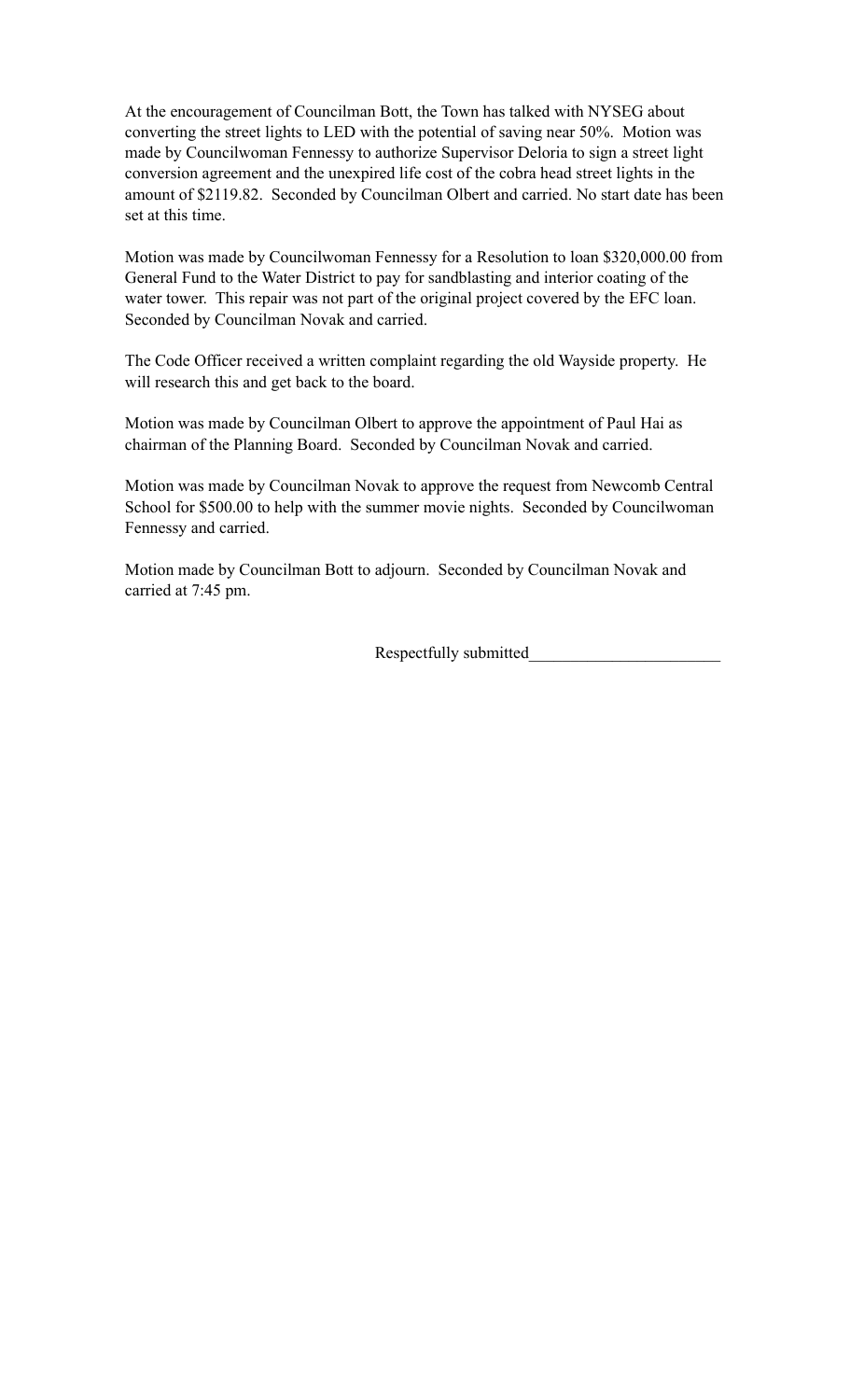#### June 5, 2018

At the regular meeting of the Town Board of the Town of Newcomb, Essex County, N.Y., held at the Town Hall, Newcomb, N.Y., on the 5th of June 2018 at 7:00 P.M., the following Board Members were present:

| Robin Deloria | Supervisor   |
|---------------|--------------|
| Lana Fennessy | Councilwoman |
| David Olbert  | Councilman   |
| Donald Bott   | Councilman   |

Others present: Monica Young, Ruth Olbert, Lanette Chase, Mary Monaghan, Joan Burke, Kevin Bolan, Denise Bolan and Mary Pound. Excused: Joe Novak.

Supervisor Deloria called the meeting to order at 7:00 P.M. Motion was made by Councilman Bott to approve the minutes of the May 22, 2018 meeting. Seconded by Councilwoman Fennessy and carried.

Motion was made by Councilwoman Fennessy to approve the General Fund Abstract #11 in the amount of \$27295.27. Seconded by Councilman Olbert and carried.

Motion was made by Councilman Olbert to approve the Highway Fund Abstract #11 in the amount of \$32126.55. Seconded by Councilman Bott and carried.

Motion was made by Councilman Bott to approve the Capital Projects #5 Abstract #11 in the amount of \$40720.06. Seconded by Councilwoman Fennessy and carried.

Motion was made by Councilman Bott to approve the Youth Program salary list for 2018 as presented by the Youth Commission. Seconded by Councilwoman Fennessy and carried.

Motion was made by Councilman Olbert to approve the Tuition Agreement with the Town of Long Lake for the Youth Program. Seconded by Councilwoman Fennessy and carried. There was discussion on the possible need for additional staff for the Youth Program dependent on the number and level ranking of children that attend the program.

New equipment has been ordered for the beach cook shack. A 4 foot flattop grill, two burner table top, stainless tables with wheels and a 4 foot hood with exhaust fan and light.

Motion was made by Councilwoman Fennessy to approve the purchase from Custom Patches for the patches for the Newcomb Experience Program at a cost of \$749.49. Seconded by Councilman Olbert and carried.

Motion was made by Councilman Bott to accept the grant from Charles R. Wood Foundation on behalf of the Newcomb Volunteer Fire Department to purchase an automatic CPR device. Seconded by Councilwoman Fennessy and carried.

Motion was made by Councilman Bott to authorize the announcement of an engineering bid award for the Salt Shed Project #P-0098-2017/WQIP. Seconded by Councilman Olbert and carried.

Motion was made by Councilwoman Fennessy to award the bid for the Salt Shed Storage Shed to AES Northeast, PLLC. Seconded by Councilman Olbert and carried.

Motion was made by Councilman Olbert to authorize Supervisor Deloria to sign the change order for the Well Field Control Building and Water Project in the amount of \$320,000.00. This modification will be for sandblasting, coating and minor repairs to the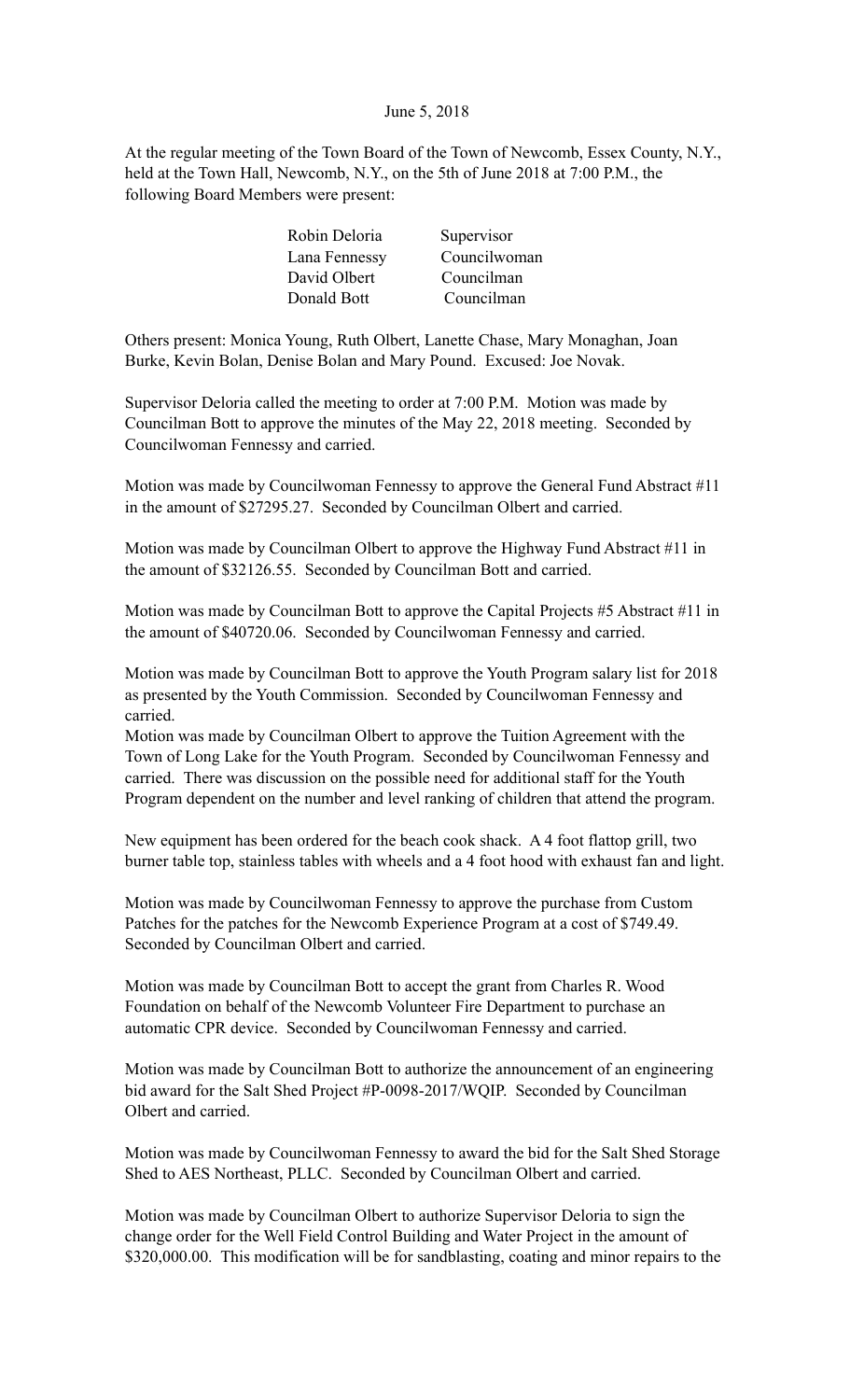interior of the water tank. This is primarily due to ice in the tower causing damage and wear to the interior of the tank. Seconded by Councilwoman Fennessy and carried.

Essex County is proposing a rate increase for next year for solid waste removal.

There will be a joint meeting June 12, 2018 with the Special Projects Committee and the Town Board to discuss a possible facility to house historical exhibits. The Town has acquired engineering plans from the Town of Minerva that will provide a significant savings to the town if we use these plans. The Newcomb Historical Museum will have a new exhibit beginning June 18 in honor of the 125th Anniversary of Santanoni.

Motion made by Councilman Bott to adjourn. Seconded by Councilman Olbert and carried at 8:05 pm.

Respectfully submitted\_\_\_\_\_\_\_\_\_\_\_\_\_\_\_\_\_\_\_\_\_\_\_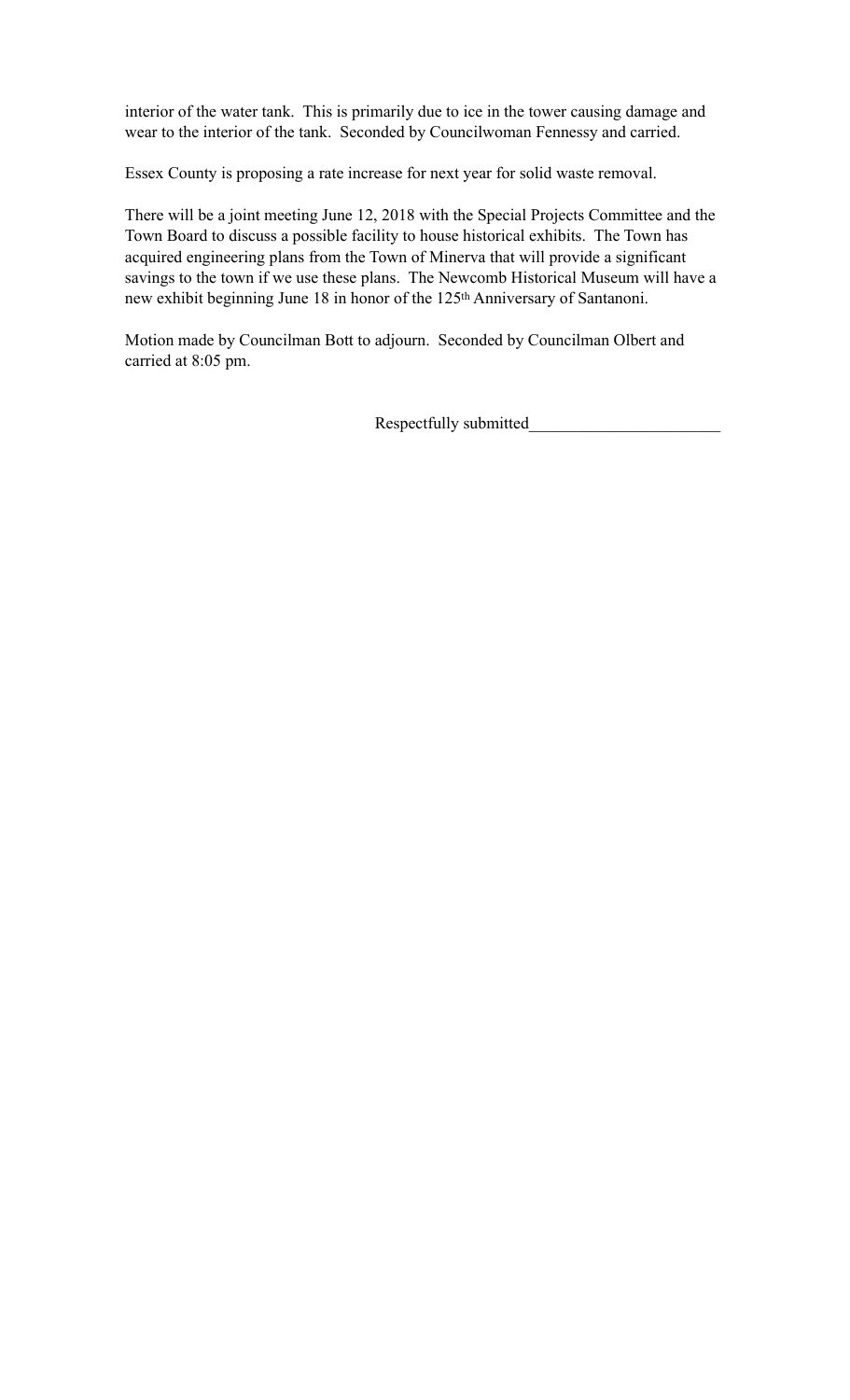# May 22, 2018

At the regular meeting of the Town Board of the Town of Newcomb, Essex County, N.Y., held at the Town Hall, Newcomb, N.Y., on the 22nd of May 2018 at 7:00 P. M., the following Board Members were present:

| Robin Deloria | Supervisor |
|---------------|------------|
| Lana Fennessy | Councilman |
| Donald Bott   | Councilman |
| Joe Novak     | Councilman |
| David Olbert  | Councilman |

Others present: Wes Miga, Ruth Olbert, Sally Rockwood, Rose Bush, Linda Stringer, Sue Mills, Joan Burke, Mary Monahan, Lowell Stringer and Laurinda Minke.

Supervisor Deloria called the meeting to order at 7:00 pm. Motion was made by Councilman Bott to approve the minutes of the May 8, 2018 meeting. Seconded by Councilman Novak and carried.

Motion was made by Councilman Olbert to approve the General Fund Abstract #10 in the amount of \$25,784.48. Seconded by Councilman Novak and carried.

Motion was made by Councilman Novak to approve the Highway Fund Abstract #10 in the amount of \$42,965.02. Seconded by Councilman Olbert and carried.

Motion was made by Councilman Bott to approve the Water Fund Abstract #5 in the amount of \$553.31. Seconded by Councilman Fennessy and carried.

Motion was made by Councilman Olbert to approve the Sewer Fund Abstract #5 in the amount of \$1,742.95. Seconded by Councilman Fennessy and carried.

Motion was made by Councilman Novak to approve the Capitol Projects #5 Abstract # 10 in the amount of \$9,970.12. Seconded by Councilman Olbert and carried.

June meetings were tentatively set for June 5th and 19th.

Motion was made by Councilman Olbert to rescind May 8th motion to award pavilion bid to American Landscape Structures. Town procurement policy requires competitive bidding and Essex County is preparing required documentation to complete the bidding requirement. Councilman Fennessy seconded and motion carried.

Motion was made by Councilman Bott to approve Jennifer Fifield to attend NYS Assessors Association. Councilman Novak seconded and motion carried.

.Discussion regarding installing a flag at the St. Therese Cemetery was brought up by Councilman Bott, he stated that the flag must be lit at all times. Supervisor Deloria stated that we should have flags at all three cemeteries, he will research prices and report back at next meeting.

Supervisor Deloria reported that the Saratoga/North Creek Railroad owes the Town of Newcomb \$38,538.16 and Minerva \$41,760.95 in back taxes.

Discussion regarding salt shed engineering firm approval & resolution was moved to next meeting.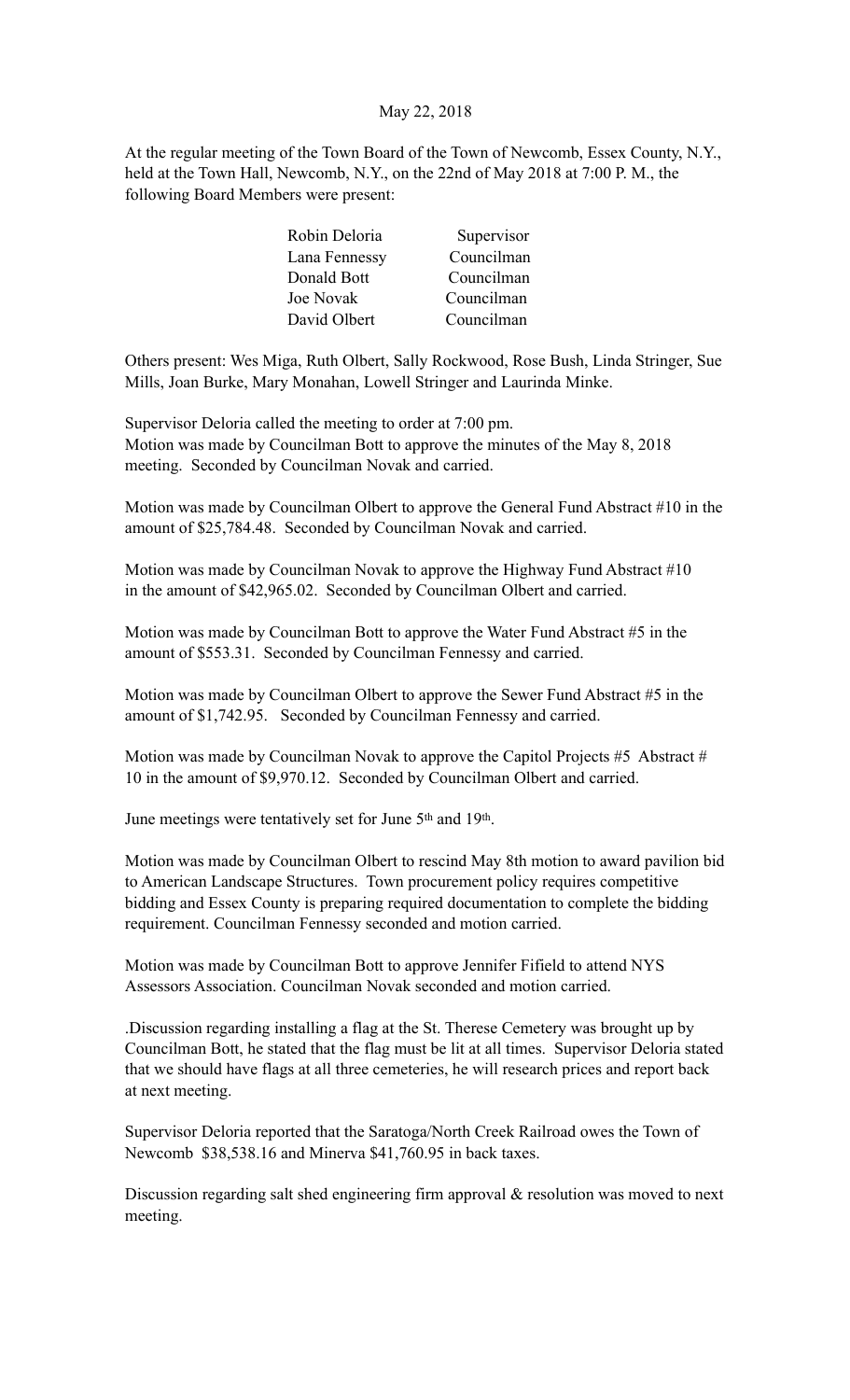Councilman Olbert reported on the Youth Commission suggestion that Long Lake should have a formal agreement with Newcomb regarding their students attending the Youth Program.

Superintendent Yandon informed the Board that he has been able to locate a work truck for the Maintenance Department at an approximate price of \$50,000.00 He also informed the Board that he will be paving all of Winebrook and the Medical Center this summer.

Rose Bush and Lowell Stringer asked about the necessity of moving the salt shed from the current location. It was stated that because of the close proximity of the water lines running from the wells to the water tower it would be advisable. Lowell also asked if the current site was cleaned from any possible contamination by Finch & Pruyn. Superintendent Yandon said that this had been done.

At 7:32 the Board went into Executive Session and invited Deputy Miga to join. Session ended at 7:51 and Councilman Bott made a motion to close the meeting. Councilman Novak seconded and meeting closed 7:52.

Respectfully Submitted:\_Marchele Chase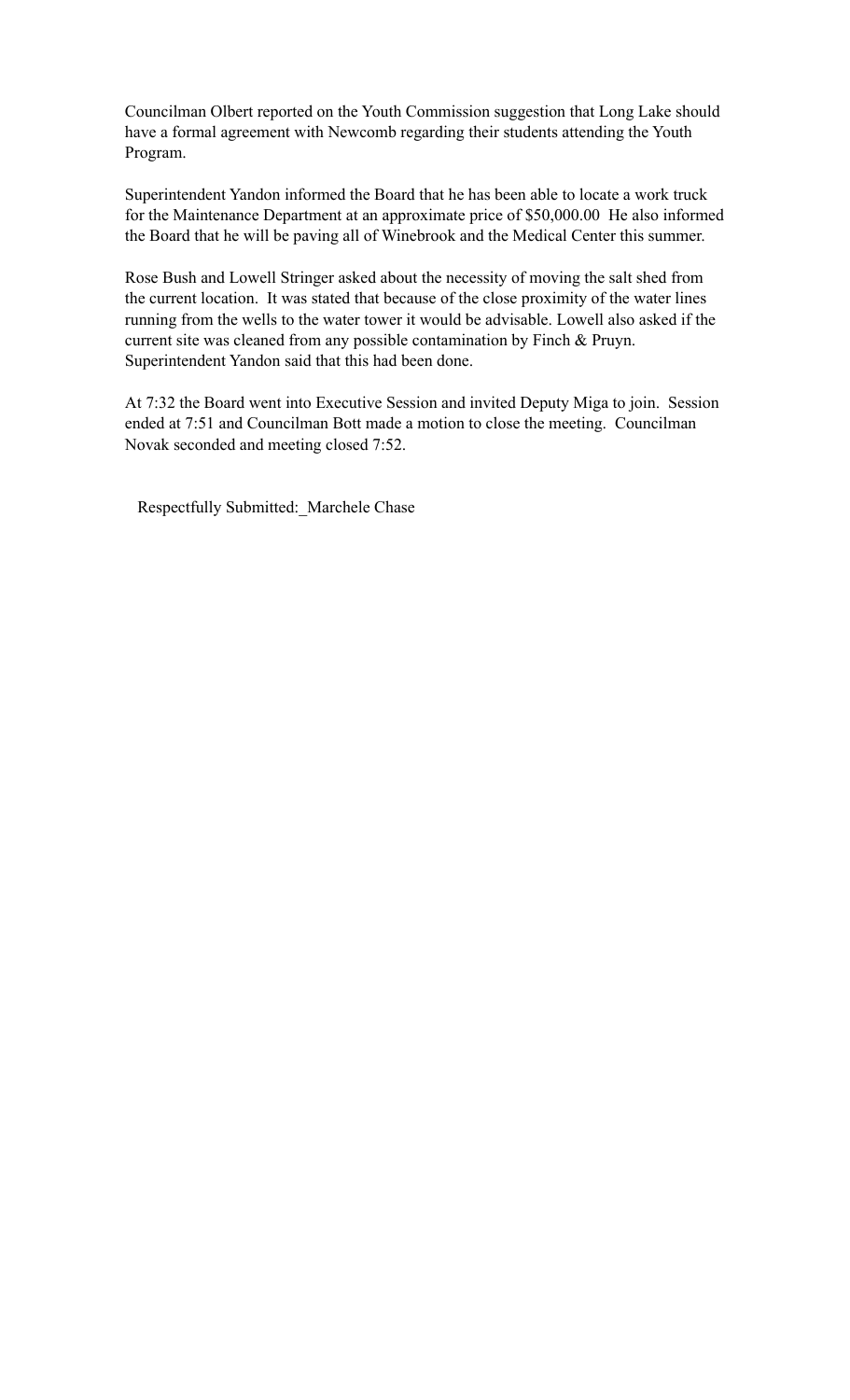# May 8, 2018

At the regular meeting of the Town Board of the Town of Newcomb, Essex County, N.Y., held at the Town Hall, Newcomb, N.Y., on the 8th of May 2018 at 7:00 P.M., the following Board Members were present:

| Robin Deloria | Supervisor   |
|---------------|--------------|
| David Olbert  | Councilman   |
| Donald Bott   | Councilman   |
| Joe Novak     | Councilman   |
| Lana Fennessy | Councilwoman |

Others present: Mark Yandon, Marsha Chase, Wes Miga, Joan Burke, Mary Monaghan, Laurinda Minke, Paul Hai and Mary Pound.

Supervisor Deloria called the meeting to order at 7:00 pm. Motion was made by Councilman Bott to approve the minutes of the April 24, 2018 meeting. Seconded by Councilman Olbert and carried.

Motion was made by Councilman Bott to approve the General Fund Abstract #9 in the amount of \$44600.76. Seconded by Councilman Novak and carried.

Motion was made by Councilwoman Fennessy to approve the Highway Fund Abstract #9 in the amount of \$19999.41. Seconded by Councilman Novak and carried.

Motion was made by Councilman Novak to approve the Capital Projects #5 Abstract # in the amount of \$75.64. Seconded by Councilman Olbert and carried.

Motion was made by Councilman Olbert to approve the Capital Projects #5 Abstract #9 in the amount of \$24833.02. Seconded by Councilman Novak and carried.

June meetings were tentatively set for June 12th and 26th.

The Board received an employment request from KateLynn Geiger to work with the maintenance crew.

Motion was made by Councilman Novak to establish a petty cash for the Golf Course Clubhouse in the amount of \$600.00. Seconded by Councilwoman Fennessy and carried.

A total of four requests for quotes were solicited to firms specializing in public pavilion construction. Two quotes were received and the other two firms withdrew providing us with proposals due to the remote location of Newcomb. Motion was made by Councilman Olbert to award the 24' x 60' Hip Style Roof Pavilion to be constructed at the Town Overlook to American Landscape Structures in the amount of \$61880.00 due specifically to the unique qualification of this firm for construction of municipal pavilions, the Board hereby resolves a competitive procurement was not feasible in this instance. Seconded by Councilman Novak and carried by roll call vote: Councilman Bott – Aye, Councilwoman Fennessy – Aye, Councilman Novak – Aye, and Councilman Olbert – Aye.

Motion was made by Councilman Olbert to approve the amendment to the Town drug policy to include clarification for seasonal employees and Youth Program staff.

Enclosed in the Board packet is an estimate for repair for the water treatment equipment at Dick and Sharie Gibbs home.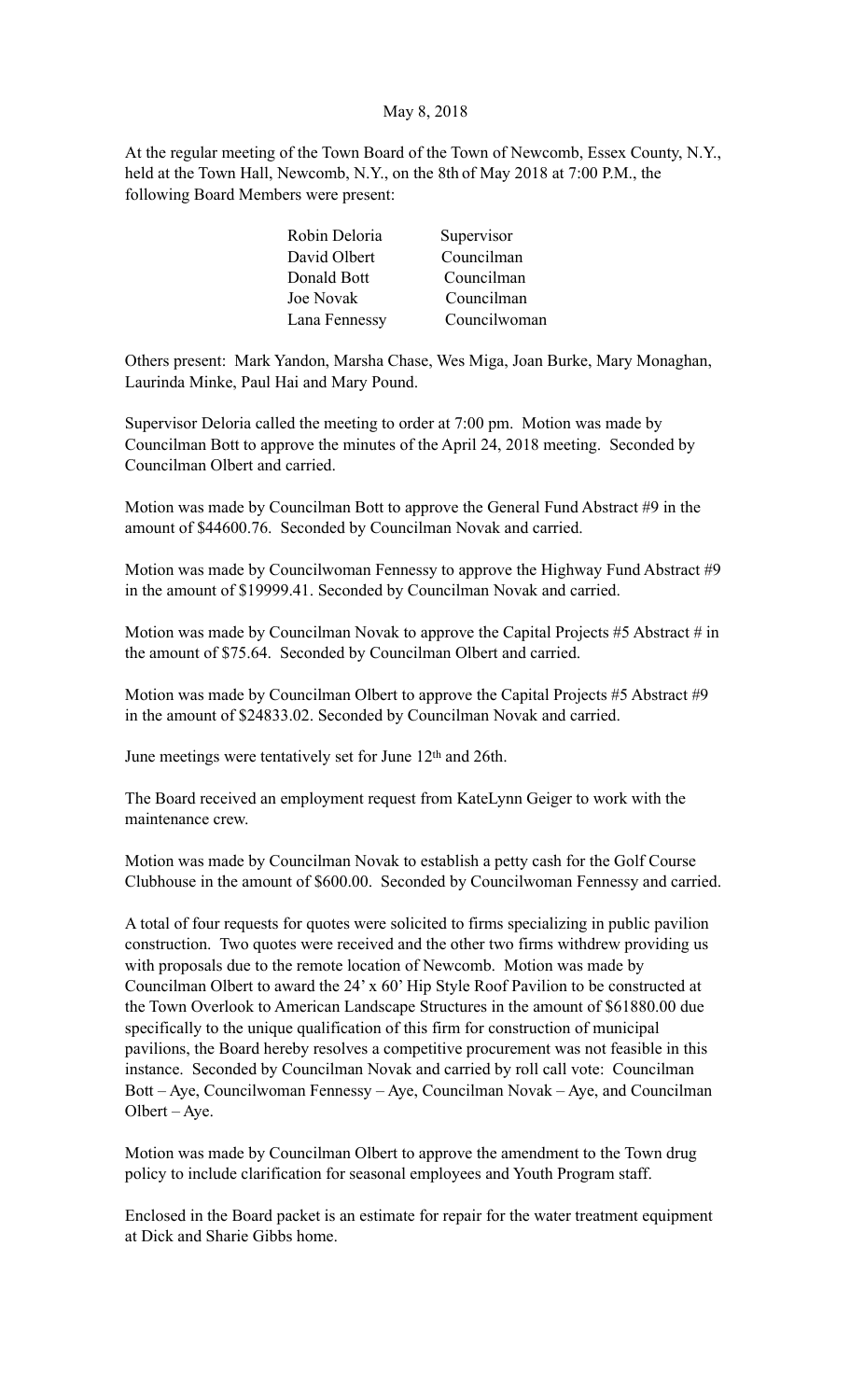Motion was made by Councilman Bott to allow Supervisor Deloria to sign the Boundary Line Agreement with the Newcomb Volunteer Fire Department. Seconded by Councilman Novak and carried.

There will be an Adirondack Association of Towns & Villages meeting in Lake Placid on June 3-4. The deadline for attendance to this meeting is May 18. The Gooley Club made the register for National Register of Historic Places. The buildings are still scheduled to be demolished.

Motion was made by Councilman Bott to adjourn. Seconded by Councilwoman Fennessy and carried at 8:10 pm.

Respectfully submitted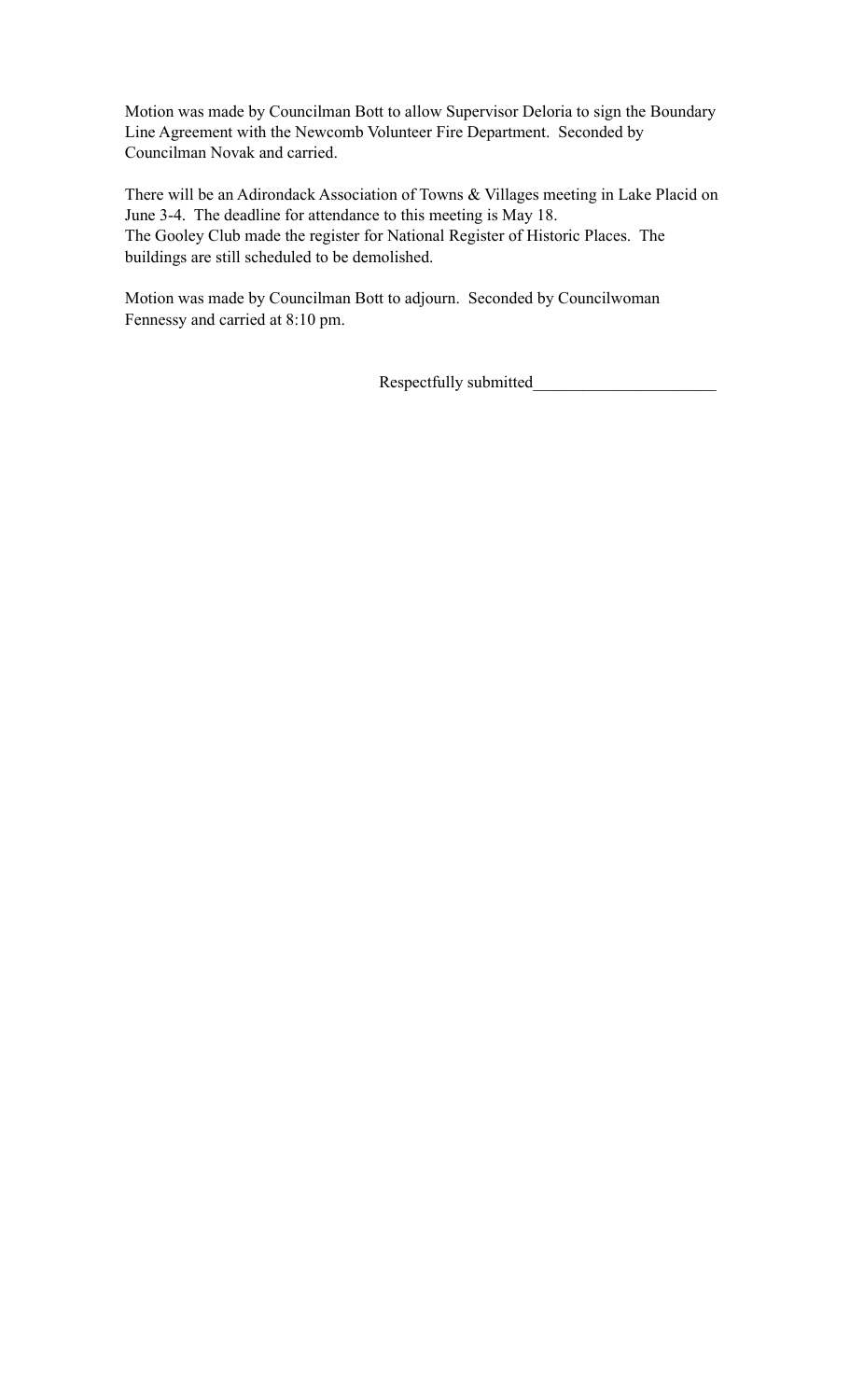# April 24, 2018

At the regular meeting of the Town Board of the Town of Newcomb, Essex County, N.Y., held at the Town Hall, Newcomb, N.Y., on the 24th of April 2018 at 7:00 P.M., the following Board Members were present:

| Robin Deloria | Supervisor   |
|---------------|--------------|
| Donald Bott   | Councilman   |
| Lana Fennessy | Councilwoman |
| David Olbert  | Councilman   |
|               |              |

Others present: Mark Yandon, Highway Supt., Ruth Olbert, Monica Young, Joan Burke, Lorinda Minke, Lowell Stringer, Mary Monehan, Kevin Bolan and Mary Pound. Absent: Joe Novak.

Supervisor Deloria called the meeting to order at 7:00 p.m. Motion was made by Councilman Bott to approve the minutes of the April 10, 2018 meeting. Seconded by Councilwoman Fennessy and carried.

Motion was made by Councilman Olbert to approve the General Fund Abstract #8 in the amount of \$32969.14. Seconded by Councilman Bott and carried.

Motion was made by Councilman Olbert to approve the Highway Fund Abstract #8 in the amount of \$34487.47. Seconded by Councilwoman Fennessy and carried.

Motion was made by Councilman Bott to approve the Water Fund Abstract #4 in the amount of \$2062.99. Seconded by Councilman Olbert and carried.

Motion was made by Councilman Bott to approve the Sewer Fund Abstract #4 in the amount of \$1226.92. Seconded by Councilwoman Fennessy and carried.

Motion was made by Councilman Olbert to approve the Capital Projects #3 Buildings Abstract #5 in the amount of \$3458.71. Seconded by Councilman Bott and carried.

Motion was made by Councilwoman Fennessy to approve the Capital Projects #5 Abstract #8 in the amount of \$37440.28. Seconded by Councilman Bott and carried.

The Board received employment requests from Meranda Allen, Carter Bush, and Isabelle Bureau.

Discussion on the pavilion construction will wait until the next meeting. We are waiting on an estimate from American Landscapes.

There was discussion on the Town Optical Viewer for the overlook. Supervisor Deloria talked with Eugene Bush regarding a location for the viewer and he suggested an area behind the monument. A 3x3x5" pad would need to be installed. A decision on this was tabled until the next meeting.

Supervisor Deloria composed a memo to the Board and Mr. Canon with a list of work requirements for the Golf Course. There is a list of five items that need to be completed by May 7, 2018 and reports submitted to the Board.

Motion was made by Councilman Bott to approve the purchase of three trucks for the Highway Department at a cost of \$127358.50. They are scheduled to arrive this week. Seconded by Councilwoman Fennessy and carried.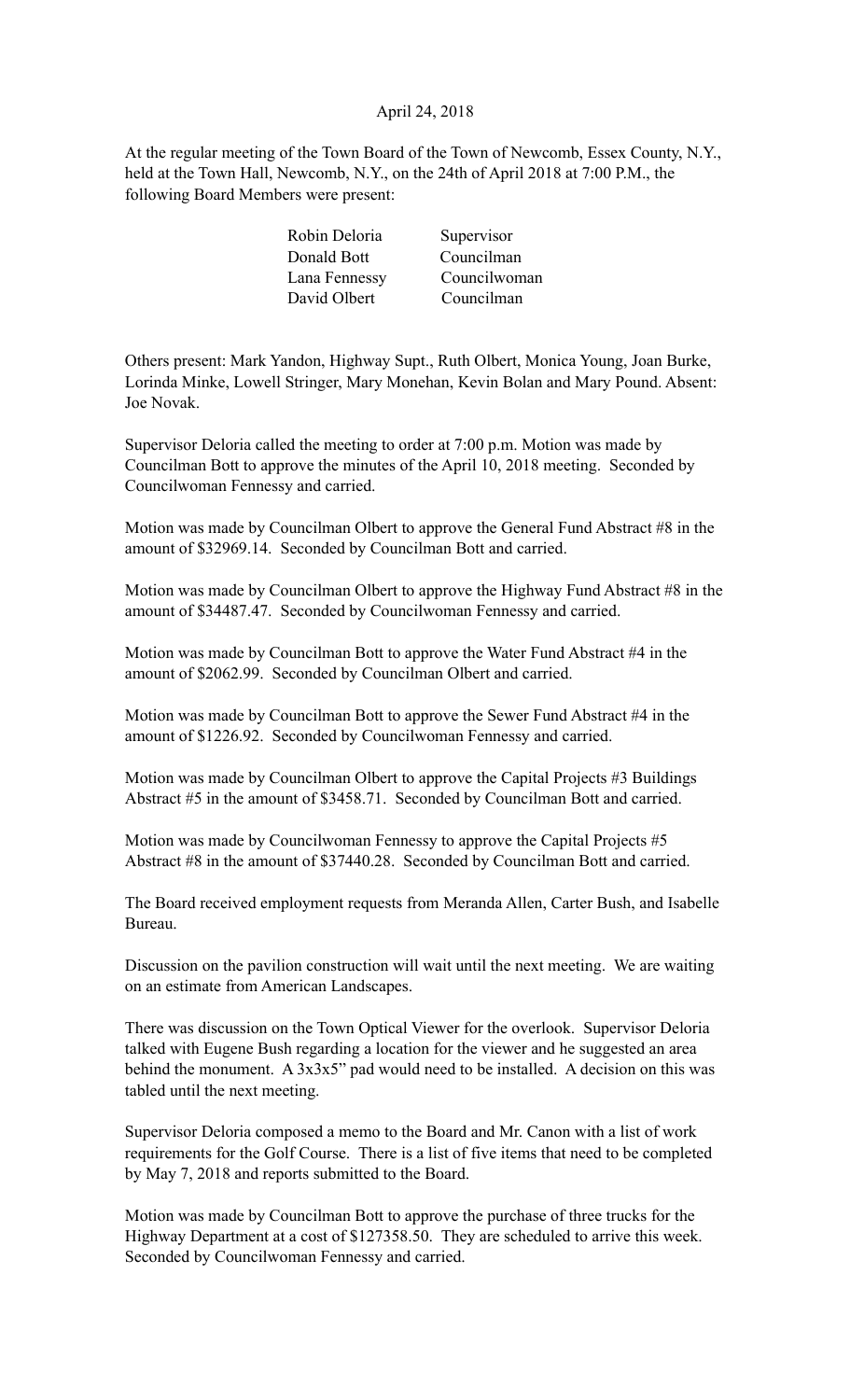The Board received a proposal from Laurinda Minke that would combine her pay for website work and her work on computer graphics into one. Motion was made by Councilman Bott to approve the proposal. Seconded by Councilman Olbert and carried.

Essex County will be holding household hazardous waste days. Collection will be in North Hudson on June 30<sup>th</sup>. An area will be available at the landfill for collection of these materials and maintenance will take a load over to North Hudson.

Code Officer George Damasevitz and Supervisor Deloria are working on a generic vending permit for vendors.

Supervisor Deloria provided a copy of a letter from William Janeway of the Adirondack Council, to DEC addressing overuse of the High Peaks.

Councilman Olbert reported that "Cycle Adirondack" will host an event on August 22 that will finish a fifty mile ride in Newcomb at the overlook.

Motion was made by Councilman Bott to adjourn. Seconded by Councilwoman Fennessy and carried at 7:50 p.m.

Respectfully Submitted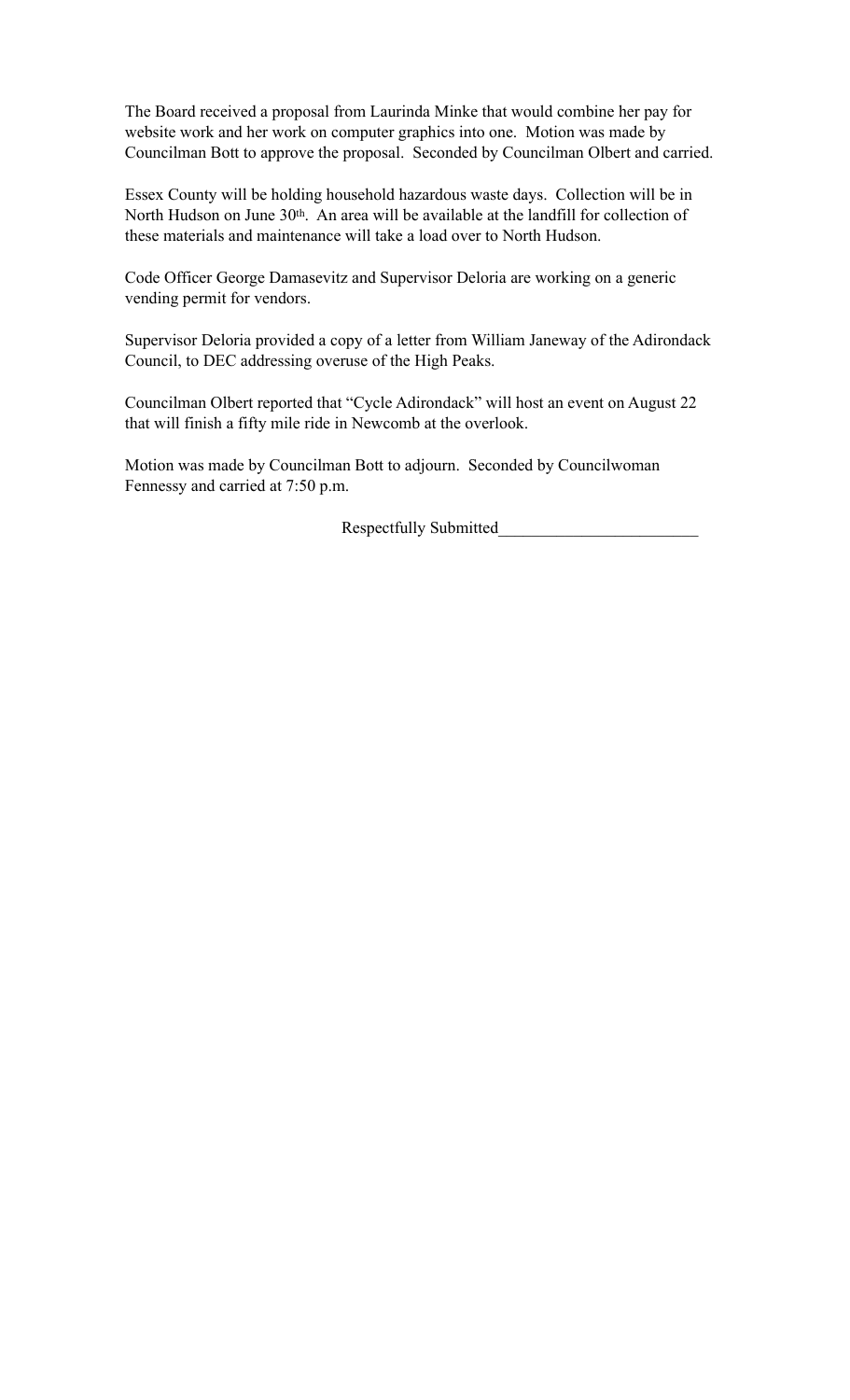The April 10, 2018

At the regular meeting of the Town Board of the Town of Newcomb, Essex County, N.Y., held at the Town Hall, Newcomb, N.Y., on the 10th of April 2018 at 7:00 P.M., the following Board Members were present:

| Robin Deloria | Supervisor |
|---------------|------------|
| Lana Fennessy | Councilman |
| Donald Bott   | Councilman |
| David Olbert  | Councilman |
| Joe Novak     | Councilman |

Others present: Mark Yandon, Joan Burke, Wester Miga, Ruth Olbert, Stan LaLonde and Mary Pound.

Motion was made by Councilman Bott to approve the minutes of the March 27, 2018 meeting. Seconded by Councilman Novak and carried.

Motion was made by Councilman Olbert to approve the General Fund Abstract #7 in the amount of \$19802.59. Seconded by Councilwoman Fennessy and carried.

Motion was made by Councilman Bott to approve the Highway Fund Abstract #7 in the amount of \$14156.47. Seconded by Councilman Novak and carried.

Motion was made by Councilman Novak to approve the Capital Projects #3 Buildings Abstract #4 in the amount of \$2945.42. Seconded by Councilwoman Fennessy and carried.

Motion was made by Councilman Novak to approve the Capitol Projects #5 Abstract #7 in the amount of \$4736.10. Seconded by Councilman Bott and carried.

May meetings were tentatively set for 8<sup>th</sup> and 22<sup>nd</sup>.

Motion was made by Councilman Novak to approve construction of a Pavilion at the overlook, based on the lowest bid for the concrete slab. Seconded by Councilwoman Fennessy and carried.

There was discussion on installing tower optical binocular viewers at the overlook. This would be coin activated and cost would depend on the total annual foot traffic at the site.

The Board received a letter from Ronnie and Tiffany Brace asking permission to sell fresh flowers, herbs and crafts at the overlook. The Board will look into a "Peddlers Permit" for them and any other possible venders.

Motion was made by Councilman Novak to approve a modification to the transfer station policy. Effective April 2018, private dumpsters must be obtained by the contractor or homeowner with projects that exceed ten yards of debris. Seconded by Councilman Olbert and carried.

The Board received a handout on the 2018 Santanoni work plan.

Motion was made by Councilman Bott to adjourn. Seconded by Councilwoman Fennessy and carried at 7:45 pm.

Respectfully Submitted\_\_\_\_\_\_\_\_\_\_\_\_\_\_\_\_\_\_\_\_\_\_\_\_\_\_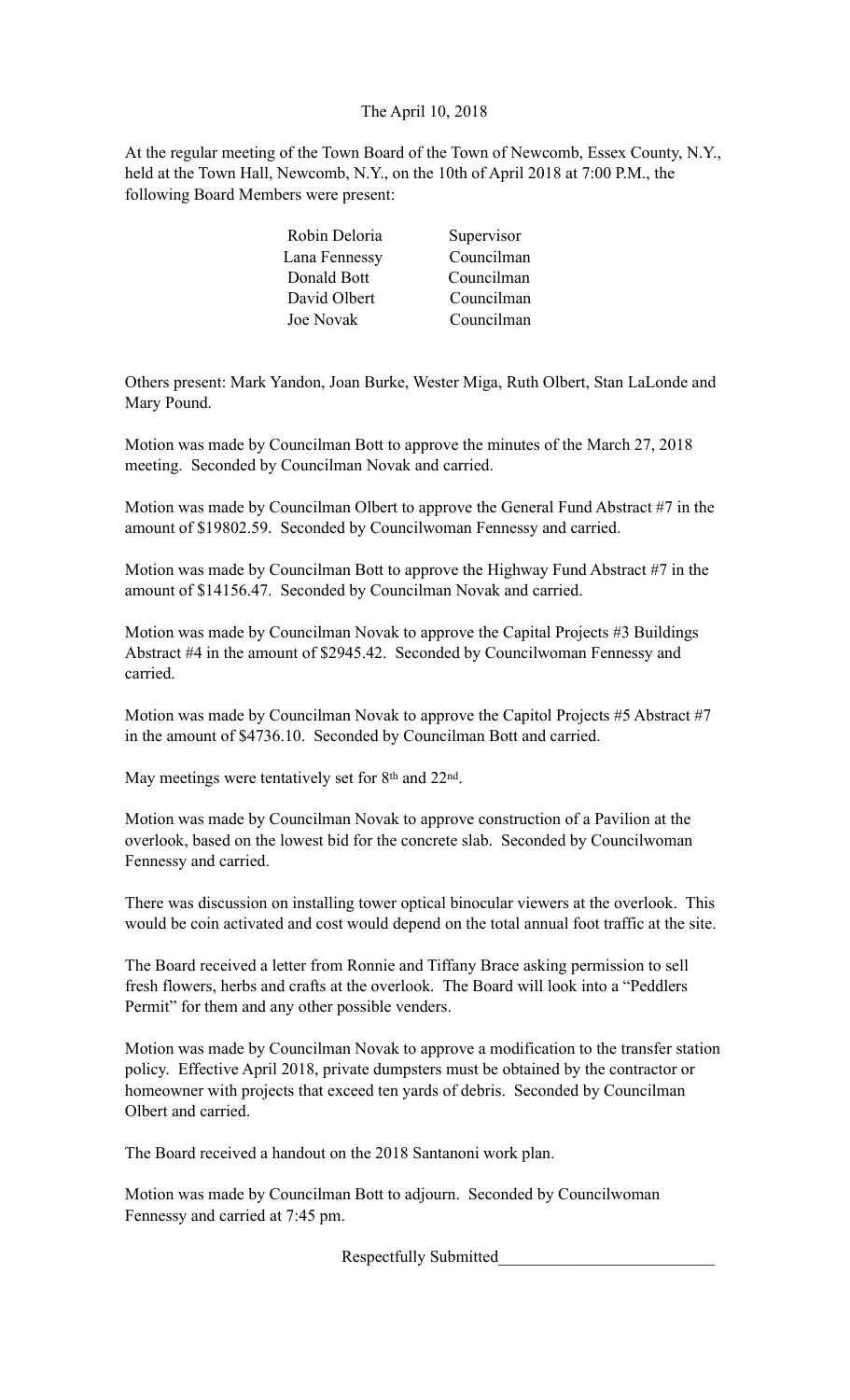### March 27, 2018

At the regular meeting of the Town Board of the Town of Newcomb, Essex County, N.Y., held at the Town Hall, Newcomb, N.Y., on the 27nd of March 2018 at 7:00 P.M., the following Board Members were present:

| Robin Deloria    | Supervisor   |
|------------------|--------------|
| David Olbert     | Councilman   |
| Lana Fennessy    | Councilwoman |
| Donald Bott      | Councilman   |
| <b>Joe Novak</b> | Councilman   |

Others present: Mark Yandon, Hway Supt., Monica Young, Ruth Olbert, Joan Burke, Wester Miga, Maggie Alitz, Kelly Audino, Mary Monahan, Roy Ginsberg, Kristen Ginsburg, Paul Hai, Kevin Bolan and Mary Pound.

Supervisor Deloria called the meeting to order at 7:00 pm. Motion was made by Councilman Bott to approve the minutes of the March 13, 2018 meeting. Seconded by Councilman Olbert and carried.

Motion was made by Councilman Novak to approve the General Fund Abstract #6 in the amount of \$35748.17. Seconded by Councilwoman Fennessy and carried.

Motion was made by Councilman Novak to approve the Highway Fund Abstract #6 in the amount of \$86254.05. Seconded by Councilwoman Fennessy and carried.

Motion was made by Councilwoman Fennessy to approve the Water Abstract #3 in the amount of \$14085.50. Seconded by Councilman Bott and carried.

Motion was made by Councilman Olbert to approve the Sewer Abstract #3 in the amount of \$659.60. Seconded by Councilman Novak and carried.

Motion was made by Councilman Novak to approve the Capital Projects #3 Buildings Abstract #3 in the amount of \$4121.32. Seconded by Councilman Olbert and carried.

Motion was made by Councilman Olbert to approve the Capital Projects #4 Highway Eq. Abstract #1 in the amount of \$18522.56. Seconded by Councilwoman Fennessy and carried.

Motion was made by Councilman Bott to approve the Capital Projects #5 Abstract #6 in the amount of \$8559.31. Seconded by Councilman Novak and carried.

April meeting dates were tentatively set for April 10th and 24th.

There will be a public meeting on Tuesday April 3, at 6:00 pm with the DEC for public comment on the Boreas Pond Unit Management Plan.

Town Clerk, Mary Pound rescinded the appointment of Ricki Dick as Deputy Town Clerk. She then appointed Marchele Chase as Deputy Town Clerk.

The new alcohol and drug policy was reviewed by Supervisor Deloria and Wes Miga and they recommended approval. Motion was made by Councilman Bott to approve the new policy. Seconded by Councilman Olbert and carried.

There has been some revisions to the Fire Department 2018 Contract. Motion was made by Councilman Olbert to approve the new contract. Seconded by Councilwoman Fennessy and carried.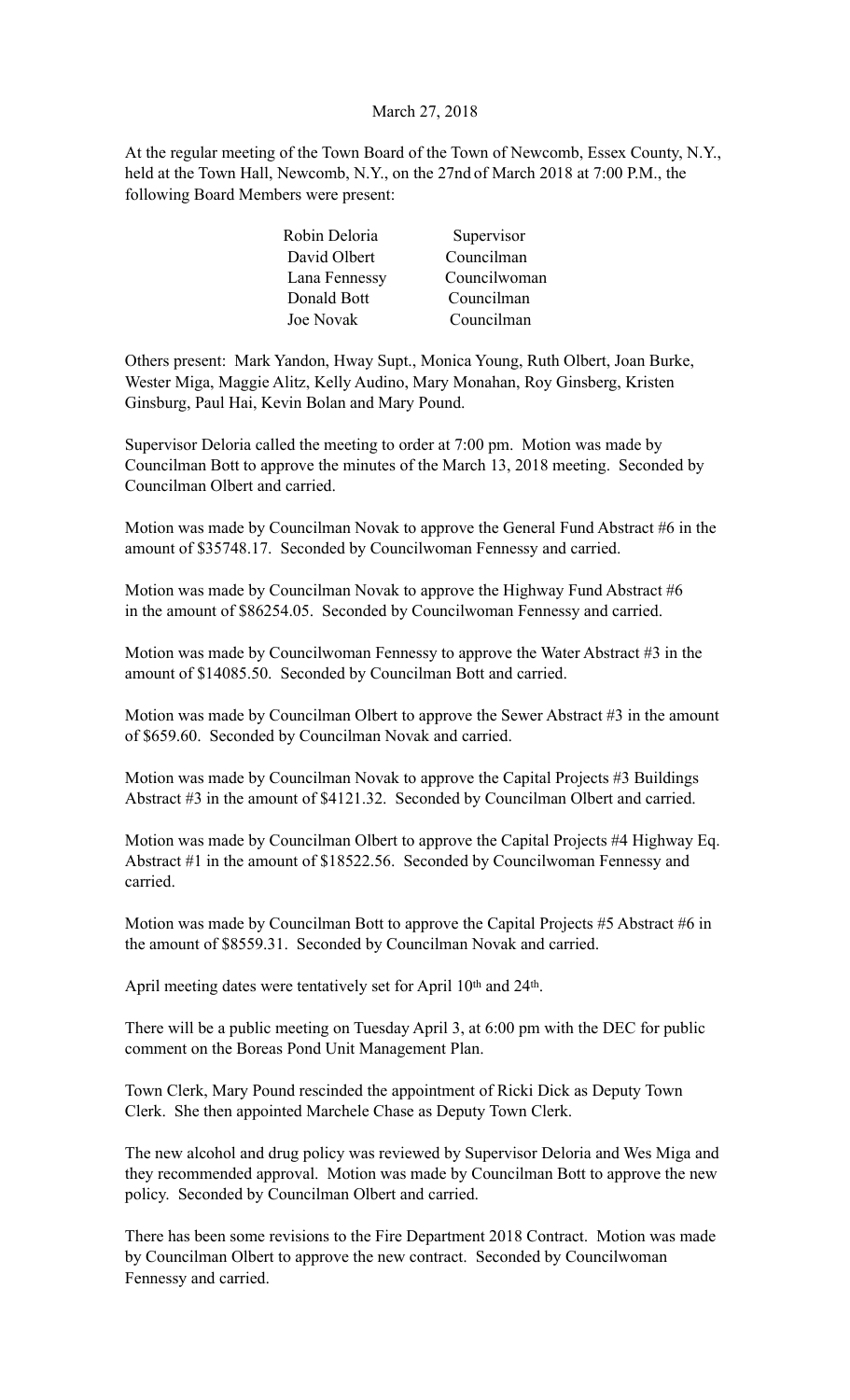Motion was made by Councilman Novak to approve Supervisor Deloria to sign the SLIC Network Easement Agreement. This will allow SLIC to put equipment on the Fitness trail. Seconded by Councilman Olbert and carried.

Motion was made by Councilwoman Fennessy to approve Jennifer Betsworth as "Santanoni Interpretive Coordinator" from April 15 thru October 13. She will help manage work plans for the summer interns and volunteers. She will also be setting up social media accounts for Facebook and Instagram. She will be paid \$5000.00 for the 26 week period. Seconded by Councilman Novak and carried.

The Board received a handout from the Events Committee with some revisions. They will now include Summer Fest, and have added some activities for the Labor Day celebration.

The Board is hoping to have a 30x60 pavilion constructed at the Overlook this summer located to the right of the spruce trees and even with the gazebo. Supervisor Deloria is getting some estimates for cement and construction.

Motion was made by Councilman Bott to approve attendance of Laurinda Minke to a Social Media Marketing Conference in Albany, May 29th-30th. The registration fee is \$299.00 plus lodging and food. Seconded by Councilwoman Fennessy and carried.

Anyone interested in attending the Adirondack Park Local Government Conference April 18th and 19th must have registrations in by April 4.

Supervisor Deloria will reopen the Senior Center for use by seniors at 8 am daily. Coffee and a computer will be provided for their use.

Motion was made by Councilman Bott to approve the purchase of four new pickup trucks. One for the General Fund and three for Highway. Seconded by Councilman Novak and carried.

The Volunteer Dinner is set for Friday May 4, 2018 at the Newcomb House

Motion was made by Councilman Bott to adjourn. Seconded by Councilman Novak and carried at 8:15 pm.

Respectfully submitted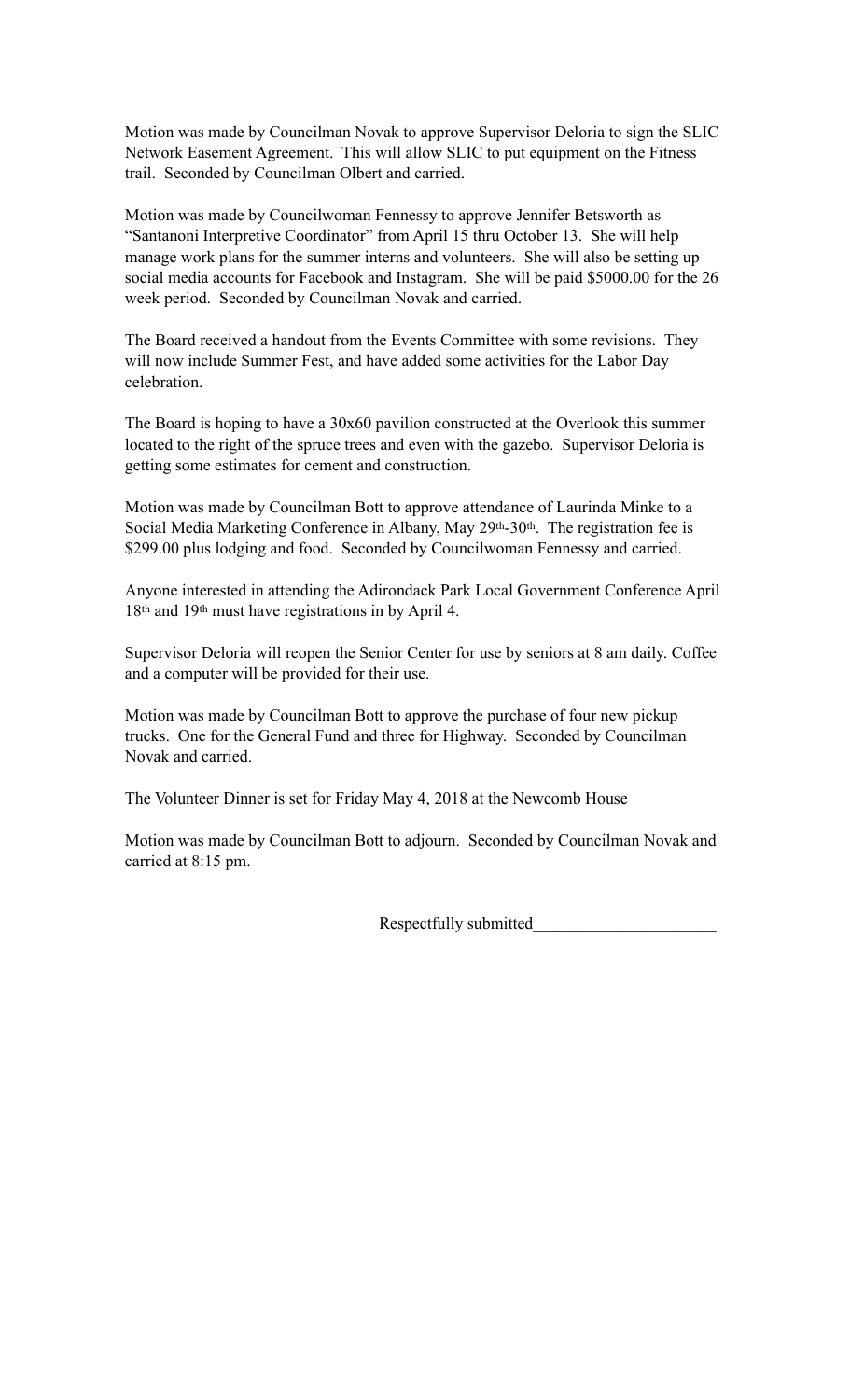# February 27, 2018

At the regular meeting of the Town Board of the Town of Newcomb, Essex County, N.Y., held at the Town Hall, Newcomb, N.Y., on the 27th of February 2018 at 7:00 P. M., the following Board Members were present:

| Robin Deloria | Supervisor   |
|---------------|--------------|
| Donald Bott   | Councilman   |
| Joe Novak     | Councilman   |
| David Olbert  | Councilman   |
| Lana Fennessy | Councilwoman |

Others present: Mark Yandon, Monica Young, Maggie Alitz, Joan Burke, Marsha Chase, Linda Stringer, Lowell Stringer, Paul Hai, Anita Brudage, Roy Ginsburg, Kiersten Ginsburg, Kelly Audino, Mary Monahan, Ruth Olbert, and Mary Pound.

Motion was made by Councilman Bott to approve the minutes of the February 7, 2017 meeting. Seconded by Councilman Novak and carried.

Motion was made by Councilman Olbert to approve the General Fund Abstract #4 in the amount of \$94165.65. Seconded by Councilwoman Fennessy and carried.

Motion was made by Councilman Olbert to approve the Highway Fund Abstract #4 in the amount of \$73562.17. Seconded by Councilman Novak and carried.

Motion was made by Councilman Novak to approve the Capitol Projects #5 Abstract #4 in the amount of \$20905.74. Seconded by Councilman Olbert and carried.

Motion was made by Councilman Bott to approve the Water Abstract #2 in the amount of \$1790.32. Seconded by Councilman Novak and carried.

Motion was made by Councilman Bott to approve the Sewer Abstract #2 in the amount of \$656.92. Seconded by Councilman Novak and carried.

Motion was made by Councilman Bott to approve the Capital Projects #10 Water Abstract #3 in the amount of \$3683.83. Seconded by Councilman Novak and carried.

March meetings were tentatively set for March 13<sup>th</sup> and 27<sup>th</sup>.

Senator Little reported that the "Pilot" Bill on State owned lands will not be sent to the Senate for a vote.

There was discussion on adding both the water and biking components of the Newcomb Challenge. Motion was made by Councilman Bott to add the water and biking components but change the name to "Newcomb Experience." Seconded by Councilman Novak and carried.

The selection committee for the Main Street Revitalization Grant has awarded the grants to Trail Head Resort and Inn at Santanoni.

Supervisor Deloria presented the Board with information on the LENS program. This is a DMV automatic reporting system to review driver's license records. Motion was made by Councilman Olbert to register the town with the NYSDMV License Event Notification Service. Seconded by Councilman Bott and carried.

The Town Board received a letter from Susan Kennedy of the NYS Department of Health, on the annual inspection of the Winebrook Hills Water District.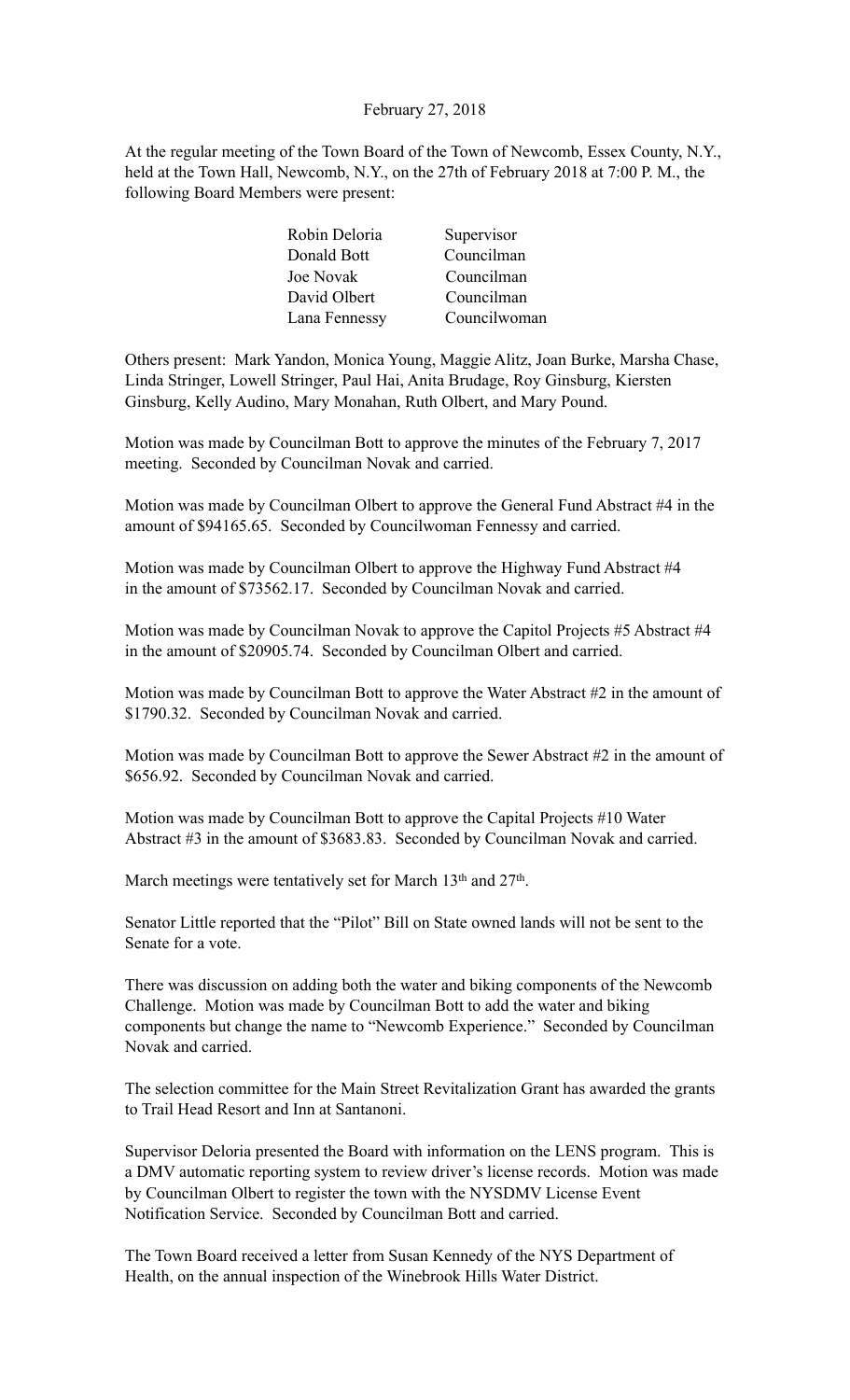The Town received a letter from NYS Parks, Recreation and Historic Preservation informing the town that they are considering nominating the Gooley Club property to the National and State Register of Historic Places.

The 21st Annual Adirondack Park Local Government Conference will be April 18-19 in Lake Placid. The 2018 PERMA Conference is May 24-25.

Assessor Lowell Stringer notified the Town Board that they will be doing a full revaluation this year. They will be working with staff from the County and will be visiting all properties in Town.

Paul Hai announced that ESF will be hiring two full time employees. They have also started a Coffee Hour at the VIC on Saturday mornings.

Maggie Alitz inquired about town money for advertising if the Chamber of Commerce dissolves.

Roy Ginsburg presented his views on the benefits of hiring an events coordinator to promote the Town.

Motion was made by Councilman Novak to adjourn. Seconded by Councilman Bott and carried at 8:00 pm.

Respectfully submitted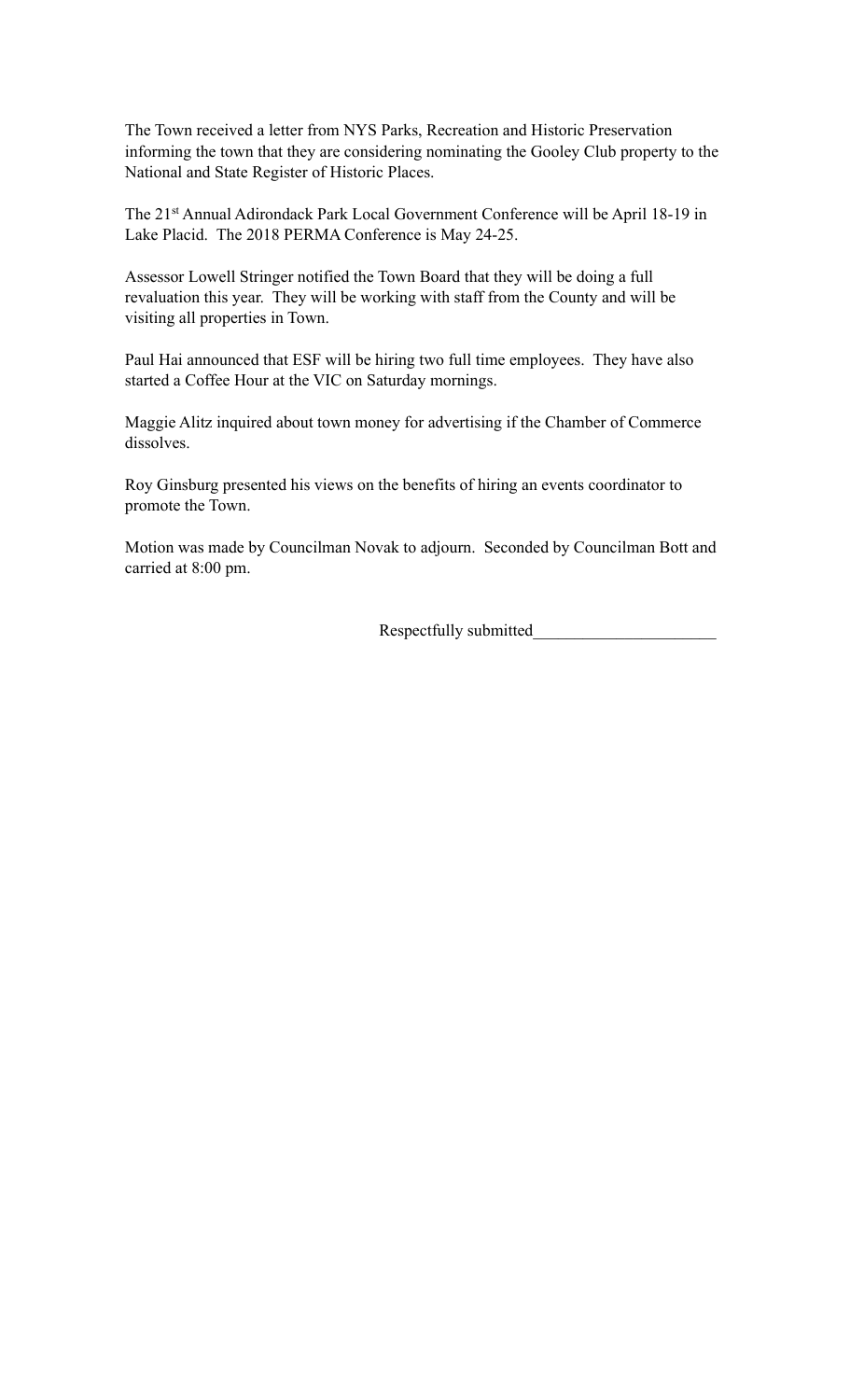# February 13, 2018

At the regular meeting of the Town Board of the Town of Newcomb, Essex County, N.Y., held at the Town Hall, Newcomb, N.Y., on the 13th of February 2018 at 7:00 P. M., the following Board Members were present:

| Supervisor   |
|--------------|
| Councilwoman |
| Councilman   |
| Councilman   |
| Councilman   |
|              |

Others present: Monica Young, Ruth Olbert, Joan Burke, Linda Stringer, Lowell Stringer, Kelly Audino, Mary Monahan, Wester Miga, Kevin Bolan, Anita Brundage, Mark Yandon and Mary Pound.

Meeting was called to order by Supervisor Deloria at 7:00 pm. Motion was made by Councilman Bott to approve the minutes of the January 30, 2018 meeting. Seconded by Councilman Olbert and carried.

Motion was made by Councilman Bott to approve the General Fund Abstract #3 in the amount of \$46934.63. Seconded by Councilman Olbert and carried.

Motion was made by Councilwoman Fennessy to approve the Highway Fund Abstract #3 in the amount of \$9360.05. Seconded by Councilman Bott and carried.

Motion was made by Councilman Olbert to approve the Capital Projects #5 Abstract #3 in the amount of \$8508.35. Seconded by Councilman Bott and carried.

March meetings were tentatively set for March 13<sup>th</sup> and 27<sup>th</sup>.

Governor Cuomo has a provision in the 2018-2019 NYS Executive Budget that would halt state property tax payments to counties, towns and school districts that host public Forest Preserve land in the Adirondack and Catskill parks. The Adirondack Council opposes changes in these state tax payments. Motion was made by Councilman Novak for a Town of Newcomb Resolution in opposition to this "Pilot" provision in the 2018-2019 NYS Executive Budget. Seconded by Councilman Bott and carried.

The Town of Newcomb has declared a State of Emergency for February 12-16. This will help with clean up from the last winter storm.

The Employee Handbook has been amended and reviewed by Supervisor Deloria and Wes Miga. Motion was made by Councilman Bott to adopt the amended Employee Handbook. Seconded by Councilman Novak and carried.

The contract for the NYSEG Energy Efficiency Program has been signed and work should begin in 4-5 weeks.

Motion was made by Councilman Novak to approve the Newcomb Challenge without the water and biking components. More research and planning will be done before these can be added. The total cost of the "Challenge" should not exceed \$2000. Seconded by Councilwoman Fennessy and carried.

The Youth Commission had a meeting to discuss the ski program and lifeguard training. There needs to be a certified lifeguard instructor and Melissa Yandon is no longer going to be doing it. Lynette Chase and Peyton Gould are willing to take the training. Motion was made by Councilman Bott to approve the attendance of Lynette and Peyton at a cost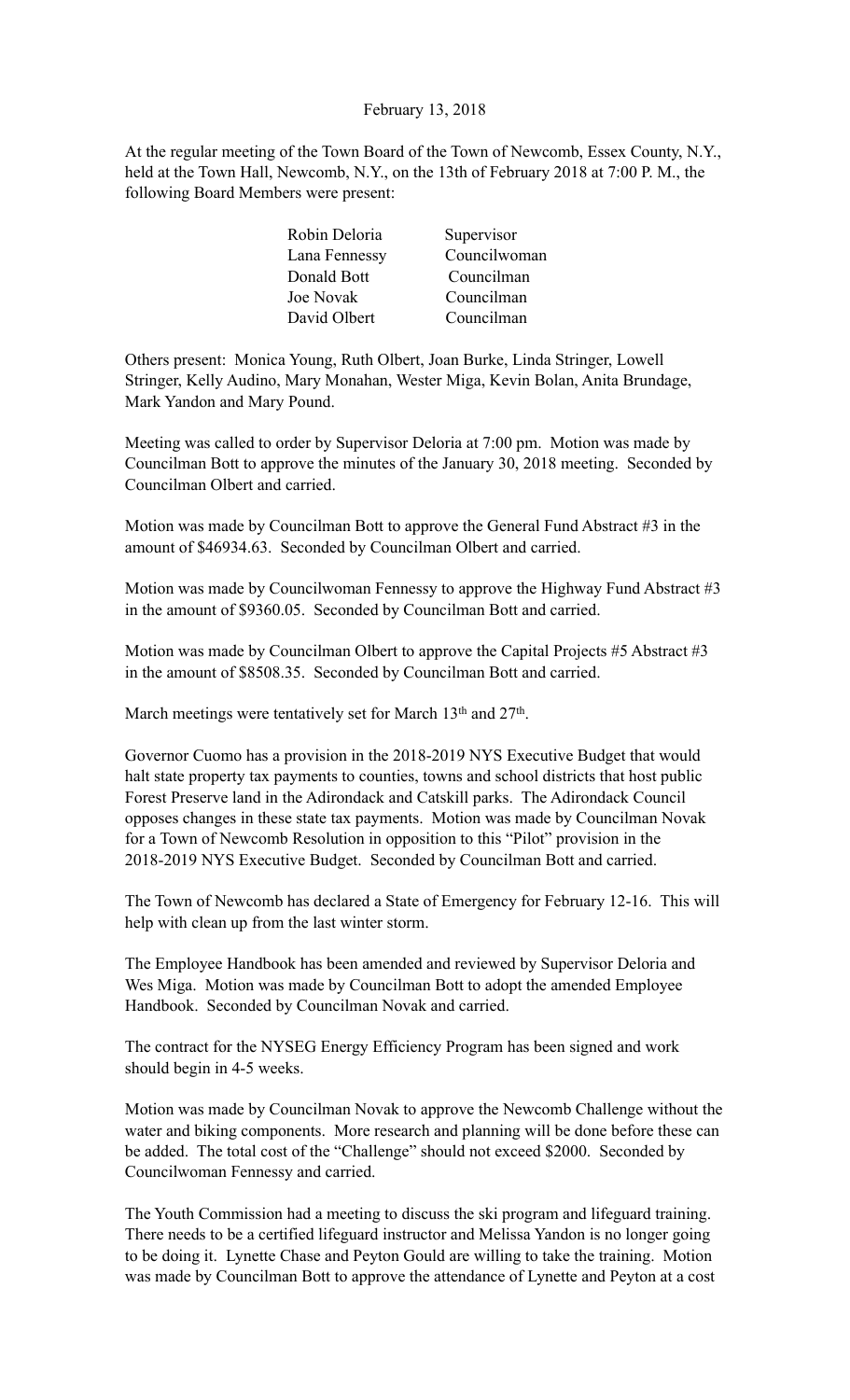of \$400. per person plus a per diem meal expense. Seconded by Councilman Novak and carried.

Motion was made by Councilwoman Fennessy to approve the full page ad in the Adirondack Life Magazine at a cost of \$1800. Seconded by Councilman Novak and carried.

Motion was made by Councilwoman Fennessy to approve the suggestion that the Newcomb Day gift this year would be playing cards. Seconded by Councilman Novak and carried.

Motion was made by Councilman Bott to adjourn. Seconded by Councilwoman Fennessy and carried at 7:35 pm.

Respectfully submitted\_\_\_\_\_\_\_\_\_\_\_\_\_\_\_\_\_\_\_\_\_\_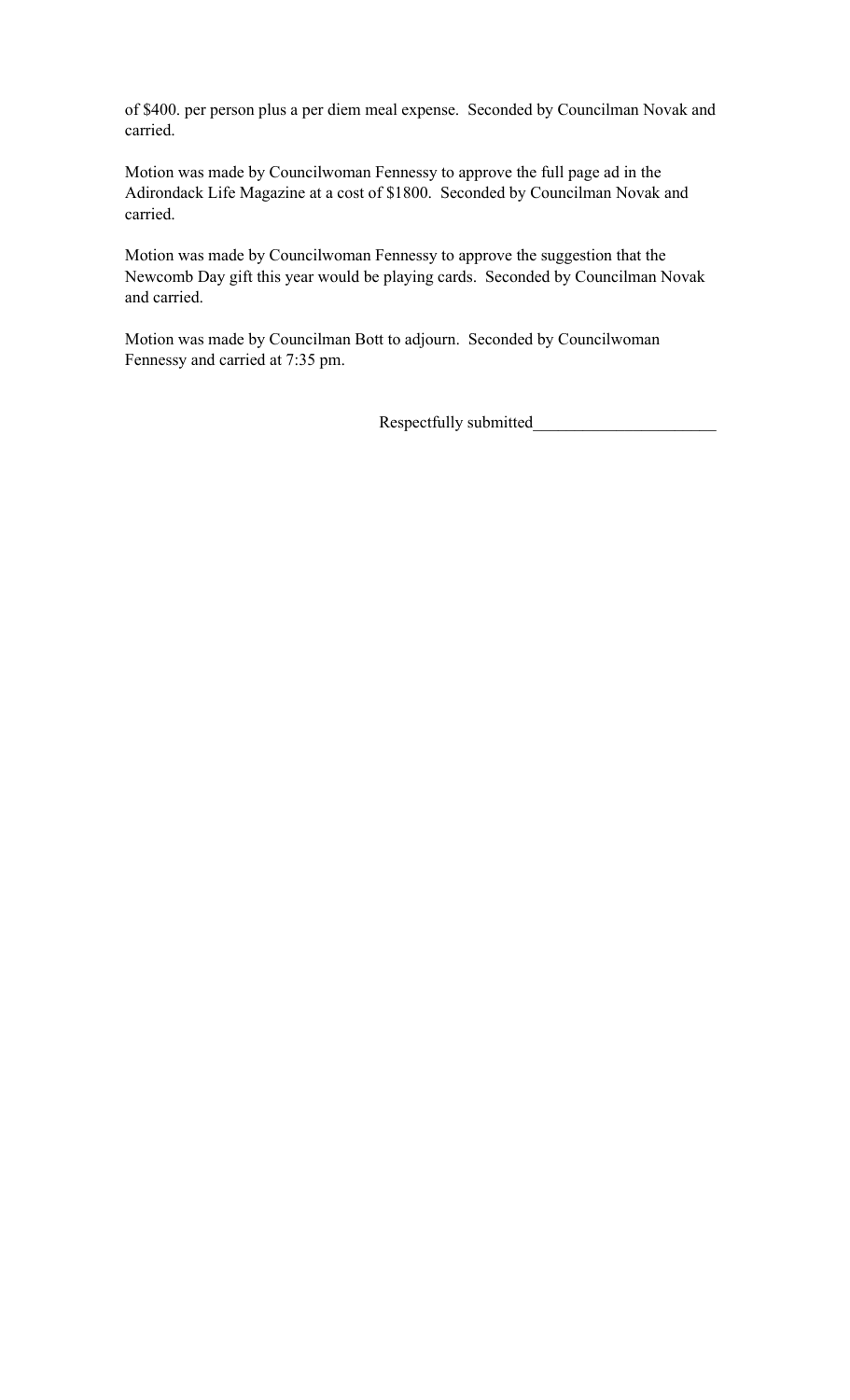# January 30, 2018

At the regular meeting of the Town Board of the Town of Newcomb, Essex County, N.Y., held at the Town Hall, Newcomb, N.Y., on the 30<sup>th</sup> of January 2018 at 7:00 P.M., the following Board Members were present:

| Robin Deloria | Supervisor |
|---------------|------------|
| Lana Fennessy | Councilman |
| Donald Bott   | Councilman |
| Joe Novak     | Councilman |
| David Olbert  | Councilman |

Others present: Mark Yandon, Joan Burke, Marchele Chase, Wester Miga, Linda Stringer, Lowell Stringer, Monica Young, Ruth Olbert, Lorinda Minke, Beth Stalker, Nancy Tracy, Mary Monahan, Kelly Audino, Tony Audino, Kevin Bolan, Paul Hai and Mary Pound.

Supervisor Deloria called the meeting to order at 7:00 P.M. Motion was made by Councilman Olbert to approve the minutes of the January 16, 2018 meeting. Seconded by Councilman Novak and carried.

Motion was made by Councilman Olbert to approve the General Fund Abstract #2 in the amount of \$59208.23. Seconded by Councilman Novak and carried.

Motion was made by Councilman Novak to approve the Highway Fund Abstract #2 in the amount of \$44243.99. Seconded by Councilman Olbert and carried.

Motion was made by Councilman Novak to approve the Water Fund Abstract #1 in the amount of \$972.04. Seconded by Councilman Bott and carried.

Motion was made by Councilman Bott to approve the Sewer Fund Abstract #1 in the amount of \$1759.23. Seconded by Councilman Novak and carried.

Motion was made by Councilman Novak to approve the Capital Projects #5 Abstract #2 in the amount of \$1700.00. Seconded by Councilwoman Fennessy and carried.

Motion was made by Councilman Bott to approve the Capital Projects #10 Water Abstract #2 in the amount of \$17312.50. Seconded by Councilman Olbert and carried.

Motion was made by Councilman Olbert to approve the Capital Projects #11 Golf Course Abstract #1 in the amount of \$9245.03. Seconded by Councilman Novak and carried.

February Town Board Meetings are tentatively set for February 13<sup>th</sup> and 27<sup>th</sup>.

The Board received employment requests from Patrick Kushi, Monica Young and Francine Thibodeau.

Beth Stalker went over the handout from the marketing committee summarizing the duties and accomplishments of the committee. The committee is disbanding due to time and other commitments. They are excited that the Town is considering creating a part time job to continue the work of this committee. The Board would like to recognize these members and commend them for all the work they have done.

Just a reminder that the application deadline for the Main Street Revitalization Grant is January 31, 2018. Awards will be announced on February 28, 2018.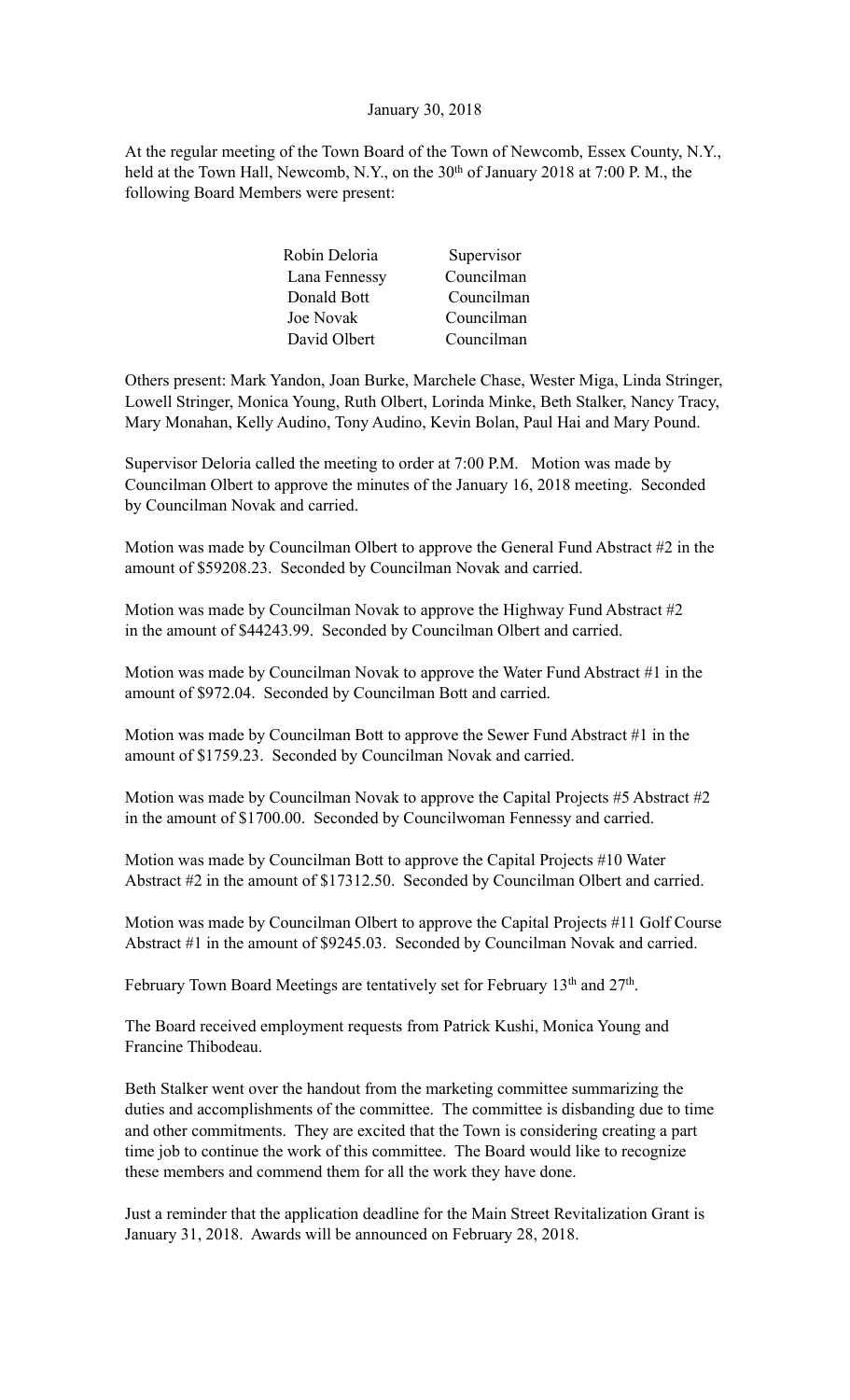Motion was made by Councilman Olbert to approve the sale price of \$17500. for the Goodnow Flow property for sale to Drew Cullen. The next step in the sale process is Permissive Referendum and public notice.

The Town of Newcomb was approved for the State Assistance Grant for the Salt Shed project for \$359,643.00. The Town will prepare the site at the Triangle and Highway Supt. Mark Yandon will look at existing salt sheds for design ideas. Bids for the project will go out in December 2018 and building should begin in spring 2019.

Motion was made by Councilman Novak to approve attendance of Code Officer, George Damasevitz at the Northern Adirondack Code Enforcement Officials Association in Lake Placid, March 4-8. Seconded by Councilman Olbert and carried.

Motion was made by Councilwoman Fennessy to approve changing the salary for Clerk to the Justice from an hourly rate to a salary of \$3000.00 per year. Seconded by Councilman Bott and carried.

Motion was made by Councilman Bott to authorize Supervisor Deloria to sign the Agreement to Spend Highway Funds with Essex County for the sum of \$290,000.00. Seconded by Councilman Novak and carried.

NYSEG is offering a Small Business Energy Efficiency Program and sent a representative to estimate the cost and savings of replacing all lighting to LED. NYSEG would contribute to approximately 20% of the cost and estimates the savings for the Town to be over \$5594.00 per year. Motion was made by Councilman Bott to approve the replacement. Seconded by Councilman Novak and carried.

The bridge on the Campsite Road is scheduled for repair in May 2019.

The Board received a response from Bruce Breitmeyer of ESF requesting extension of public access road closer to Rich Lake to allow use of motors on the lake. ESF feels that the current access design meets with the agreement made with the Town and at the same time protects the lake. They have no plans to increase access to the lake or allow public use of motors.

Joan Burke provided the Board with a handout and updated the Board on the Special Projects Committee. They met last week and discussed the possibility of building a pavilion at the overlook and also looking for more cost effective ways to acquiring building designs for a new Historical Museum.

 Monica Young would like the town to bring a rock from NL to put a plaque on as a tribute to George Canon. She provided a sample of what she would like the plaque to say. Councilman Novak will work with Monica.

The Board has a handout with information on the Newcomb Challenge. They need to review it and be ready to talk about it at the next meeting.

The Veterans have requested that the Town put up a lighted flag pole and flag at the cemetary.

Motion was made by Councilman Bott to adjourn. Seconded by Councilman Novak and carried at 8:15 pm.

Respectfully Submitted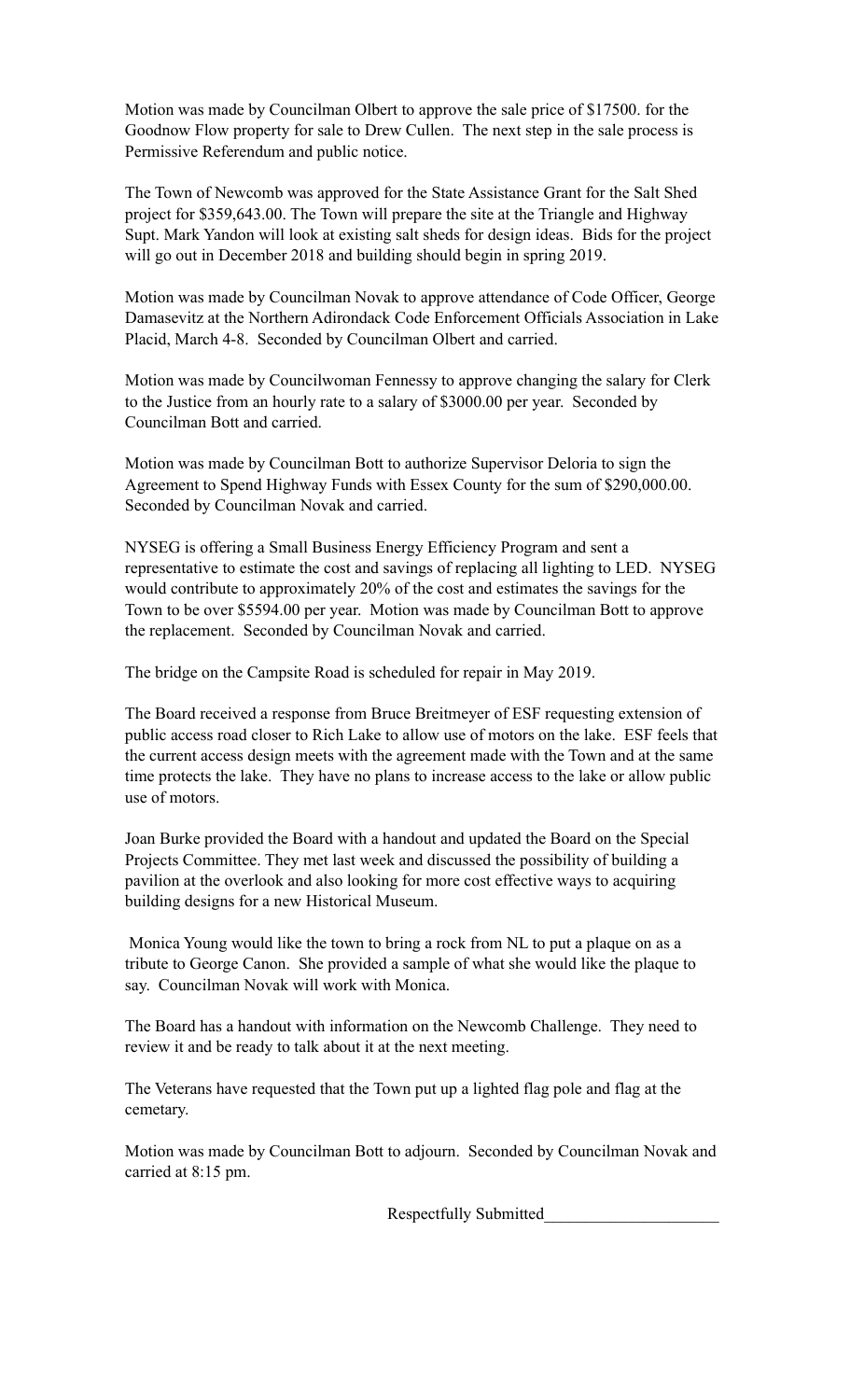# January 16, 2018

At the regular meeting of the Town Board of the Town of Newcomb, Essex County, N.Y., held at the Town Hall, Newcomb, N.Y., on the 18<sup>th</sup> of January 2018 at 7:00 P.M., the following Board Members were present:

| Robin Deloria    | Supervisor   |
|------------------|--------------|
| Lana Fennessy    | Councilwoman |
| <b>Joe Novak</b> | Councilman   |

Others present: Joan Burke, Monica Young, Lowell Stringer, Linda Stringer, Laurinda Minke and Mary Pound. Excused: Wes Miga, Don Bott and Dave Olbert

Supervisor Deloria called the meeting to order at 7:00 P.M. Motion was made by Councilwoman Fennessy to approve the minutes of the January 1, 2018 organizational meeting. Seconded by Councilman Novak and carried.

Motion was made by Councilman Novak to approve the General Fund Abstract #1 in the amount of \$61565.92. Seconded by Councilwoman Fennessy and carried.

Motion was made by Councilwoman Fennessy to approve the Highway Fund Abstract #1 in the amount of \$78592.36. Seconded by Councilman Novak and carried.

Motion was made by Councilman Novak to approve the Capital Projects #3 Buildings Abstract #1 in the amount of \$4476.16. Seconded by Councilwoman Fennessy and carried.

Motion was made by Councilwoman Fennessy to approve the Capital Projects #5 Smart Growth Abstract #1 in the amount of \$103059.74. Seconded by Councilman Novak and carried.

Motion was made by Councilwoman Fennessy to approve the Capital Projects #9 General Fund Eq. Abstract #1 in the amount of \$215268.00. Seconded by Councilman Novak and carried.

Motion was made by Councilman Novak to approve the Capital Projects #10 Water Abstract #1 in the amount of \$4000.00. Seconded by Councilwoman Fennessy and carried.

Supervisor Deloria provided the Board with a Board Member Advisory Committee List. Each Councilmember is assigned to a different department.

February meetings were tentatively set for February 13<sup>th</sup> and 26<sup>th</sup>.

The Main Street Revitalization Grant application deadline has been set for January 31, 2018. The award recipients will be announced on February 28, 2018. The Governor has announced that there will be another one million grant available to the Five Towns.

The APA has notified the Town that they have no jurisdiction on the subdivision and sale of the Goodnow property to Drew Cullen.

There will be a meeting on Thursday, January 25, 2018 at 1 p.m. with Todd Hodgson and Jim Dougan of Essex County on the Triangle Site Plan.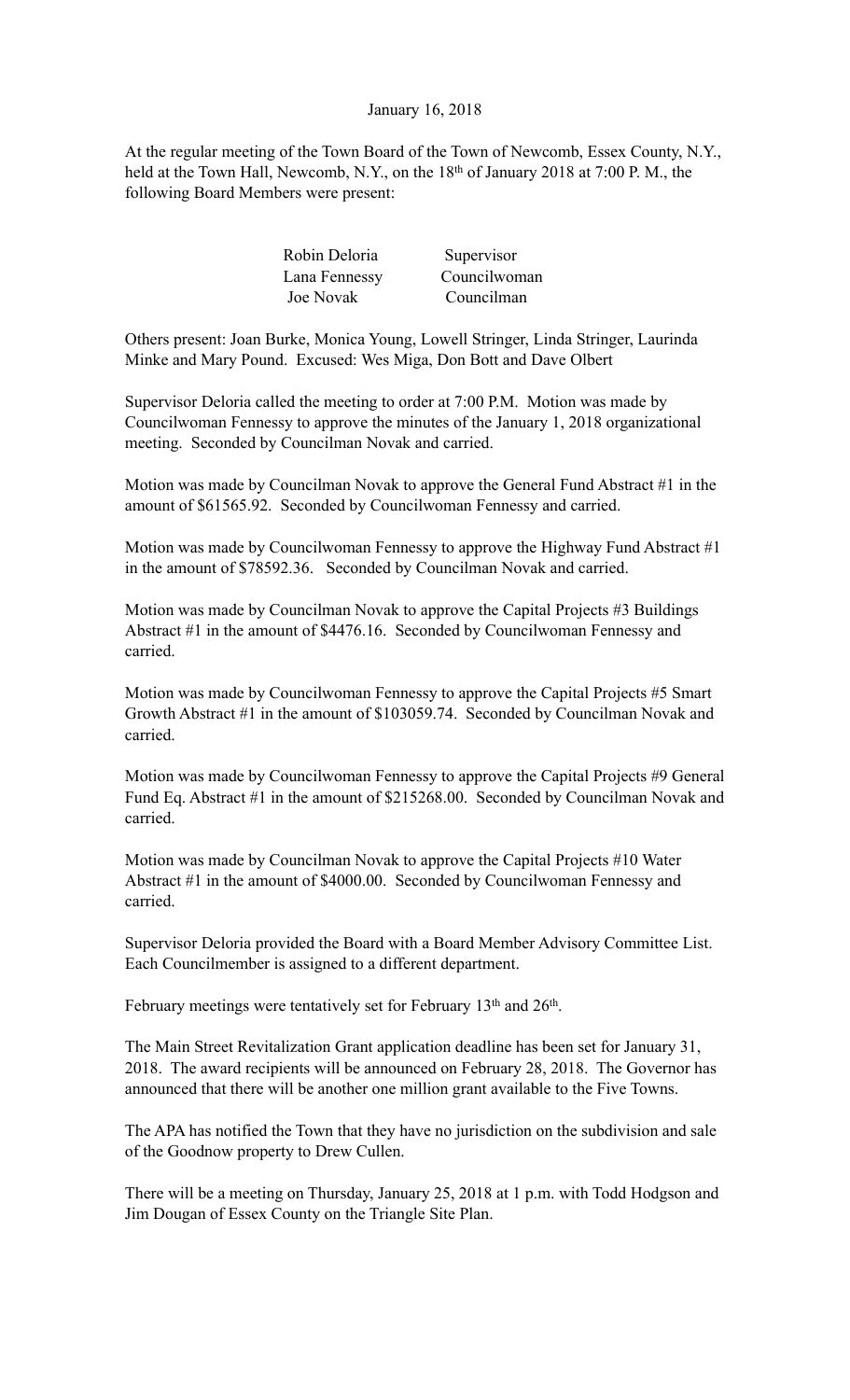Motion was made by Councilman Novak to approve the \$1500. fee for the Drug Testing updates to the Employee Handbook. There will be an additional \$750 fee for other updates. Seconded by Councilwoman Fennessy and carried.

Supervisor Deloria spoke with Tracy Smith, the Chief Sewer Plant Operator, regarding the salary he has been receiving. He has not had a raise since 2011. Motion was made by Councilman Novak to approve an increase to \$5000. per year plus mileage. Any additional hours will be paid at a rate of \$23.50 per hour when approved by the Supervisor. Seconded by Councilwoman Fennessy and carried.

Motion was made by Councilwoman Fennessy to authorize Supervisor Deloria to sign the drug testing agreement with On Site Testing. Seconded by Councilman Novak and carried.

Motion was made by Councilwoman Fennessy for a Resolution to authorize and appoint the Youth Commission members. Seconded by Councilman Novak and carried.

Burnham Financial donated \$250. to the Town of Newcomb and it was agreed that this money would be designated to help pay for the new tables in the senior center.

Motion was made by Councilwoman Fennessy to adjourn. Seconded by Councilman Novak and carried at 7:35 pm.

Respectfully Submitted\_\_\_\_\_\_\_\_\_\_\_\_\_\_\_\_\_\_\_\_\_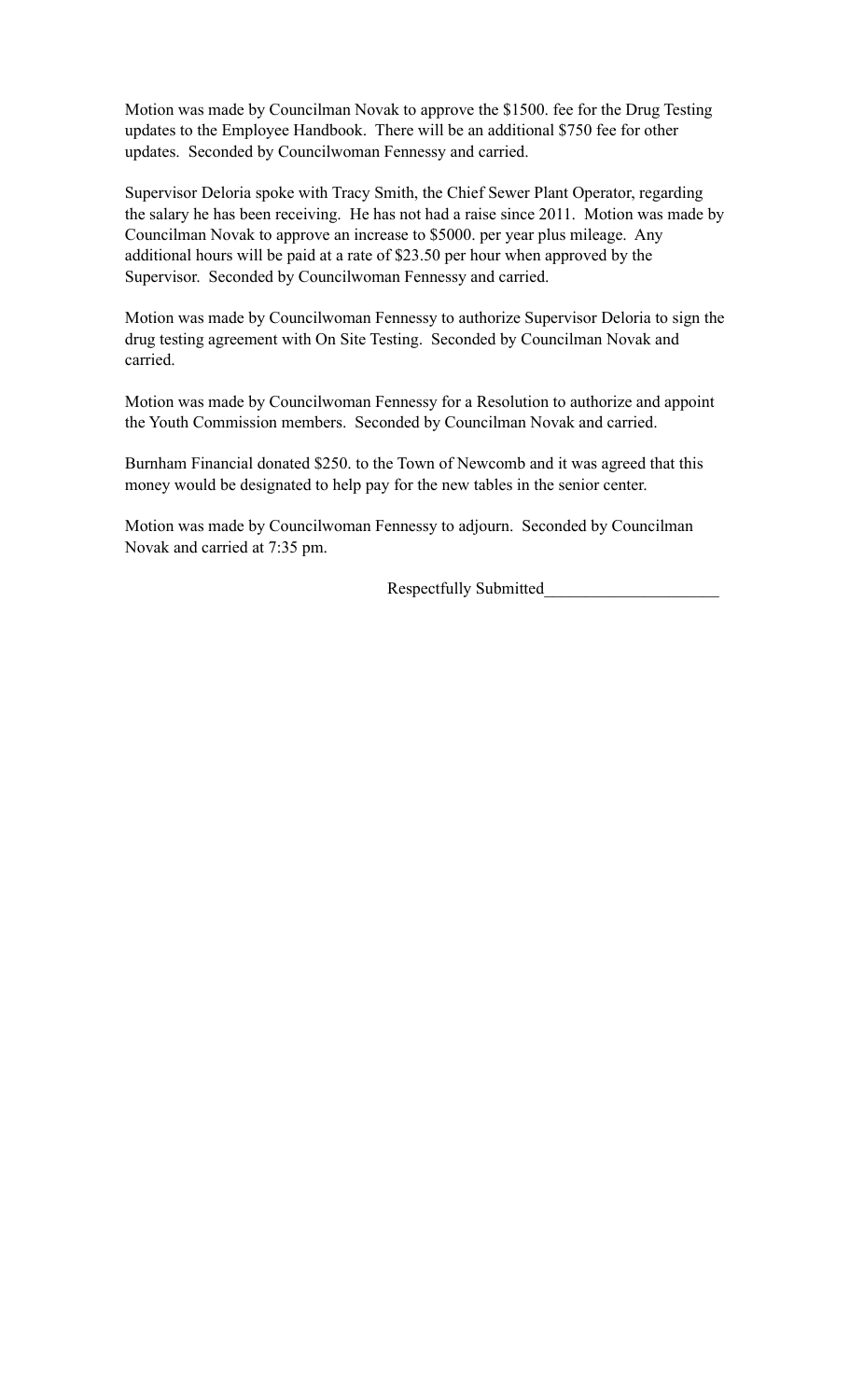January 1, 2018

At the Organizational meeting of the Town Board of the Town of Newcomb, Essex County, N.Y., held at the Town Hall, Newcomb, N.Y., on the first day of January 2018 at 10:00 A.M., the following Board Members were present:

| Robin Deloria | Supervisor   |
|---------------|--------------|
| David Olbert  | Councilman   |
| Donald Bott   | Councilman   |
| Joseph Novak  | Councilman   |
| Lana Fennessy | Councilwoman |

Others present: Mark Yandon, Hway Supt., Wester Miga, Joan Burke, Aaron Deloria, Donna Deloria, Ricki Dick, Joe Dick, Mary Lamphear, Lowell Stringer, Linda Stringer and Mary Pound.

Meeting was called to order by Supervisor Deloria at 10:10 a.m.

At the start of the meeting, Supervisor Deloria and Councilwoman Fennessy accepted the Oath of Office for their elected positions.

Motion was made by Councilman Olbert for a Resolution adopting Elected Officials salaries for 2018.

|                            | <b>SALARY</b>   |
|----------------------------|-----------------|
| Robin Deloria              | \$42432.00      |
| Wester Miga                | \$9360.00       |
| Mary Pound                 | \$17067.00      |
| David Olbert, Don Bott,    |                 |
| Joe Novak, Lana Fennessy   | \$9,360.00      |
| Lowell Stringer (Chairman) |                 |
| J.Fifield, E. VanAuken     | \$13091.00      |
| Karen Darrah               | \$10,875.00     |
| Mark Yandon                | \$77310.00      |
| Robert Ward                | \$13091.00      |
|                            | <b>OFFICIAL</b> |

This Resolution was duly seconded by Councilman Novak and adopted by role call vote as follows: Supervisor Deloria – Aye, Councilwoman Fennessy – Aye, Councilman Olbert – Aye, Councilman Bott –Aye, and Councilman Novak– Aye.

Motion was made by Councilman Bott for a Resolution appointing officials and setting 2018 salaries:

| <b>POSITION</b>                 | <b>OFFICIAL</b>    | <b>SALARY</b> |
|---------------------------------|--------------------|---------------|
| Clerk to Supervisor             | Mary Pound         | \$51288.00    |
| <b>Administrative Assistant</b> | Marchele Chase     | \$15.61/hr    |
| Chairman Bd. Of Assessors       | Lowell Stringer    | \$6543.00     |
| <b>Budget Officer</b>           | Robin Deloria      | \$21,525.00   |
| Deputy Town Clerk               | Ricki Dick         | \$3,309.00    |
| Town Historian                  | Amanda Lamphear    | \$1,200.00    |
| Reg. Of Vital Statistics        | Mary Pound         | \$100.00      |
| <b>Registered Nurse</b>         | Katherine O'Malley | \$29.00/hr    |
| Health Officer                  | Kevin Bolan        |               |
| Physician Assistant             | Kevin Bolan        | \$57564.00    |
| Physician Assistant             | Denise Bolan       |               |
| Clerk, Health Center            | Jolene Hlavaty     | \$21.69/hr    |
|                                 | Keri Helms         | \$16.13/hr    |
| <b>Medical Assistant</b>        | Laura Bartlett     | \$14.82/hr    |
| Clerk, Highway                  | Melissa Yandon     | \$14,795.00   |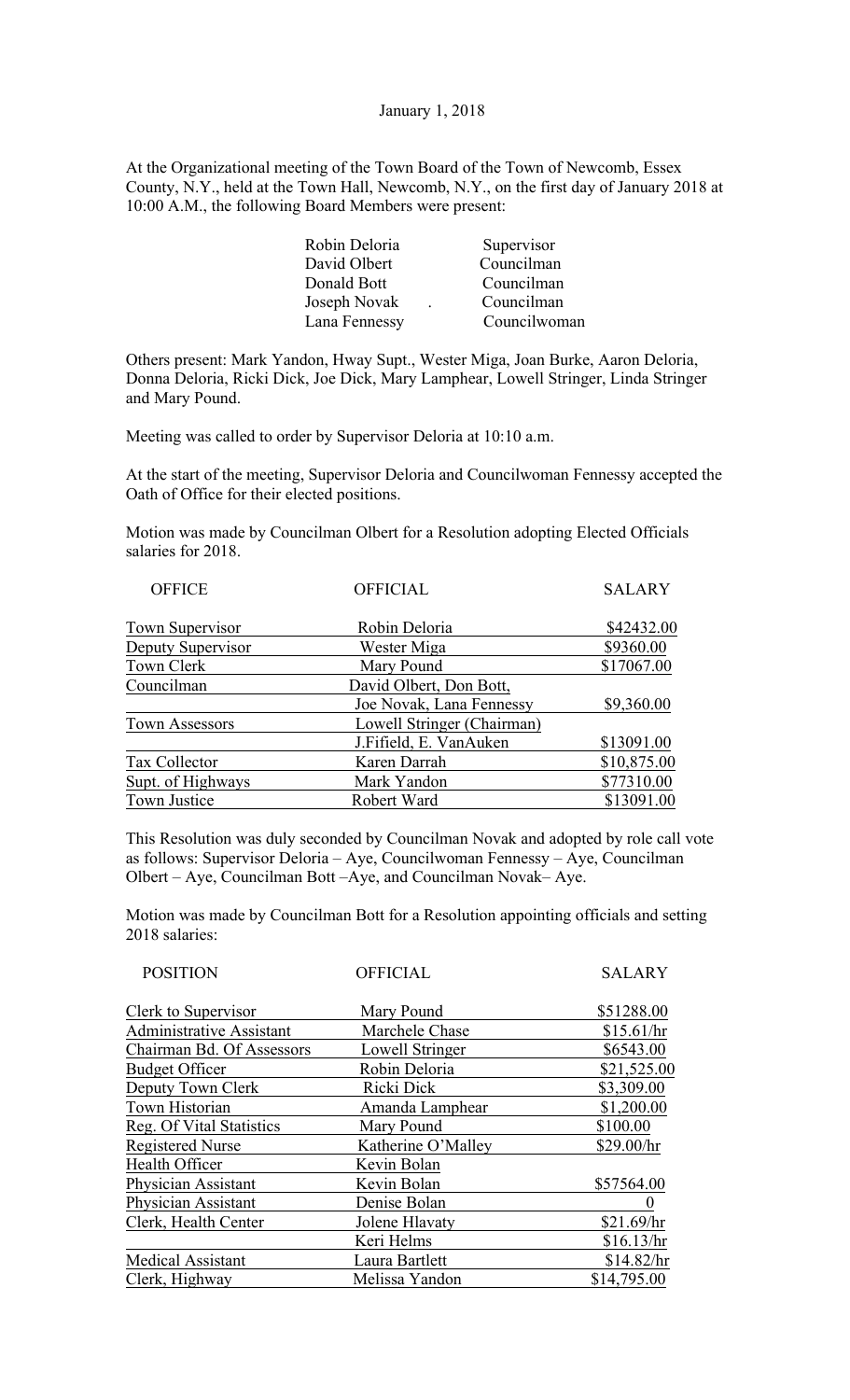| Clerk, Youth Commission          |                                    |                     |
|----------------------------------|------------------------------------|---------------------|
| Planning Bd. & Zoning,           | Ricki Dick                         | \$4382.00           |
| Janitor, Town Hall, Sr. Center   | <b>Tammy Larabee</b>               | \$15.79/hr          |
| Janitor, Medical Center/overlook | <b>Tammy Larabee</b>               | \$15.79/hr          |
| <b>Justice Clerk</b>             | Jennifer Fifield                   | \$17.51/hr          |
| Building & Safety Insp.          | George Damasevitz                  | \$25.00/hr          |
| Safety Insp.                     |                                    | \$17.00/hr          |
| General Mechanic                 | Eugene Bush                        | \$30.05/hr          |
| Maintenance Person               | <b>Nelson Turcotte</b>             | \$29.05/hr          |
|                                  | <b>Charles Canon</b>               | \$29.05/hr          |
| Water Supt.                      | Ray Bush                           | \$10196.00          |
| Sewer Supt                       | Tracy Smith                        | $$250.00$ per month |
| <b>Asst. Sewer Supt.</b>         | Charles Canon                      |                     |
| Animal Control Officer           | Lorinda Marconi                    | \$1,200.00          |
| Landfill Attendants              | Joe LaPointe, Paul LaCourse        | \$15.66/hr.         |
|                                  | John Harrington                    | \$15.66/hr          |
| <b>Recreation Attendants</b>     | Garrett Phelps, Mandy Bush,        |                     |
|                                  | R. Bailey, Janice Wright           | \$14.37/hr          |
|                                  | Ann Marie O'Donnell                |                     |
|                                  | Rita Stubing                       |                     |
| <b>Medical Bus Driver</b>        | Linda Stringer, Gene Poulin,       | \$16.87/hr          |
|                                  | Marlene Bott, Patty Bean           | \$16.87/hr          |
|                                  | Russ Drennen, Paul LaCourse        | \$13.11/hr          |
|                                  | George Sarkisian, Mike Tracy       | \$13.11/hr          |
| Senior Center Driver             | Bob Ward,                          | \$16.87 / hr        |
|                                  | Mitch Moses, George Sarkisian      | \$13.11/hr          |
| Laborer - Part-time              |                                    | Min. Wage           |
| Assess. Bd. Of Review            | Robert Hampson, Drew Cullen        | \$350.00/yr         |
|                                  | Mike Tracy (Chairman)              | \$400.00/yr         |
| <b>BTI Program</b>               | Eric VanAuken                      | \$16.77/hr          |
|                                  | Dave ODonnell                      | \$15.28 / hr        |
|                                  | Steve Moses, Ann Marie O'Donnell   | \$15.28/hr          |
|                                  | Edna VanAuken                      | \$28.54 / hr        |
| Golf Course Manager              |                                    | \$                  |
| <b>Golf Course Grounds</b>       | Craig Poulton,                     | \$17.85 /hr         |
|                                  | Gene Poulin                        | \$18.26/hr          |
| Clubhouse Supv.                  | Linda Stringer                     | \$17.50/hr          |
| Clubhouse Att.                   | Bob Yandon,                        |                     |
|                                  | Robin Reardon,                     | \$12.28/hr          |
| Historical Bldg.                 | Photo Archivist & Graphic Designer | \$18.00/hr          |
|                                  | Administrative Assist.             | \$14.00/hr          |
| Town Website                     | Lorinda Minke                      | \$332.00/mo         |

This Resolution was duly seconded by Councilwoman Fennessy and carried.

Town Clerk, Mary Pound appointed Ricki Dick as Deputy Town Clerk. Her primary duties shall be preparing the warrants.

Highway Supt., Mark Yandon appointed Melissa Yandon as Deputy Highway Supt.

Motion was made by Councilman Olbert to appoint the following Youth Commission Members: Colleen Sage, Denise Bolan, Melissa Yandon, Chris Fisher and alternate, Ricki Dick. Seconded by Councilman Novak and carried.

Motion was made by Councilman Novak that Wester Miga be designated as a delegate for the Town of Newcomb at the Association of Towns meeting in New York City on February 17-21 and that Paul Hai be designated as an alternate delegate. Seconded by Councilwoman Fennessy and carried.